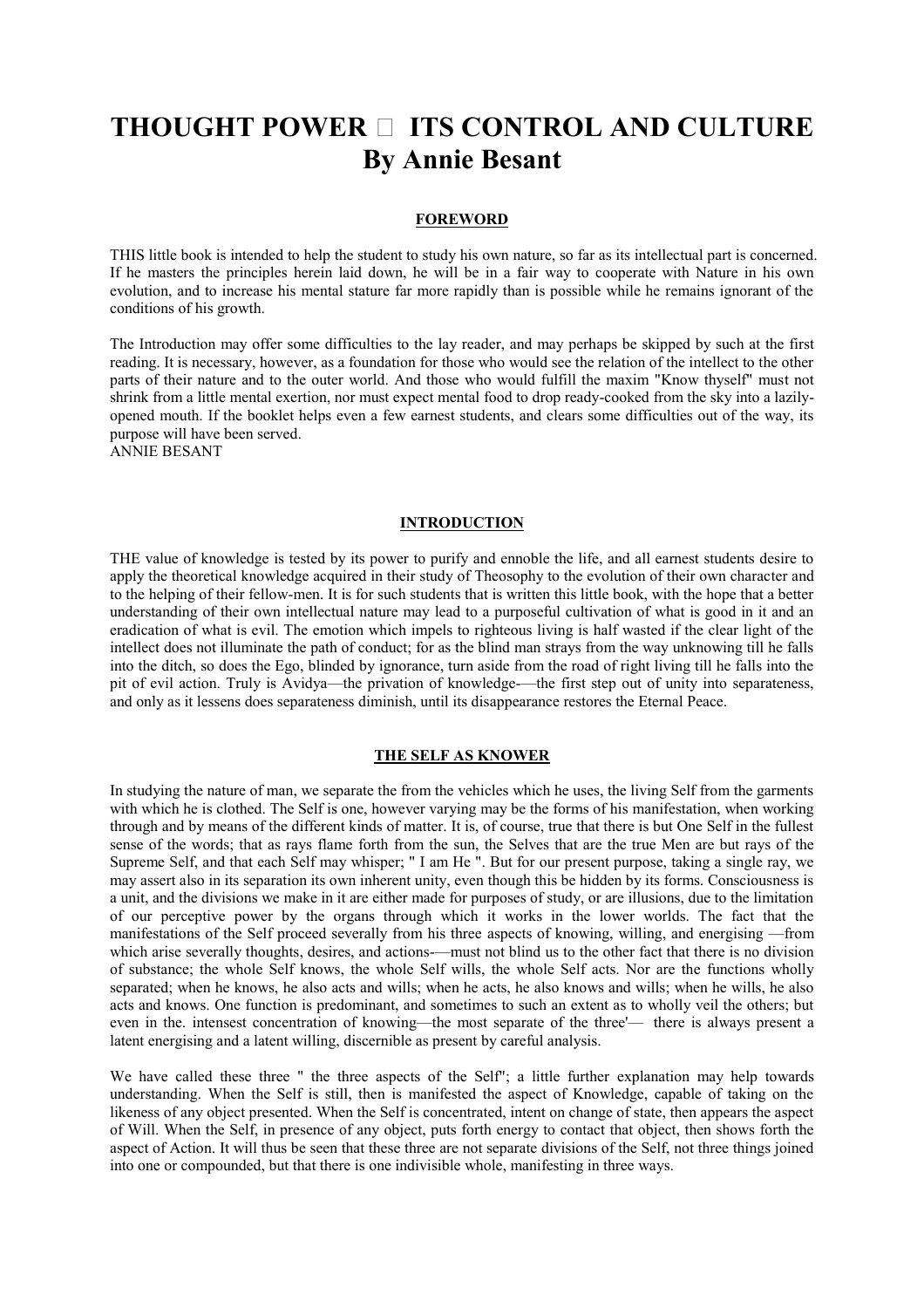It is not easy to clarify the fundamental conception of the Self further than by his mere naming. The Self is that conscious, feeling, ever-existing One, that in each of us knows himself as existing. No man can ever think of himself as non-existent, or formulate himself to himself in consciousness as "I am not". As Bhagavan Das has put it: " The Self is the indispensable first basis of life. ... In the words of Vachaspati-Mishra, in his Commentary (the Bhamati) on the Shariraka-Bhashya of Sankaracharya: 'No one doubts "Am I?" or " Am I not? " ' " The Selfaffirmation " I am " comes before everything else, stands above and beyond all argument. No proof can make it stronger; no disproof can weaken it. Both proof and disproof found themselves on " I am", the unanalysable Feeling of mere Existence, of which nothing can be predicated except increase and diminution. " I am more " is the expression of Pleasure; " I am less " is the expression of Pain.

When we observe this " I am", we find that it expresses itself in three different ways: (a) The internal reflection of a Non-Self, KNOWLEDGE, the root of thoughts; (b) the internal concentration, WILL, the root of desires; (c) the going forth to the external, ENERGY, the root of actions; " I know" or "I think", "I will" or "I desire", " I energise " or "I act". These are the three affirmations of the indivisible Self, of the " I am". All manifestations may be classified under one or other of these three heads; the Self manifests in our worlds only in these three ways; as all colours arise from the three primaries, so the numberless manifestations of the Self all arise from Will, Energy, Knowledge.

The Self as Wilier, the Self as Energiser, the Self as Knower—he is the One in Eternity and also the root of individuality in Time and Space. It is the Self in the Thought aspect, the Self as Knower, that we are to study.

## **THE NOT-SELF AS KNOWN**

The Self whose " nature is knowledge " finds mirrored within himself a vast number of forms, and learns by experience that he cannot know and act and will in and through them. These forms, he discovers, are not amenable to his control as is the form of which he first becomes conscious, and which he (mistakenly, and yet necessarily) learns to identify with himself. He knows, and they do not think; he wills, and they show no desire; he energises, and there is no responsive movement in them. He cannot say in them, " I know", "I act", "I will"; and at length he recognises them as other selves, in mineral, vegetable, animal, human, and super-human forms, and he generalises all these under one comprehensive term, the Not-Self, that in which he, as a separated Self, is not, in which he does not know, and act, and will. He thus answers for a long time the question:

- " What is the Not-Self? " with
- " All in which I do not know and will and act."

And although truly he will find, on successive analyses, that his vehicles, one after another—save indeed, the finest film that makes him a Self—are parts of the Not-Self, are objects of knowledge, arc the Known, not the Knower, for all practical purposes his answer is correct. In fact he can never know, as divisible from himself, this finest film that makes him a separated Self, since its presence is necessary to that separation, and to know it as the Not-Self would be to merge in the All.

## **KNOWING**

In order that the Self may be the Knower and the Not-Self the Known, a definite relationship must be established between them. The Not-Self must affect the Self, and the Self must in return affect the Not-Self. There must be an interchange between the two. Knowing is a relation between the Self and the Not-Self, and the nature of that relation must be the next division of our subject, but it is well first to grasp clearly the fact that knowing is a relation. It implies duality, the consciousness of a Self and the recognition of a Not-Self—and the presence of the two set over against each other is necessary for knowledge.

The Knower, the Known, the Knowing-—these are the three in one which must be understood if thought-power is to be turned to its proper purpose, the helping of the world. According to Western terminology, the Mind is the Subject which knows; the Object is that which is known; the Relationship between them is knowing. We must understand the nature of the Knower, the nature of the Known, and the nature of the relation established between them, and how that relationship arises. These things understood, we shall indeed have made a step towards that Self-knowledge which is wisdom. Then, indeed, shall we be able to aid the world around us, becoming its helpers and saviours; for this is the true end of wisdom, that, set on fire by love, it may lift the world out of misery into the knowledge wherein all pain ceases for evermore. Such is the object of our study, for truly is it said in the books of that nation which possesses the earliest, and still the deepest and subtlest, psychology, that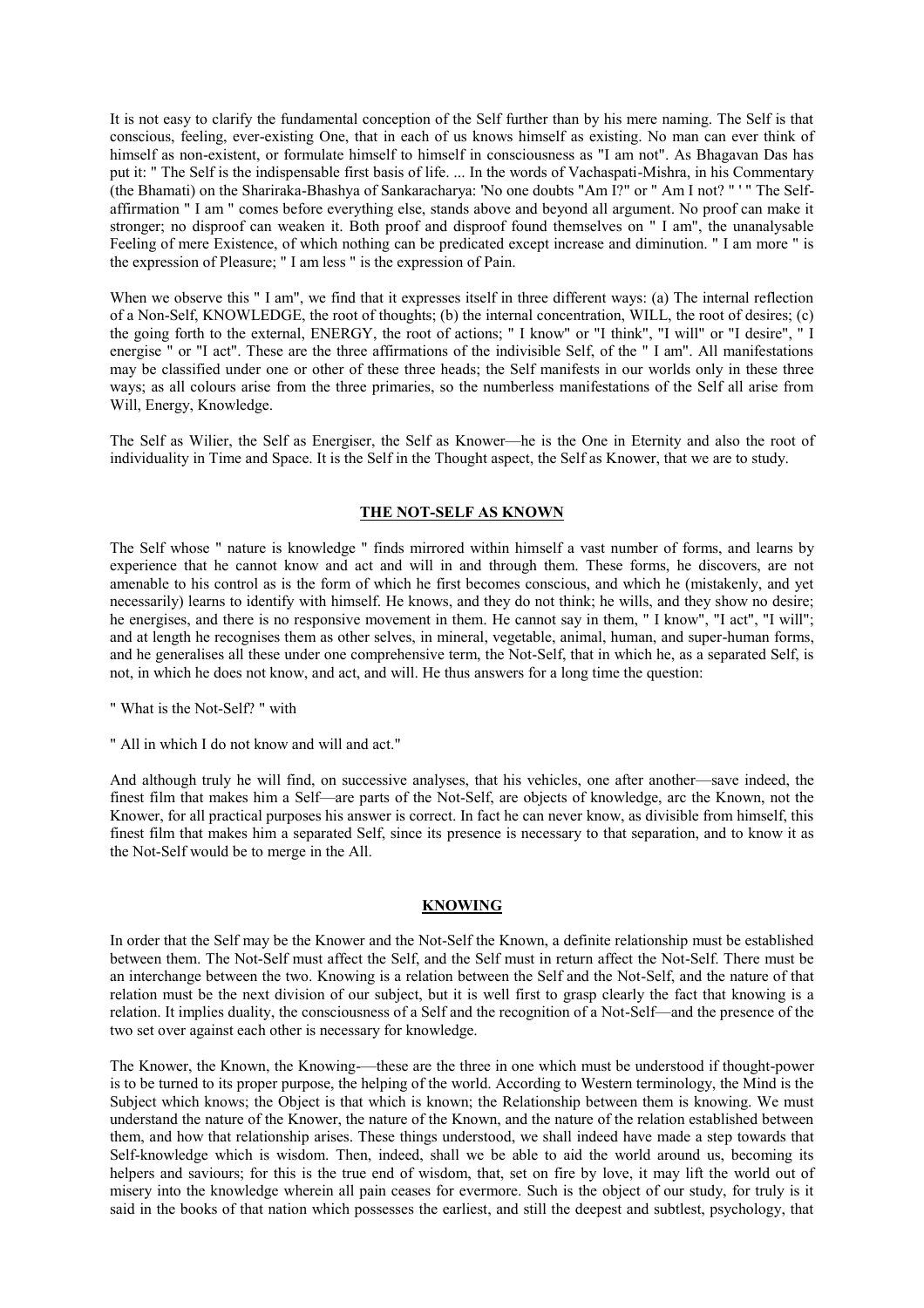the object of philosophy is to put an end to pain. For that the Knower thinks; for that knowledge is continually sought. To put an end to pain is the final reason for philosophy, and that is not true wisdom which docs not conduce to the finding of PEACE.

#### **CHAPTER I - THE NATURE OF THOUGHT**

THE nature of thought may be studied from two standpoints: from the side of consciousness, which is knowledge, or from the side of the form by which knowledge is obtained, the susceptibility of which to modifications makes possible the attainment of knowledge. This possibility has led to the two extremes in philosophy, both of which we must avoid, because each ignores one side of manifested life. One regards everything as consciousness, ignoring the essentiality of form as conditioning consciousness, as making it possible. The other regards everything as form, ignoring the fact that form can only exist by virtue of the life ensouling it. The form and the life, the matter and the spirit, the vehicle and the consciousness, are inseparable in manifestation, and are the indivisible aspects of THAT in which both inhere, THAT which is neither consciousness nor its vehicle, but the ROOT of both. A philosophy which tries to explain everything by the forms, ignoring the life, will find problems it is utterly unable to solve. A philosophy which tries to explain everything by the life, ignoring the forms, will find itself faced by dead walls which it cannot surmount. The final word on this is that consciousness and its vehicles, life and form, spirit and matter, arc the temporary expressions of the two aspects of the one unconditioned Existence, which is not known save when manifested as the Root-Spirit—(called by the Hindus Pratyagatman), the abstract Being, the abstract Logos—whence all individual selves, and the Root-Matter (Mula-prakriti) whence all forms. Whenever manifestation takes place this Root-Spirit gives birth to a triple consciousness, and this Root-Matter to a triple matter; beneath these is the One Reality, for ever incognisable by the conditioned consciousness. The flower sees not the root whence it grows, though all its life is drawn from it and without it it could not be.

The Self as Knower has as his characteristic function the mirroring within himself of the Not-Self. As a sensitive plate receives rays of light reflected from objects, and those rays cause modifications in the material on which they fall, so that images of the objects can be obtained, so is it with the Self in the aspect of knowledge towards everything external. His vehicle is a sphere whereon the Self receives from the Not-Self the reflected rays of the One Self, causing to appear on the surface of this sphere images which are the reflections of that which is not himself. The Knower does not know the things themselves in the earlier stages of his consciousness. He knows only the images produced in his vehicle by the action of the Not-Self on his responsive casing, the photographs of the external world. Hence the mind, the vehicle of the Self as Knower, has been compared to a mirror, in which are seen the images of all objects placed before it. We do not know the things themselves, but only the effect produced by them in our consciousness; not the objects, but the images of the objects, are what we find in the mind. As the mirror seems to have the objects within it, but those apparent objects are only images, illusions caused by the rays of light reflected from the objects, not the objects themselves; so does the mind, in its knowledge of the outer universe, know only the illusive images and not the things in themselves.

These images, made in the vehicle, arc perceived as objects by the Knower, and this perception consists in his reproduction of them in himself. Now, the analogy of the mirror, and the use of the word " reflection " in the preceding paragraph, are a little misleading, for the mental image is a reproduction not a reflection of the object which causes it. The matter of the mind is actually shaped into a likeness of the object presented to it, and this likeness, in its turn, is reproduced by the Knower. When he thus modifies himself into the likeness of an external object, he is said to know that object, but in the case we are considering that which he knows is only the image produced by the object in his vehicle, and not the object itself. And this image is not a perfect reproduction of the object, for a reason we shall see in the next chapter.

"But", it may be said, "will that be so ever? shall we never know the things in themselves?" This brings us to the vital distinction between the consciousness and the matter in which the consciousness is working, and by this we may find an answer to that natural question of the human mind. When the consciousness by long evolution has developed the power to reproduce within itself all that exists outside it, then the envelope of matter in which it has been working falls away, and the consciousness that is knowledge identifies its Self with all the Selves amid which it has been evolving, and sees as the Not-Self only the matter connected alike with all Selves severally. That is the " Day be with us", the union which is the triumph of evolution, when consciousness knows itself and others, and knows others as itself. By sameness of nature perfect knowledge is attained, and the Self realises that marvellous state where identity perishes not and memory is not lost, but where separation finds its ending, and knower, knowing, and knowledge are one.

It is this wondrous nature of the Self, who is evolving in us through knowledge at the present time, that we have to study, in order to understand the nature of thought, and it is necessary to see clearly the illusory side in order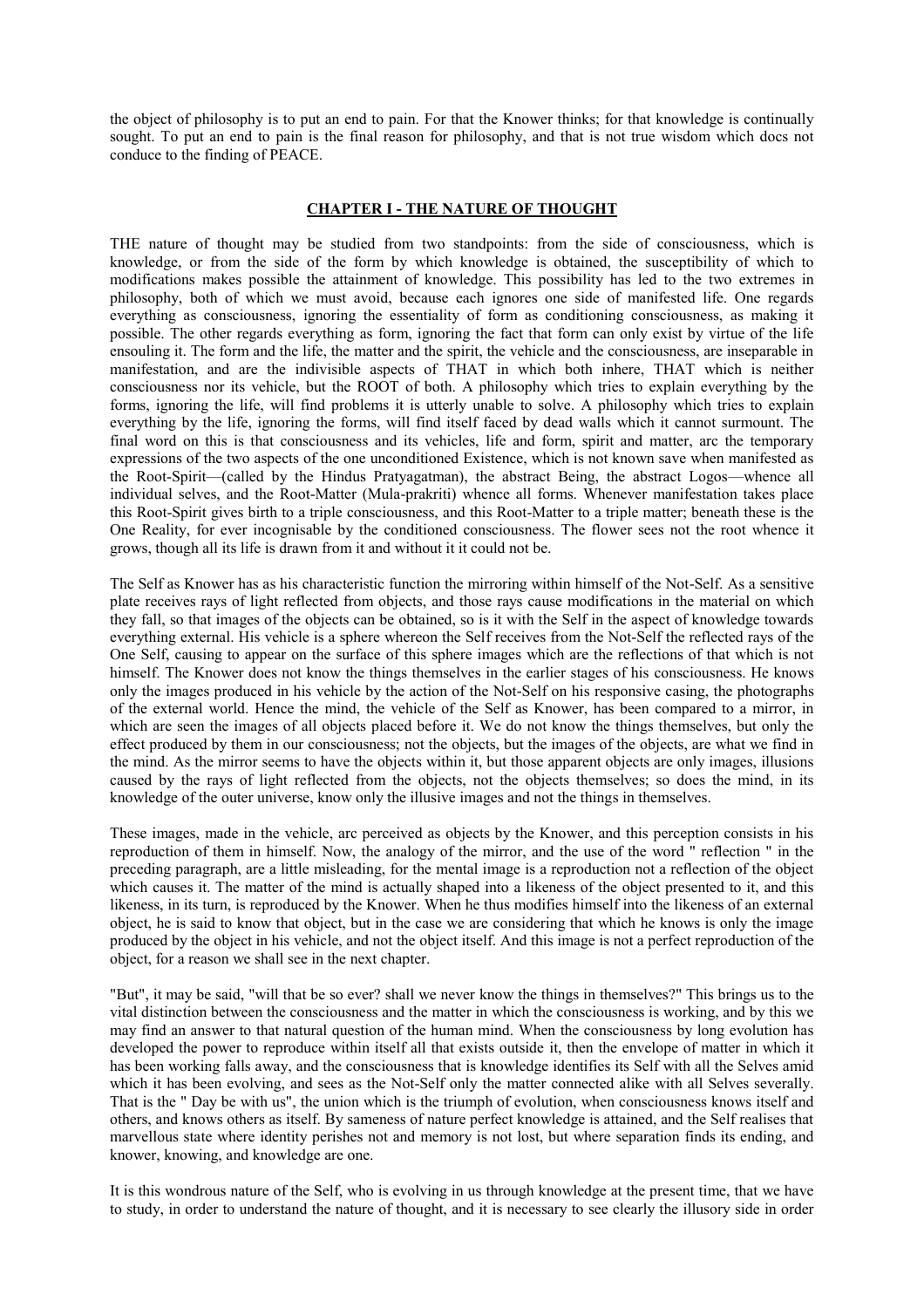that we may utilise the illusion to transcend it. So let us now study how Knowing—the relation between the Knower and the Known—is established, and this will lead us to see more clearly into the nature of thought.

#### **THE CHAIN OF KNOWER, KNOWING, AND KNOWN**

There is one word, vibration, which is becoming more and more the keynote of Western science, as it has long been that of the science of the East. Motion is the root of all. Life is motion; consciousness is motion. And that motion affecting matter is vibration. The One, the All, we think of as Changeless, either as Absolute Motion or as Motionless, since in One relative motion cannot be. Only when there is differentiation, or parts, can we think of what we call motion, which is change of place in succession of time. When the One becomes the Many, then motion arises; it is health, consciousness, life, when rhythmic, regular, as it is disease, unconsciousness, death, when without rhythm, irregular. For life and death are twin sisters, alike born of motion, which is manifestation.

Motion must needs appear when the One becomes the Many; since, when the omnipresent appears as separate particles, infinite motion must represent omnipresence, or, otherwise put, must be its reflection or image in matter. The essence of matter is separateness, as that of spirit is unity, and when the twain appear in the One, as cream in milk, the reflection of the omnipresence of that One in the multiplicity of matter is ceaseless and infinite motion. Absolute motion'—the presence of every moving unit at every point of space at every moment of time-—is identical with rest, being only rest looked at in another way, from the standpoint of matter instead of from that of spirit. From the standpoint of spirit there is always One, from that of matter there are always Many.

This infinite motion appears as rnythmical movements, vibrations, in the matter which manifests it, each Jiva, or separated unit of consciousness, being isolated by an enclosing wall of matter from all other Jivas.1 Each Jiva further becomes embodied, or clothed, in several garments of matter. As these garments of matter vibrate, they communicate their vibrations to the matter surrounding them, such matter becoming the medium wherein the vibrations are carried outwards; and this medium, in turn, communicates the impulse of vibration to the enclosing garments of another Jiva, and thus sets that Jiva vibrating like the first. In this series of vibrations beginning in one Jiva, made in the body that encircles it, sent on by the body to the medium around it, communicated by that to another body,

1 There is no convenient English word for " a separated unit of consciousness "—" spirit " and " soul " connoting various peculiarities in different schools of thought. I shall therefore venture to use the name Jiva, instead of the clumsy " a separated unit of consciousness'' and from that second body to the Jiva encircled by it—we have the chain of vibrations whereby one knows another. The second knows the first because he reproduces the first in himself, and thus experiences as he experiences. And yet with a difference. For our second Jiva is already in a vibratory condition, and his state of motion after receiving the impulse from the first is not a simple repetition of that impulse, but a combination of his own original motion with that imposed on him from without, and hence is not a perfect reproduction. Similarities are obtained, ever closer and closer, but identity ever eludes us, so long as the garments remain.

This sequence of vibratory actions is often seen in nature. A flame is a centre of vibratory activity in ether, named by us heat; these vibrations or heat-waves, throw the surrounding ether into waves like unto themselves, and these throw the ether in a piece of iron lying near into similar waves, and its particles vibrate under their impulse, and so the iron becomes hot and a source of heat in its turn. So does a series of vibrations pass from one Jiva to another, and all beings are interlinked by this network of consciousness.

So again in physical nature we mark off different ranges of vibrations by different names, calling one set light, another heat, another electricity, another sound, and so on; yet all are of the same nature, all are modes of motion in ether,1 though they differ in rates of velocity and in the character of the waves. Thoughts, Desires, and Actions, the active manifestations in matter of Knowledge, Will, and Energy, are all of the same nature, that is, are all made up of vibrations, but differ in their phenomena, because of the different character of the vibrations. There is a series of vibrations in a particular kind of matter and with a certain character, and these we call thought-vibrations. Another series is spoken of as desire-vibrations, another series as action-vibrations. These names are descriptive of certain facts in nature. There is a certain kind of ether thrown into vibration, and its vibrations affect our eyes; we call the motion light. There is another far subtler ether thrown into vibrations which are perceived, i.e., are responded to, by the mind, and we call that motion thought. We are surrounded by matter of different densities and we name the motions in it as they affect ourselves, are answered to by different organs of our gross or subtle bodies. We name " light " certain motions affecting the eye; we name " thought" certain motions affecting another organ, the mind. " Seeing" occurs when the light-ether is thrown into waves from an object to our eye; " thinking " occurs when the thought-ether is thrown into waves between an object and our mind. The one is not more—nor less—mysterious than the other.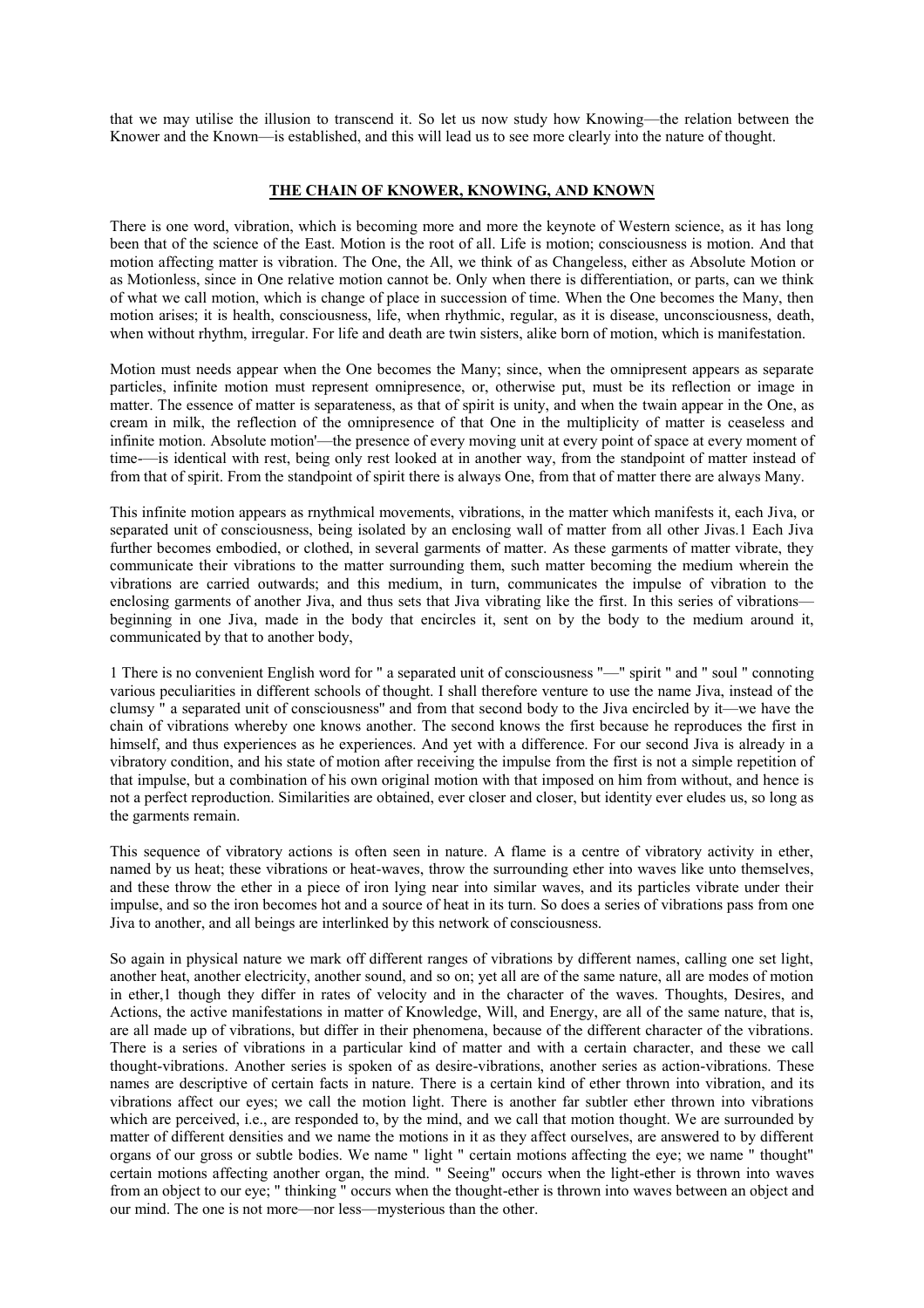In dealing with the mind we shall see that modifications in the arrangement of its materials are caused by the impact of thought-waves, and that in concrete thinking we experience over again the original impacts from without. The Knower finds his activity in these vibrations, and all to which they can answer, that is, all that they can reproduce, is Knowledge. The thought is a reproduction within the mind of the Knower of that which is not the Knower, is not the Self; it is a picture, caused by a combination of wave-motions, an image, quite literally. A part of the Not-Self vibrates, and as the Knower vibrates in answer that part becomes the known; the matter quivering between them makes knowing possible by putting them into touch with each other. Thus is the chain of Knower, Known, and Knowing established and maintained.

## **CHAPTER II - THE CREATOR OF ILLUSION**

" HAVING become indifferent to objects of perception, the pupil must seek out the Raja of the Senses, the Thought-Producer, he who awakes illusion.

" The Mind is the great slayer of the Real."

Thus is it written in one of the fragments translated by H. P. B. from The Book of the Golden Precepts, that exquisite prose-poem which is one of her choicest gifts to the world. And there is no more significant title of the mind than this: the " creator of illusion".

The mind is not the Knower, and should ever be carefully distinguished from him. Many of the confusions and the difficulties that perplex the student arise because he does not remember the distinction between him who knows and the mind which is his instrument for obtaining knowledge. It is as though the sculptor were identified with his chisel.

The mind is fundamentally dual and material, being made up of an envelope of fine matter, called the causal body and manas, the abstract mind, and of an envelope of coarser matter, called the mental body and manas, the concrete mind'—manas itself being a reflection in atomic matter of that aspect of the Self which is Knowledge. This mind limits the Jiva, which, as self-consciousness increases, finds himself hampered by it on every side. As a man, to effect a certain purpose, might put on thick gloves, and find that his hands in them had lost much of their power of feeling, their delicacy of touch, their ability to pick up small objects, and were only capable of grasping large objects and of feeling heavy impacts, so is it with the Knower when he puts on the mind. The hand is there as well as the glove, but its capacities are greatly lessened; the Knower is there as well as the mind, but his powers are much limited in their expression.

We shall confine the term mind in the following paragraphs to the concrete mind—the mental body and manas. The mind is the result of past thinking, and is constantly being modified by present thinking; it is a thing, precise and definite, with certain powers and incapacities, strength and weakness, which are the outcome of activities in previous lives. It is as we have made it; we cannot change it save slowly, we cannot transcend it by an effort of the will, we cannot cast it aside, nor instantaneously remove its imperfections. Such as it is, it is ours, a part of the Not-Self appropriated and shaped for our own using, and only through it can we know.

All the results of our past thinkings are present with us as mind, and each mind has its own rate of vibration, its own range of vibration, and is in a state of perpetual motion, offering an ever-changing series of pictures. Every impression coming to us from outside is made on this already active sphere, and the mass of existing vibrations modifies and is modified by the new arrival. The resultant is not, therefore, an accurate reproduction of the new vibrations, but a combination of it with the vibrations already proceeding. To borrow again an illustration from light. If we hold a piece of red glass before our eyes and look at green objects, they will appear to us to be black. The vibrations that give us the sensation of red are cut off by those that give us the sensation of green, and the eye is deceived into seeing the object as black. So also if we look at a blue object through a yellow glass, shall we see it as black. In every case a coloured medium will cause an impression of colour different from that of the object looked at by the naked eye.. Even looking at things with the naked eye, persons see them somewhat differently, for the eye itself modifies the vibrations it receives more than many people imagine. The influence of the mind as a medium by which the Knower views the external world is very similar to the influence of the coloured glass on the colours of objects seen through it. The Knower is as unconscious of this influence of the mind, as a man who had never seen, except through red or blue glasses, would be unconscious of the changes made by them in the colours of a landscape.

It is in this superficial and obvious sense that the mind is called the " creator of illusion ". It presents us only with distorted images, a combination of itself and the external object. In a far deeper sense, indeed, is it the " creator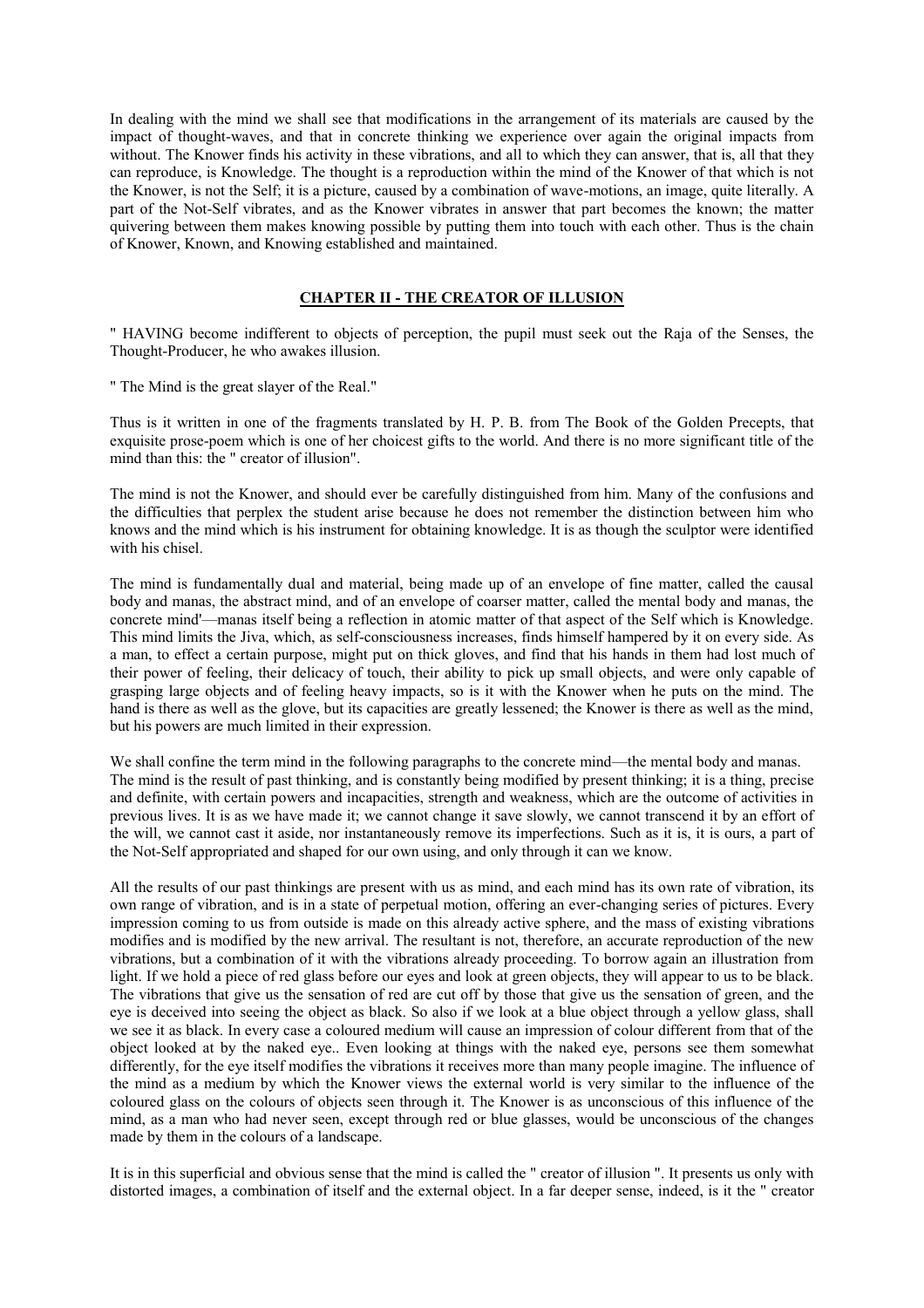of illusion", in that even these distorted images are but images of appearances, not of realities; shadows of shadows are all that it gives us. But it will suffice us at present to consider the illusions caused by its own nature.

Very different would be our ideas of the world, if we could know it as it is, even in its phenomenal aspect, instead of by means of the vibrations modified by the mind. And this is by no means impossible, although it can only be done by those who have made great progress in controlling the mind. The vibrations of the mind can be stilled, the consciousness being withdrawn from it; an impact from without will then shape an image exactly corresponding to itself, the vibrations being identical in quality and quantity, unintermixed with vibrations belonging to the observer. Or, the consciousness may go forth and ensoul the observed object, and thus directly experience its vibrations. In both cases a true knowledge of the form is gained. The idea in the world of noumena, of which the form expresses a phenomenal aspect, may also be known, but only by the consciousness working in the causal body, untrammelled by the concrete mind or the lower vehicles.

The truth that we only know our impressions of things, not the things—except as just stated—is one which is of vital moment when it is applied in practical life. It teaches humility and caution, and readiness to listen to new ideas. We lose our instinctive certainty that we are right in our observations, and learn to analyse ourselves before we condemn others.

An illustration may serve to make this more clear.

I meet a person whose vibratory activity expresses itself in a way complementary to my own. When we meet, we extinguish each other; hence we do not like each other, we do not see anything in each other, and we each wonder why So-and-so thinks the other so clever, when we find each other so preternaturally stupid. Now, if I have gained a little self-knowledge, this wonder will be checked, so far as I am concerned. Instead of thinking that the other is stupid, I shall ask myself: " What is lacking in me that I cannot answer his vibrations? We are both vibrating, and if I cannot realise his life and thought, it is because I cannot reproduce his vibrations. Why should I judge him, since I cannot even know him until I modify myself sufficiently to be able to receive him?" We cannot greatly modify others, but we can greatly modify ourselves, and we should be continually trying to enlarge our receptive capacity. We must become as the white light in which all colours are present, which distorts none because it rejects none, and has in itself the power to answer to each. We may measure our approach to the whiteness by our power of response to the most diverse characters

## **THE MENTAL BODY AND MANAS**

We may now turn to the composition of the mind as an organ of consciousness in its aspect as Knower, and see what this composition is, how we have made the mind in the past, how we can change it in the present.

The mind on the side of life is manas, and manas is the reflection, in the atomic matter of the third —or mental plane, of the cognitional aspect of the Self—of the Self as Knower.

On the side of form it presents two aspects, severally conditioning the activity of manas, the consciousness working on the mental plane. These aspects are due to the aggregations of the matter of the plane drawn round the atomic vibratory centre. This matter, from its nature and use, we term mind-stuff, or thought-stuff. It makes one great region of the universe, interpenetrating astral and physical matter, and exists in seven subdivisions, like the states of matter on the physical plane; it is predominantly responsive to those vibrations which come from the aspect of the Self which is Knowledge, and this aspect imposes on it its specific character.

The first—and higher—aspect of the form-side of mind is that called the causal body. It is composed of matter from the fifth and sixth subdivisions of the mental plane, corresponding to the finer ethers of the physical plane. This causal body is little developed in the majority at the present stage of evolution, as it remains unaffected by the mental activities directed to external objects, and we may, therefore, leave it aside, at any rate for the present. It is, in fact, the organ for abstract thought.

The second aspect is called the mental body, and is composed of thought-stuff belonging to the four lower subdivisions of the mental plane corresponding to the lowest ether, and the gaseous, liquid, and solid states of matter on the physical plane. It might indeed be termed the dense mental body. Mental bodies show seven great fundamental types, each of which includes forms at every stage of development, and all evolve and grow under the same laws. To understand and apply these laws is to change the slow evolution by nature to the rapid growth by the self-determining intelligence. Hence the profound importance of their study.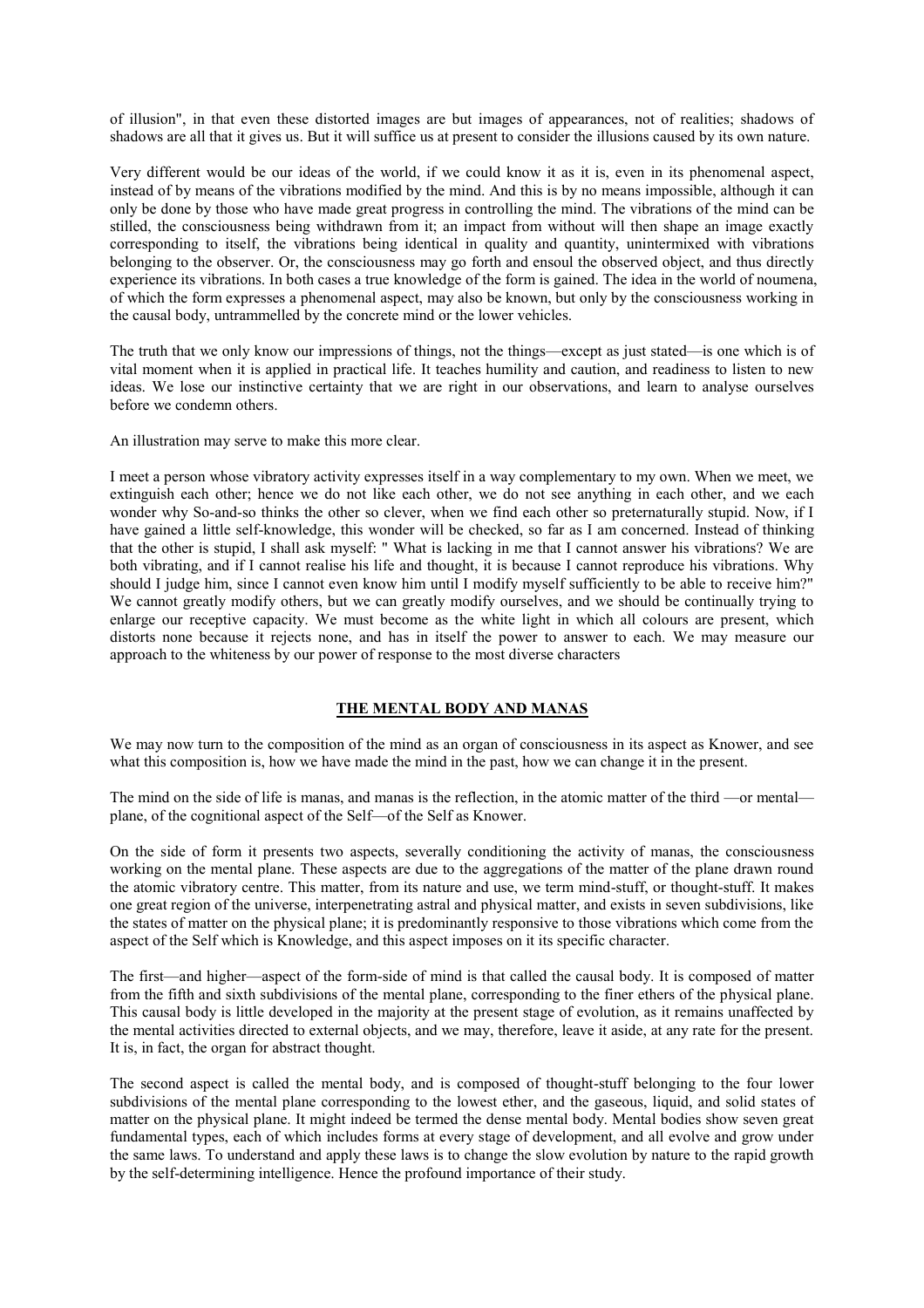#### **THE BUILDING AND EVOLUTION OF THE MENTAL BODY**

The method by which consciousness builds up its vehicle is one which should be clearly grasped, for every day and hour of life gives opportunity for its application to high ends. Waking or sleeping, we are ever building our mental bodies; for when consciousness vibrates it affects the mind-stuff surrounding it, and every quiver of consciousness, though it be due only to a passing thought, draws into the mental body some particles of mindstuff, and shakes out other particles from it. So far as the vehicle—the body—is concerned, this is due to the vibration; but it should not be forgotten that the very essence of consciousness is to constantly identify itself with the Not-Self, and as constantly to re-assert itself by rejecting the Mot-Self; consciousness consists of the alternating assertion and negation, " I am this", " I am not this"; hence its motion is and causes, in matter, the attracting and repelling that we call a vibration. The surrounding matter is also thrown into waves, thus serving as a medium for affecting other consciousnesses.

Now, the fineness or coarseness of the matter thus appropriated depends on the quality of the vibrations set up by the consciousness. Pure and lofty thoughts are composed of rapid vibrations, and can only affect the rare and subtle grades of mind-stuff. The coarse grades remain unaffected, being unable to vibrate at the necessary speed. When such a thought causes the mental body to vibrate, particles of the coarser matter are shaken out of the body, and their place is taken by particles of the finer grades, and thus better materials are built into the mental body. Similarly, base and evil thoughts draw into the mental body the coarser materials suitable for their own expression, and these materials repel and drive out the finer kinds.

Thus these vibrations of consciousness are ever shaking out one kind of matter and building in another. And it follows, as a necessary consequence, that according to the kind of matter we have built into our mental bodies in the past, will be our power of responding to the thoughts which now reach us from outside. If our mental bodies are composed of fine materials, coarse and evil thoughts will meet with no response, and hence can inflict no injury; whereas if they are built up with gross materials, they will be affected by every evil passer-by, and will remain irresponsive to and unbenefited by the good.

When we come into touch with one whose thoughts are lofty, his thought-vibrations, playing on us, arouse vibrations of such matter in our mental bodies as is capable of responding, and these vibrations disturb and even shake out some of that which is too coarse to vibrate at his high rate of activity. The benefit we receive from him is thus largely dependent on our own past thinking, and our " understanding" of him, our responsiveness, is conditioned by these. We cannot think for each other; he can only think his own thoughts, thus causing corresponding vibrations in the mind-stuff around him, and these play upon us, setting up in our mental bodies sympathetic vibrations. These affect the consciousness. A thinker external to ourselves can only affect our consciousness by arousing these vibrations in our mental bodies.

But immediate understanding does not always follow on the production of such vibrations, caused . from outside. Sometimes the effect resembles that of the sun and the rain and the earth on the seed that lies buried in the ground. There is no visible answer at first to the vibrations playing on the seed; but within there is a tiny quiver of the ensouling life, and that quiver will grow stronger and stronger day by day, till the evolving life bursts the seed-shell and sends forth rootlet and growing point. So with the mind. The consciousness thrills faintly within itself, ere it is able to give any external answer to the impacts upon it; and when we are not yet capable of understanding a noble thinker, there is yet in us an unconscious quivering which is the forerunner of the conscious answer. We go away from a great presence a little nearer to the rich thought-life flowing from it than we were ere we entered it, and germs of thought have been quickened in us, and our minds helped in their evolution.

Something, then, in the building and evolution of our minds may be done from outside, but most must result from the activities of our own consciousness; and if we would have mental bodies which should be strong, wellvitalised, active, able to grasp the loftier thoughts presented to us, then we must steadily work at right thinking; for we are our own builders, and fashion our minds for ourselves.

Many people are great readers. Now, reading does not build the mind; thought alone builds it. Reading is only valuable as it furnishes materials for thought. A man may read much, but his mental growth will be in proportion to the amount of thought that he expends in his reading. The value to him of the thought which he reads depends on the use he makes of it. Unless he takes up the thought and works on it himself, its value to him will be small and passing. " Reading makes a full man ", said Lord Bacon, and it is with the mind as with the body. Eating fills the stomach, but as the meal is useless to the body unless it is digested and assimilated, so also the mind may be filled by reading, but unless there is thought, there is no assimilation of what is read, and the mind does not grow thereby—nay, it is likely to suffer from overloading, and to weaken rather than strengthen under a burden of unassimilated ideas.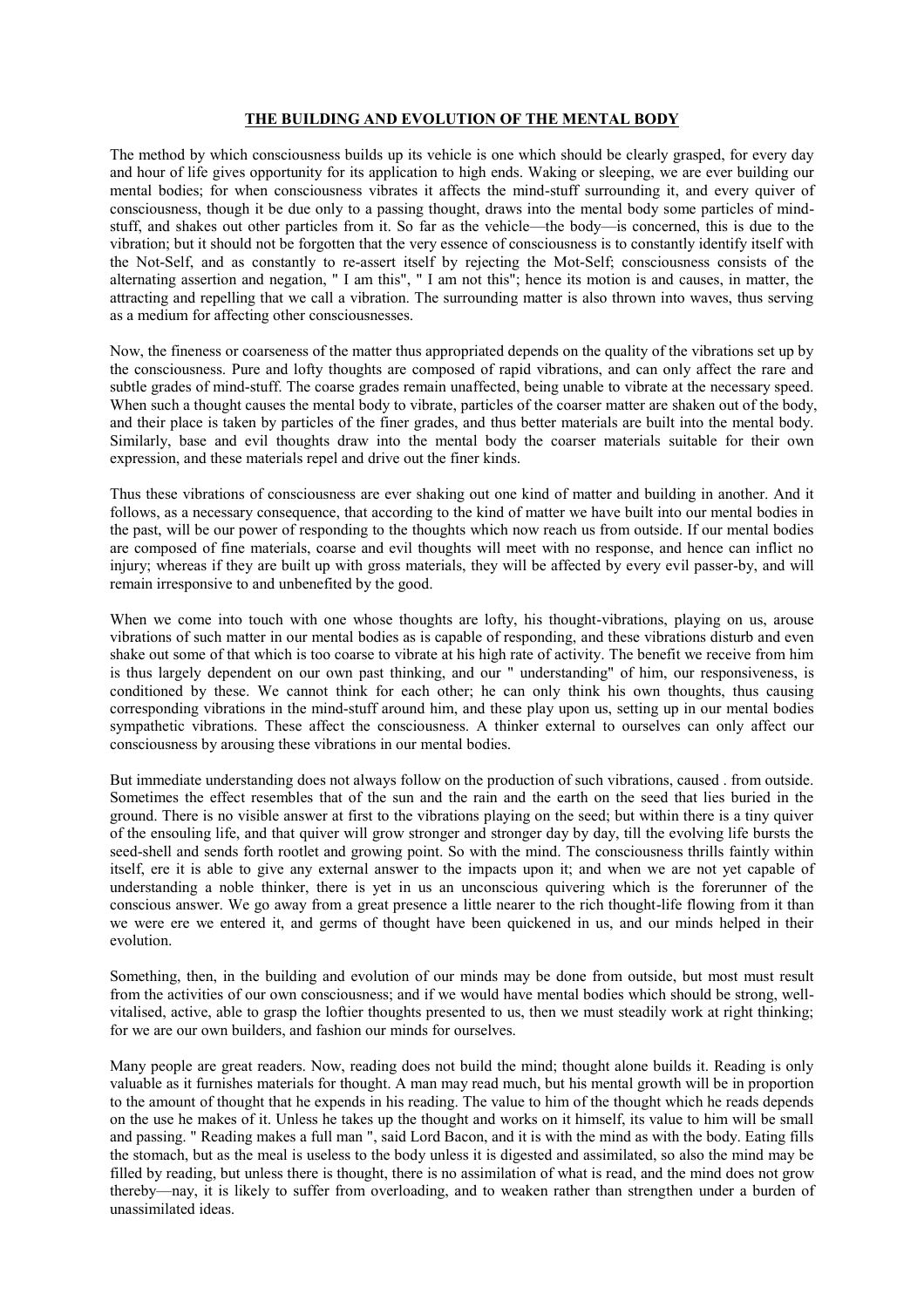We should read less, and think more, if we would have our minds grow, and our intelligence develop. If we are in earnest in the culture of our minds, we should daily spend an hour in the study of some serious and weighty book, and, reading for five minutes, we should think for ten, and so on through the hour. The usual way is to read quickly for the hour, and then to put away the book till the next hour comes for reading. Hence people grow very slowly in thought power.

One of the most marked things in the Theosophical movement is the mental growth observable year by year in its members. This is largely due to the fact that they are taught the nature of thought; they begin to understand a little of its workings, and set themselves to build their mental bodies instead of leaving them to grow by the unassisted process of nature. The student eager for growth should resolve that no day shall pass that shall not have in it at least five minutes' reading and ten minutes' strenuous thinking on what is read. At first he will find the effort tiresome and laborious, and he will discover the weakness of his thinking power. This discovery marks his first step, for it is much to discover that one is unable to think hard and consecutively. People who cannot think, but who imagine that they can, do not make much progress. It is better to know one's weakness than to imagine oneself strong when one is feeble. The realisation of the weakness —the wandering of the mind, the feeling of heat, confusion, and fatigue which comes on in the brain after a prolonged effort to follow out a difficult line of thought, is on all fours with the similar feeling in the muscles after a strong muscular exertion. With regular and persistent'—but not excessive—exercise, the thought-power will grow as the muscle-power grows. And as this thought-power grows, it also comes under control, and can be directed to definite ends. Without this thinking, the mental body will remain loosely formed and unorganised; and without gaining concentration—the power of fixing the thought on a definite point—thought-power cannot be exercised at all.

## **CHAPTER III - THOUGHT-TRANSFERENCE**

ALMOST everyone now-a-days is anxious to practise thought-transference, and dreams of the delights of communicating with an absent friend without the assistance of telegraph or post. Many people seem to think that they can accomplish the task with very little effort, and are quite surprised when they meet with total failure in their attempts. Yet it is clear that one must be able to think ere one can transfer thought, and some power of steady thinking must be necessary in order to send a thought-current through space. The feeble vacillating thoughts of the majority of people cause mere flickering vibrations in the thought-atmosphere, appearing and vanishing minute by minute, giving rise to no definite form and endowed with the lowest vitality. A thoughtform must be clearly cut and well vitalised if it is to be driven in any definite direction, and to be strong enough, on arriving at its destination, to set up there a reproduction of itself.

There are two methods of thought-transference, one which may be distinguished - as physical, the other as psychical, one, belonging to the brain as well as the mind, the other to the mind only. A thought may be generated by the consciousness, cause vibration in the mental body, then in the astral body, set up waves in the etheric, and then in the dense molecules of the physical brain; by these brain vibrations the physical ether is affected, and the waves pass outwards, till they reach another brain and set up vibrations in its dense and etheric parts. By that receiving brain vibrations are caused in the astral and then in the mental bodies attached to it, and the vibrations in the mental body draw out the answering quiver in consciousness. Such are the many stages of the arc traversed by a thought. But this traversing of a " loopline " is not necessary. The consciousness may, when causing vibrations in its mental body, direct those vibrations straight to the mental body of the receiving consciousness, thus avoiding the round just described.

#### Let us see what happens in the first case.

There is a small organ in the brain, the pineal gland, the function of which is unknown to Western physiologists, and with which Western psychologists do not concern themselves. It is a rudimentary organ in most people, but it is evolving, not retrograding, and it is possible to quicken its evolution into a condition in which it can perform its proper function, the function that, in the future, it will discharge in all. It is the organ for thought-transference, as much as the eye is the organ of vision or the ear of hearing.

If anyone thinks very intently on a single idea, with concentration and sustained attention, he will become conscious of a slight quiver or creeping feeling—it has been compared to the creeping of an ant—in the pineal gland. The quiver takes place in the ether which permeates the gland, and causes a slight magnetic current which gives rise to the creeping feeling in the dense molecules of the gland. If the thought be strong enough to cause the current, then the thinker knows that he has been successful in bringing his thought to a pointedness and a strength which render it capable of transmission.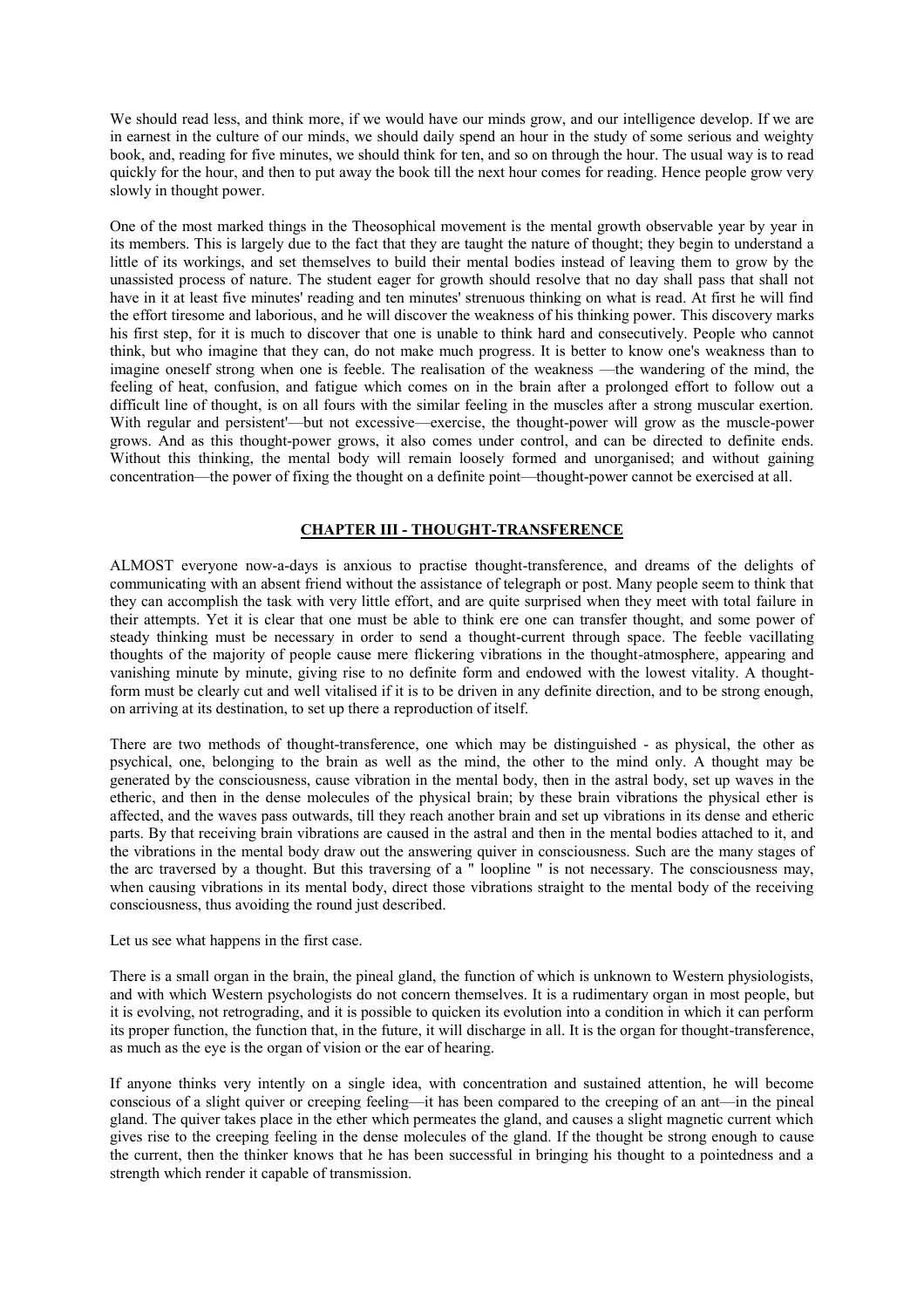That vibration in the ether of the pineal gland sets up waves in the surrounding ether, like waves of light, only much smaller and more rapid. These undulations pass out in all directions, setting the ether in motion, and these etheric waves, in turn, produce undulations in the ether of the pineal gland in another brain, and from that are transmitted to the astral and mental bodies in regular succession, thus reaching the consciousness. If this second pineal gland cannot reproduce these undulations, then the thought will pass unnoticed, making no impressions, any more than waves of light make an impression on the eye of a blind person.

In the second method of thought-transference, the thinker, having created a thought-form on his own plane, does not send it down to the brain, but directs it immediately to another thinker on the mental plane. The power to do this deliberately implies a far higher mental evolution than does the physical method of thought-transference, for the sender must be self-conscious on the mental plane in order to exercise knowingly this activity.

But this power is being continually exercised by everyone of us indirectly and unconsciously, since all our thinkings cause vibrations in the mental body, that must, from the nature of things, be propagated through the surrounding mind-stuff. And there is no reason to confine the word thought-transference to conscious and deliberate transmissions of a particular thought from one person to another. We are all continually affecting each other by these waves of thought, sent out without definite intent, and what is called public opinion is largely created in this way. Most people think along certain lines, not because they have carefully thought a question out and come to a conclusion, but because large numbers of people are thinking along those lines, and carry others with them. The strong thought of a great thinker goes out into the world of thought, and is caught up by receptive and responsive minds. They reproduce his vibrations, and thus strengthen the thought-wave, affecting others who would have remained unresponsive to the original undulations. These, answering again, give added force to the waves, and they become still stronger, affecting large masses of people.

Public opinion, once formed, exercises a dominant way over the minds of the great majority, beating unceasingly on all brains and awakening in them responsive undulations.

There are also certain national ways of thinking, definite and deeply cut channels, resulting from the continual reproduction during centuries of similar thoughts, arising from the history, the struggles, the customs of a nation. These profoundly modify and colour all minds born into the nation, and everything that comes from outside the nation is changed by the national vibration-rate. As thoughts that come to us from the outer world are modified by our mental bodies, and when we receive them we receive their vibrations plus our own normal vibrations—a resultant—so do nations, receiving impressions from other nations, receive them as modified by their own national vibration-rate. Hence the Englishman and the Frenchman, the Indian and the African, see the same facts, but add to them their own existing prepossessions, and quite honestly accuse each other of falsifying the facts and practising unfair methods. If this truth, and its inevitableness, were recognised, many international quarrels would be smoothed more easily than is now the case, many wars would be avoided, and those waged would be more easily put an end to. Then each nation would recognise what is sometimes called " the personal equation", and instead of blaming the other for difference of opinion, each would seek the mean between the two views, neither insisting wholly on its own.

The very practical question for the individual that arises from the knowledge of this continual and general thought-transference, is: How much can I gain of good, and avoid of evil, seeing that I must live in a mixed atmosphere, wherein good and evil thought-waves are ever active and are beating against my brain ? How can I guard myself against injurious thought-transference, and how can I profit by the beneficial ? The knowledge of the way in which the selective power works is of vital importance.

Each man is the person who most constantly affects his own mental body. Others affect it occasionally, but he always. The speaker to whom he listens, the author whose book he reads, affect his mental body. But they are incidents in his life; he is a permanent factor. His own influence over the composition of the mental body is far stronger than that of anyone else, and he himself fixes the normal vibration-rate of his mind. Thoughts which do not harmonise with that rate will be flung aside when they touch the mind. If a man thinks truth, a lie cannot make a lodgment in his mind; if he thinks love, hate cannot disturb him; if he thinks wisdom, ignorance cannot paralyse him. Here alone is safety, here real power. The mind must not be allowed to lie as it were fallow, for then any thought-seed may take root and grow; it must not be allowed to vibrate as it pleases, for that means that it will answer to any passing vibration.

There lies the practical lesson. The man that practises it will soon find its value, and will discover that by thinking, life can be made nobler and happier, and that it is true that by wisdom we can put an end to pain.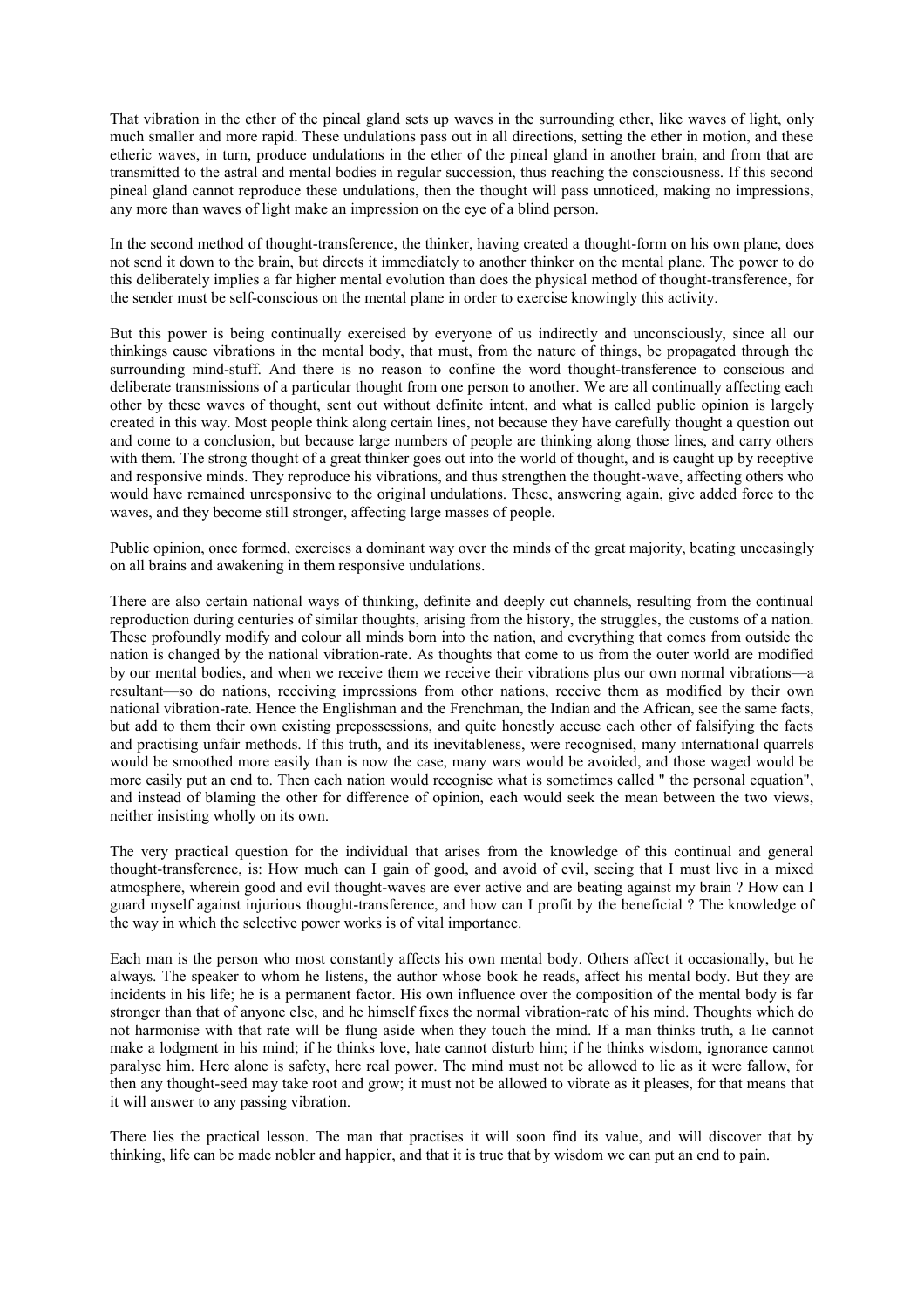#### **CHAPTER IV - THE BEGINNINGS OF THOUGHT**

FEW outside the circle of students of psychology have troubled themselves much with the question: How does thought originate? When we now come into the world, we find ourselves possessed of a large amount of thought ready made, a large store of what are called "innate ideas". These are conceptions which we bring with us into the world, the condensed or summarised results of our experiences in lives previous to the present one. With this mental stock-in-hand we begin our transactions in this life, and the psychologist is never able to study by direct observation the beginnings of thought.

He can, however, learn something from the observation of an infant, for just as the new physical body runs over in pre-natal life the long physical evolution of the past, so does the new mental body swiftly traverse the stages of its long development. It is true that " mental body " is not by any means identical with "thought", and hence that even in studying the new mental body itself, we are not really studying the " beginnings of thought" at all; to a still greater degree is this true, when we consider that few people can study even the mental body directly, but are confined to the observation of the effects of the workings of that body on its denser fellow, the physical brain and nervous system. " Thought " is as distinct from the mental body as from the physical; it belongs to consciousness, to the life side, whereas mental and physical bodies belong alike to the form, to the matter side, and are mere transitory vehicles or instruments. As already said, the student must ever keep before him " the distinction between him who knows and the mind which is his instrument for obtaining knowledge", and the definition of the word " mind", already given, as " the mental body and manas "—a compound.

We can, however, by studying the effects of thought on these bodies, when the bodies are new, infer by correspondence something of the beginnings of thought, when a Self, in any given universe, comes first into contact with the Not-Self. The observations may help us, according to the axiom, " As above, so below". Everything here is but a reflection, and by studying the reflections, we may learn something of the objects that cause them.

If an infant be closely observed, it will be seen that sensations—response to stimuli by feelings of pleasure or pain, and primarily by those of pain— precede any sign of intelligence. That is that vague sensations precede definite cognitions. Before birth, the infant was sustained by the life-forces flowing through the mother's body. On its being launched on an independent existence, these arc cut off. Life flows away from the body and is not now renewed; as the life-forces lessen, want is felt, and this want is pain. The supply of the want gives ease, pleasure, and the infant sinks back into unconsciousness. Presently sights and sounds arouse sensation, but still no intellectual sign is given. The first sign of intelligence is when the sight or voice of the mother or nurse is connected with the satisfaction of the ever recurring want, with the giving of pleasure by food; the linking together in, or by, memory of a group of recurring sensations with one external object, which object is regarded as separate from, and as the cause of, those sensations. Thought is the cognition of a relation between many sensations and a one, a unity, linking them together. This is the first expression of intelligence, the first thought—technically a " perception". The essence of this is the establishing of such a relation as is above described between a unit of consciousness'—a Jiva—and an object, and wherever such a relation is established there thought is present.

This simple and ever-verifiable fact may serve as a general example of the beginning of thought in a separated Self—that is, in a triple Self encased in an envelope of matter, however fine, a Self as distinguished from the Self; in such a separated Self sensations precede thoughts; the attention of the Self is aroused by an impression made on him and responded to by a sensation. The massive feeling of want, due to the diminution of life-energy, does not by itself arouse thought; but that want is satisfied by the contact of the milk, causing a definite local impression, an impression followed by a feeling of pleasure. After this has been often repeated, the Self reaches outwards, vaguely, gropingly; outwards, because of the direction of the impression, which has come from outside. The life-energy thus flows into the mental body and vivifies it, so that it reflects—faintly at first—the object which, coming into contact with the body, has caused the sensation. This modification in the mental body, being repeated time after time, stimulates the Self in his aspect of knowledge, and he vibrates correspondingly. He has felt want, contact, pleasure, and with the contact an image presents itself, the eye being affected as well as the lips, two sense-impressions blending. His own inherent nature links these three, the want, the contactimage, the pleasure, together, and this link is thought. Not till he thus answers is there any thought; it is the Self that perceives, not any other or lower.

This perception specialises the desire, which ceases to be a vague craving for something, and becomes a definite craving for a special thing—milk. But the perception needs revision, for the Knower has associated three things together, and one of them has to be disjoined—the want. It is significant that at an early stage the sight of the milk-giver arouses the want, the Knower calling up the want when the image associated with it appears; the child who is not hungry will cry for the breast on seeing the mother; later this mistaken link is broken, and the milk-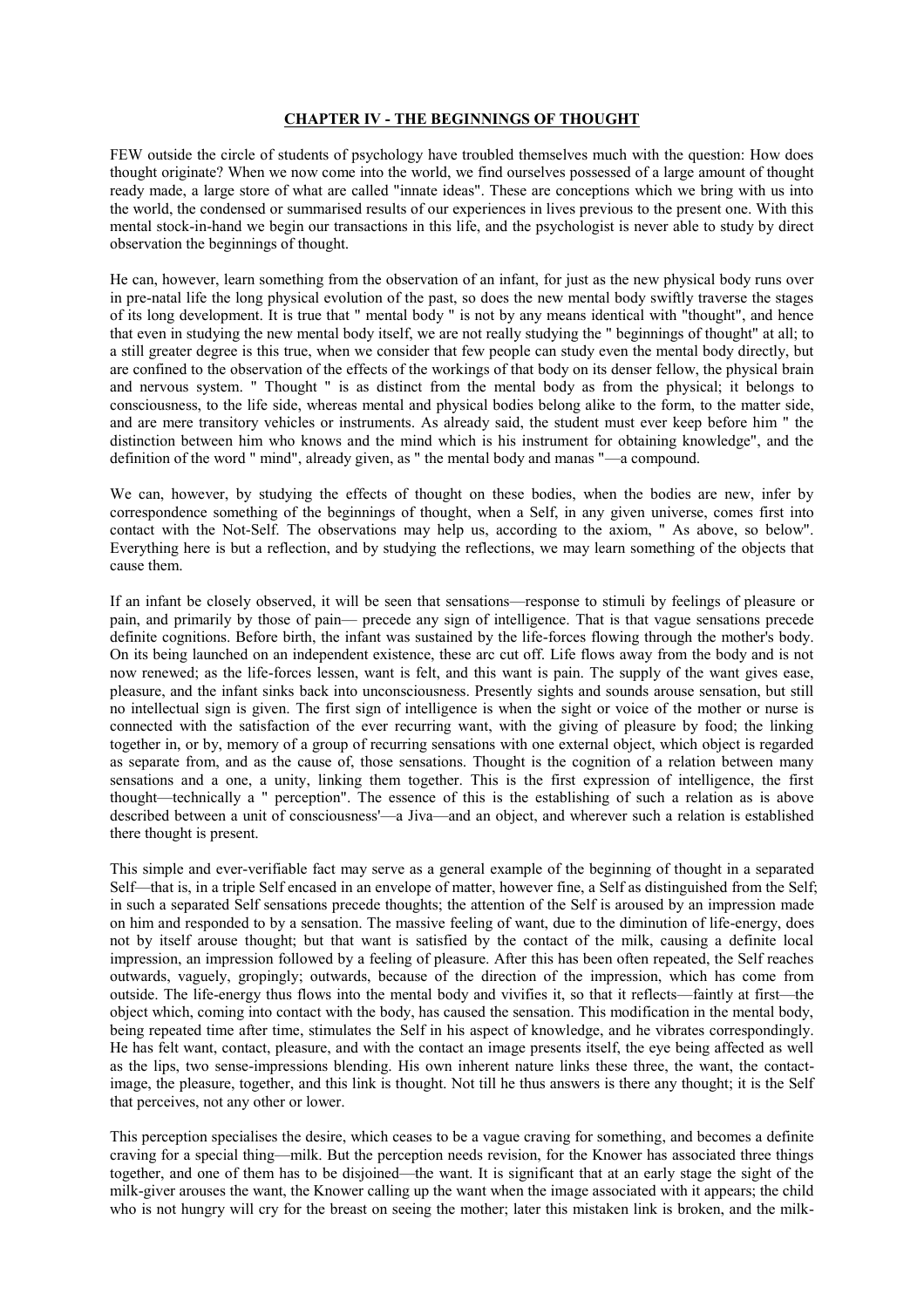giver is associated with the pleasure as cause, and seen as the object of pleasure. Desire for the mother is thus established, and then becomes a further stimulus to thought.

#### **THE RELATION OF SENSATION AND THOUGHT**

It is very clearly stated in many books on psychology, Eastern and Western, that all thought is rooted in sensation, that until a large number of sensations have been accumulated there can be no thinking. " Mind, as we know it", says H. P. Blavatsky, " is resolvable into states of consciousness, of varying duration, intensity, complexity, etc., all, in the ultimate, resting on sensation."Some writers have gone farther than this, declaring that not only are sensations the materials out of which thoughts are constructed, but that thoughts are produced by sensations, thus ignoring any Thinker any Knower. Others, at the opposite extreme, look on thought as the result of the activity of the Thinker, initiated from within instead of receiving its first impulse from without, sensations being materials on which he employs his own inherent specific capacity, but not a necessary condition of his activity.

Each of the two views, that thought is the pure product of sensations and that thought is the pure product of the Knower, contains truth, but the full truth lies between the two. While it is necessary for the awakening of the Knower that sensations should play upon him from without, and while the first thought will be produced in consequence of impulses from sensation, and sensations will serve as its necessary antecedent; yet unless there were an inherent capacity for linking things together, unless the self were knowledge in his own nature, sensations might be presented to him continually and never a thought would be produced. It is only half the truth that thoughts have their beginning in sensations; there must work on the sensations the power of organising them, and of establishing connecting links, relations between them, and also between them and the external world. The Thinker is the father, Sensation the mother, Thought the child.

If thoughts have their beginnings in sensations, and those sensations are caused by impacts from without, then it is most important that when the sensation arises, the nature and extent of that sensation shall be accurately observed. The first work of the knower is to observe; if there were nothing to observe he would always remain asleep; but when an object is presented to him, when as the Self he is conscious or an impact, then as Knower he observes. On the accuracy of that observation depends the thought which he is to shape out of many of these observations put together. If he observes inaccurately, if he establishes a mistaken relation between the object that made the impact and himself who is observing the impact, then out of that error in his own work will grow a number of consequent errors that nothing can put right save going back to the very beginning.

Let us see now how sensation and perception work in a special case. Suppose I feel a touch on my hand, the touch causes, is answered by, a sensation; the recognition of the object which caused the sensation is a thought. When I feel a touch, I feel, and nothing more need be added as far as that pure sensation is concerned; but when from the feeling I pass to the object that caused the feeling, I perceive that object and the perception is a thought. This perception means that as Knower I recognise a relation between myself and that object, as having caused a certain sensation in my Self. This, however, is not all that happens. For I also experience other sensations, from colour, form, softness, warmth, texture; these are again passed on to me as Knower, and, aided by the memory of similar impressions formerly received, i.e., comparing past images with the image of the object touch-.ing the hand, I decide on the kind of object that has touched it.

In this perception of things that makes us feel, lies the beginning of thought; putting this into the ordinary metaphysical terms—the perception of a Not-Self as the cause of certain sensations in the Self is the beginning of cognition. Feeling alone, if such were possible, could not give consciousness of the Not-Self; there would be only the feeling of pleasure or pain in the Self, an inner consciousness of expansion or contraction. No higher evolution would be possible if a man could do nothing more than feel; only when he recognises objects as causes of pleasure or pain does his human education begin. In the establishing of a conscious relation between the Self and the Not-Self, the whole future evolution depends, and that evolution will largely consist in these relations becoming more and more numerous, more and more complicated, more and more accurate on the side of the Knower. The Knower begins his outer unfolding when the awakened consciousness, feeling pleasure or pain, turns its gaze on the external world and says: "That object gave me pleasure; that object gave me pain."

There must have been experienced a large number of sensations before the Self answers externally at all. Then came a dull, confused groping after the pleasure, due to a desire in the willing Self to experience a repetition of the pleasure. And this is a good example of the fact mentioned before, that there is no such thing as pure feeling or pure thought; for " desire for the repetition of a pleasure", implies that the picture of the pleasure remains, however faintly, in the consciousness, and this is memory, and belongs to thought. For a long time the halfawakened Self drifts from one thing to another, striking against the Not-Self in haphazard fashion, without any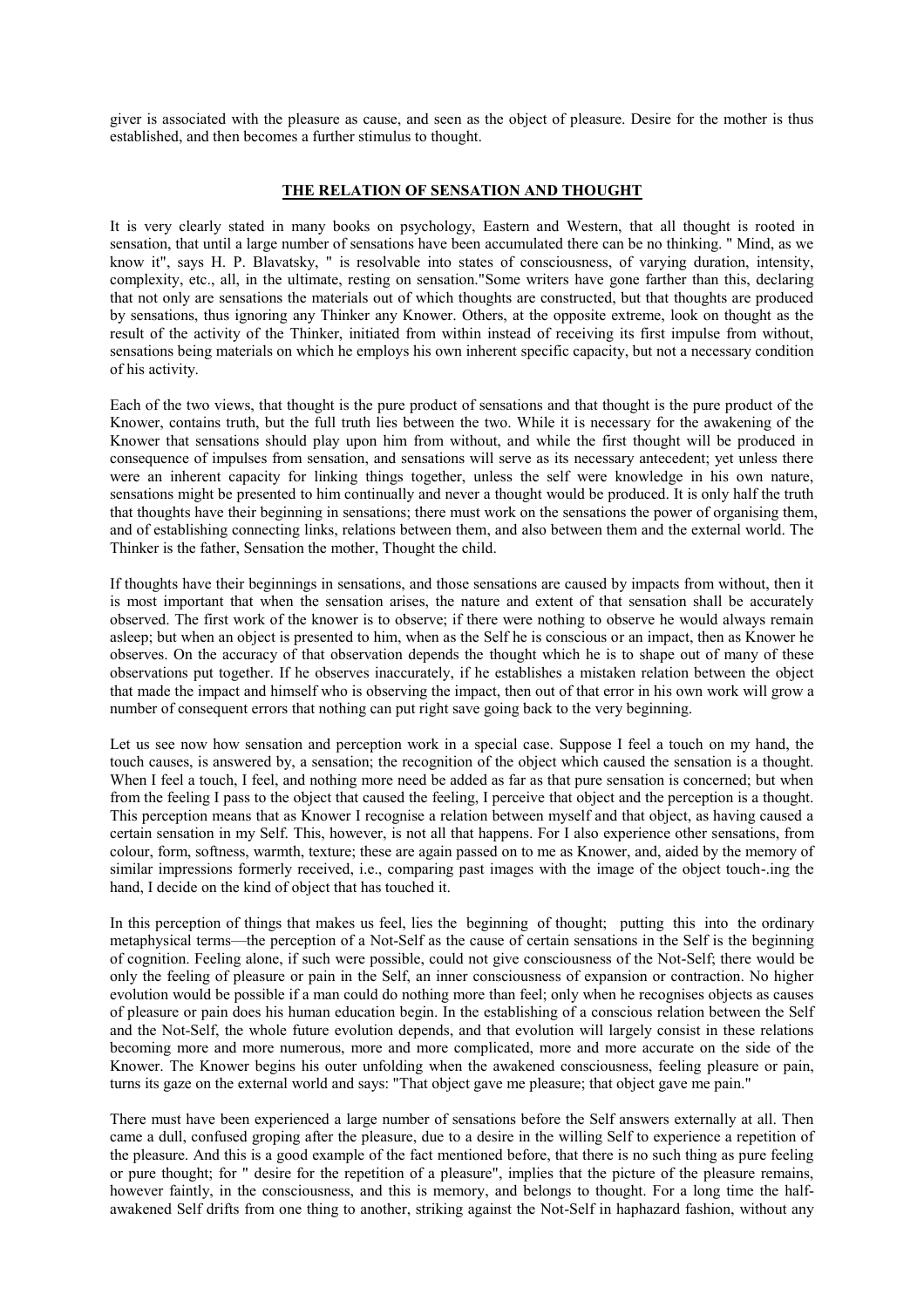direction being given to these movements by consciousness, experiencing pleasure and pain without any perception of the cause of either. Only when this has gone on for a long time is the perception above-mentioned possible, and the relation between the Knower and the Known begun.

#### **CHAPTER - V MEMORY**

#### **THE NATURE OF MEMORY**

WHEN a connection between a pleasure and a certain object is established, there arises the definite desire to again obtain that object, and so repeat the pleasure. Or, when a connection between a pain and a certain object is established, there arises a definite desire to avoid that object, and so escape the pain. On stimulation, the mental body readily repeats the image of the object; for, owing to the general law that energy flows in the direction of least resistance, the matter of the mental body is shaped most easily into the form already frequently taken; this tendency to repeat vibrations once started, when acted on by energy, is due to Tamas, to the inertia of matter, and is the germ of Memory. The molecules of matter, having been grouped together, fall slowly apart as other energies play on them, but retain for a considerable time the tendency to resume their mutual relation; if an impulse such as grouped them be given to them, they promptly fall again into position. Further, when the Knower has vibrated in any particular way, that power of vibration remains in him, and, in the case of the pleasure-giving, or pain-giving object, the desire for the object, or for avoiding the object, sets that power free, pushes it outwards, one might say, and thus gives the necessary stimulation to the mental body. The image thus produced is recognised by the Knower, and in the one case the attachment caused by pleasure makes him reproduce also the image of the pleasure. In the other, the repulsion caused by pain equally causes the image of the pain. The object and the pleasure, or the object and the pain, are connected together in experience, and when the set of vibrations that compose the image of the object is made, the set of vibrations that make up the pleasure or the pain is also started, and the pleasure or the pain is retasted in the absence of the object. That is memory in its simplest form: a self-initiated vibration, of the same nature as that which caused the feeling of pleasure or pain, again causing that feeling. These images are less massive, and hence to the partially-developed Knower less vivid and living, than those caused by contact with an external object, heavy physical vibrations lending much energy to the mental and desire images, but fundamentally the vibrations are identical, and memory is the reproduction in mental matter by the Knower of objects previously contacted. This reflection may be—and is—repeated over and over again, in subtler and subtler matter, without regard to any separated Knower, and these in their totality are the partial contents of the memory of the Logos, the Lord of a Universe. These images of images may be reached by any separated Knower in proportion as he has developed within himself the " power of vibration " above mentioned. As in wireless telegraphy, a series of vibrations composing a message may be caught by any suitable receiver—i.e., any receiver capable of reproducing them—so can a latent vibratory potency within a Knower be made active by a vibration similar to it in these kosmic images. These, on the akashic plane, form the "akashic records" often spoken of in Theosophical literature, and they last through the life of the system.

#### **BAD MEMORY**

In order that we may clearly understand what lies at the root of " bad memory", we must examine the mental processes which go to make up what is called memory. Although in many psychological books memory is spoken of as a mental faculty, there is really no one faculty to which that name should be given. The persistence of a mental image is not due to any special faculty, but belongs to the general quality of the mind; a feeble mind is feeble in persistence as in all else, and—like a substance too fluid to retain the shape of the mould into which it has been poured—falls quickly out of the form it has taken. Where the mental body is little organised, is a mere loose aggregate of the molecules of mind-stuff, a cloud-like mass without much coherence, memory will certainly be very weak. But this weakness is general, not special; it is common to the whole mind, and is due to its low stage of evolution.

As the mental body becomes organised and the powers of the Jiva work on it, we yet often find what is called " a bad memory ". But if we observe this "bad memory", we shall find that it is not faulty in all respects, that there are some things which are well remembered, and which the mind retains without effort. If we then examine these remembered things, we shall find that they are things which greatly attract the mind, that the things that are much liked are not forgotten. I have known a woman complain of a bad memory with respect to matters that were being studied, while I have observed in her a very retentive memory with regard to the details of a dress that she admired. Her mental body was not lacking in a fair amount of retentiveness, and when she observed carefully and attentively, producing a clear mental image, the image was fairly long-lived. Here we have the key to " bad memory ". It is due to lack of attention, to lack of accurate observation, and therefore to confused thought.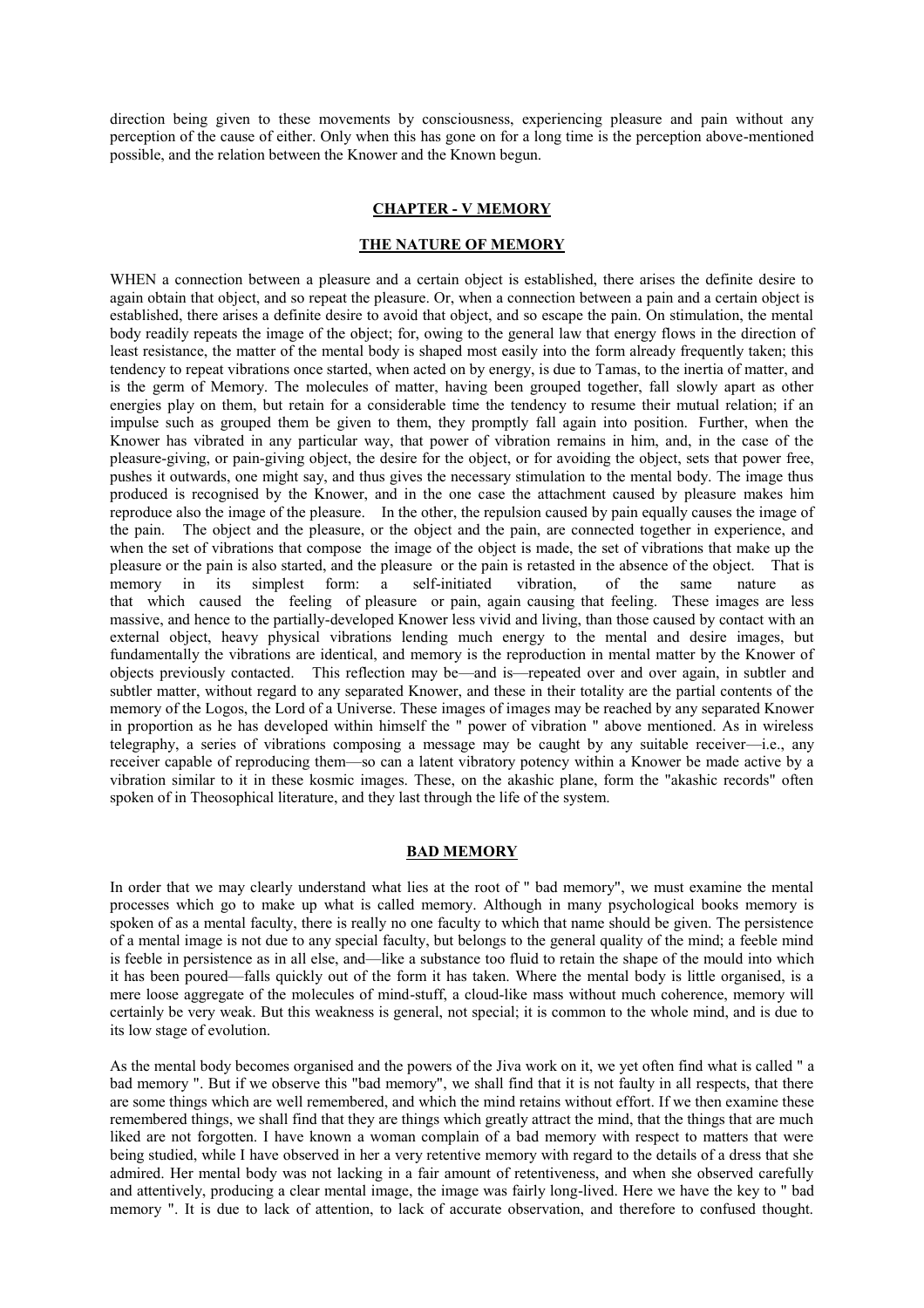Confused thought is the blurred impression caused by careless observation and lack of attention, while clear thought is the sharply-cut impression due to concentrated attention and careful, accurate observation. We do not remember the things to which we pay little heed, but we remember well the things that keenly interest us.

How, then, should a " bad memory " be treated? First, the things should be noticed with regard to which it is bad and with regard to which it is good, so as to estimate the general quality of adhesiveness. Then the things with regard to which it is bad should be scrutinised, in order to see if they are worth remembering, and if they are things for which we do not care. If we find that we care little for them, but that in our best moments we feel we ought to care for them, then we should say to ourselves: " I will pay attention to them, will observe them accurately, and will think carefully and steadily on them." Doing this, we shall find our memory improve. For, as said above, memory is really dependent on attention, accurate observation, and clear thought; the element of attraction is valuable as fixing the attention, but if that be not present, its place must be taken by the will.

Now, it is just here that a very definite and widely-felt difficulty arises. How can " the will " take the place of the attraction? What is to move the will itself? Attraction arouses desire, and desire impels the moving towards the attractive object, This is, in the case supposed, absent. How is this absence of desire to be made good by the will? The will is the force prompting action when that force is determined in its direction by the deliberate Reason, and not by the influence of external objects felt as attractive. When the impulse to action, that which I have often called the outgoing energy of the Self, is motived by external objects, is drawn forth, we call the impulse desire; when it is motived by the Pure Reason, is sent forth, we call it will. What is needed then, in the absence of felt attraction from without, is illumination from within, and the motive for the will must be obtained by an intellectual survey of the field, and an exercise of the judgment as to the highest good, the goal of effort. That which the Reason selects as the thing most conducive to the good of the Self, serves as motive to the will. And when this has once been definitely done, then in moments of lassitude, of weakness, the recalling of the train of thought which led to the choice, again stimulates the will. Such a thing, deliberately chosen, may then be rendered attractive, i.e., an object of desire, by setting the imagination to picture its pleasing qualities, the beneficial—happiness-giving—effects of its possession. But as he who wills an object wills the means, we become able to overcome the natural shrinking from effort and unpleasant discipline, by an exercise, thus motived, of the will. In the case under consideration, having determined that certain objects are eminently desir able as conducive to prolonged happiness, we set the will to work to carry out the activities which will lead to their obtaining.

In cultivating the power of observation, as in everything- else, a little practice repeated daily is much more effective than a great effort followed by a period of inaction. We should set ourselves a little daily task of observing a thing carefully, imagining it in the mind in all its details, keeping the mind fixed on it for a short time, as the physical eye might be fixed on an object. On the following day we should call up the image, reproducing it as accurately as we can, and should then compare it with the object, and observe any inaccuracies. If we gave five minutes a day to this practice, alternately observing an object and picturing it in the mind, and recalling the previous day's image, and comparing our picture with the object, we should " improve our memory" very rapidly, and we should really be improving our powers of observation, of attention, of imagination, of concentration; in fact, we should be organising the mental body, and fitting it, far more rapidly than nature will fit it without assistance, to discharge its functions effectively and usefully. No man can take up such a practice as this, and remain unaffected by it; and he will soon have the satisfaction of knowing that his powers have increased, and that they have come much more under the control of the will.

The artificial ways of improving the memory present things to the mind in an attractive form, or associate with such a form the things to be remembered. If a person visualises easily, he will aid a bad memory by constructing a picture, and attaching to points in that picture the things he wants to remember; then the calling up of the picture brings up also the things that were to be remembered. Other people, in whom the auditory power is dominant, remember by the jingle of rhymes, and, for instance, weave a series of dates, or other unattractive facts, into verses that " stick in the mind ". But far better than any of these ways is the rational method detailed above, by the use of which the mind-body becomes better organised, more coherent as to its materials.

## **MEMORY AND ANTICIPATION**

Let us return to our undeveloped Knower.

When memory begins to function anticipation quickly follows, for anticipation is only memory thrown forwards. When memory gives the retasting of a pleasure experienced in the past, desire seeks to again grasp the object which gave the pleasure, and when this retasting is thought of as the result of finding that object in the outer world and enjoying it, we have anticipation. The image of the object and the image of the pleasure are dwelt on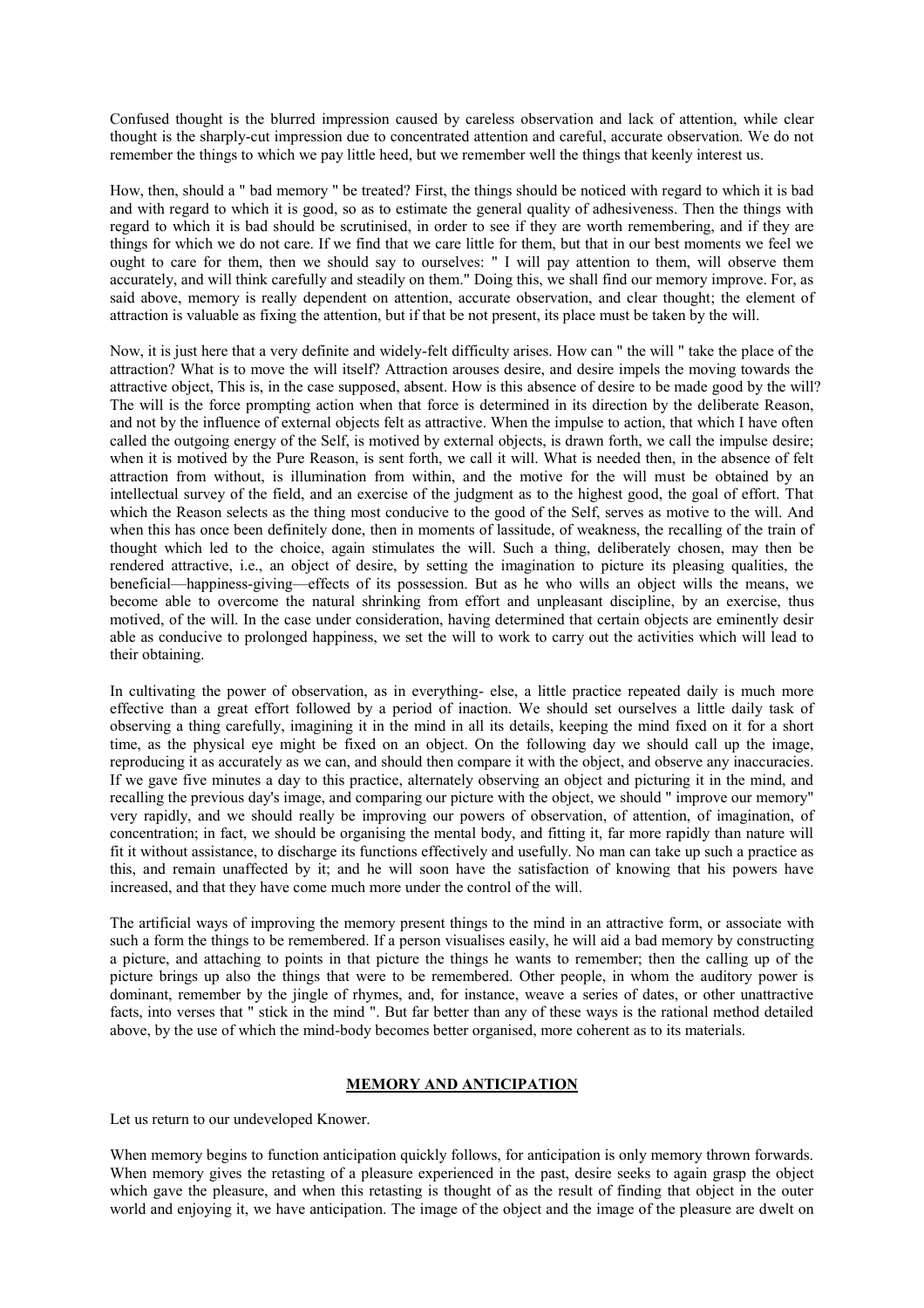by the Knower in relation to each other; if he adds to this contemplation the element of time, of past and future, two names are given to such contemplation: the contemplation plus the idea of the past is memory, plus the idea of the future it is anticipation. As we study these images, we begin to understand the full force of the aphorism of Patanjali, that for the practice of Yoga a man must stop the " modifications of the thinking principle

". Looked at from the standpoint of occult science, every contact with the Not-Self modifies the mental body. Part of the stuff of which that body is composed is re-arranged as a picture or image of the external object. When relations are established between these images, that is thinking, as seen on the form side. Correspondent with this are vibrations in the Knower himself, and these modifications within himself are thinking as seen on the life-side. It must not be forgotten that the establishing of these relations is the peculiar work of the Knower, his addition to the images, and that this addition changes the images into thoughts. The pictures in the mental body very much resemble in their character the impressions made on a sensitive plate by the etheric waves which lie beyond the light spectrum and which act chemically on the silver salts, re-arranging the matter on the sensitive plate, so that pictures are formed on it of the objects to which it has been exposed. So on the sensitive plate that we call the mental body, the materials are re-arranged as a picture of the objects that have been contacted. The Knower perceives these pictures by his own responsive vibrations, studies them, and after a while begins to arrange them and Thought Power to modify them by the vibrations he sends out on them from himself. By the law already spoken of, that energy follows the line of least resistance; he re-forms over and over again the same images, makes images of images; so long as he confines himself to this simple reproduction, with the sole addition of the time-element, we have, as said, memory and anticipation.

Concrete thinking is, after all, only a repetition in subtler matter of every-day experiences, with this difference, that the Knower can stop and change their sequence, repeat them, hurry or slacken them as he will. He can delay on any image, brood over it, dwell on it, and can thus gain from his leisurely re-examination of experiences much that had escaped him as he passed through them, bound to the unresting, unhasting wheel of time. Within his own domain, he can make his own time, so far as its measures are concerned, as does the Logos for His worlds; only he cannot escape from the essence of time, succession, until he can touch the Logoic consciousness, freeing himself from the bonds of the world-matter; and then, even, only so far as this system is concerned.

#### **CHAPTER VI - THE GROWTH OF THOUGHT**

#### **OBSERVATION AND ITS VALUE**

THE first requisite for competent thinking is attentive and accurate observation. The Self as Knower must observe the Not-Self with attention and with accuracy, if it is to become the Known, and thus merge in the Self. The second requisite is receptivity and tenacity in the mental body, the power of yielding quickly to impressions and of retaining them when made.

In proportion to the attention and accuracy of the Knower's observation, and the receptivity and tenacity of his mental body, will be the rapidity of his evolution, the speed at which his latent potencies become active powers.

If the Knower has not accurately observed the thought-image, or if the mental body, being undeveloped, has been insensitive to all but the stronger vibrations of an external object, and so has been modified into an imperfect reproduction, the material for thought is inadequate and misleading The broad outline is at first all that is obtained, the details being blurred or even omitted. As we evolve our faculties, and as we build finer stuff into the mental body, we find that we receive from the same external object much more than we received in our undeveloped days. Thus we find much more in an object than we before found in it.

Let two men stand in a field, in presence of a splendid sunset. Let one of these be an undeveloped agricultural labourer, who has not been in the habit of observing nature save with reference to his crops, who has only looked at the sky to see if it promises rain or sunshine, caring nothing for its aspects save as they bear on his own livelihood and employment. Let the second be an artist, a painter of genius, full of the love of beauty, and trained to see and enjoy every shade and tone of colour. The labourer's physical, astral, and mental bodies are all in presence of that gorgeous sunset, and all the vibrations caused by it are playing upon the vehicles of his consciousness; he sees different colours in the sky, and observes that there is much red, promising a fine day for the morrow, good or bad for his crops, as the case may be. This is all he gets out of it. The painter's physical, astral, and mental bodies are all exposed to exactly the same pulsations as those of the labourer, but how different is the result! The fine material of his bodies reproduces a million vibrations too rapid and subtle to move the coarse material of the other. His image of the sunset is consequently quite different from the image produced in the labourer. The delicate shades of colour, hue melting into hue, translucent blue and rose and palest green lighted with golden gleams and flecked with royal purple—all these are tasted with a lingering joy, an ecstasy of sensuous delight; there are awakened all fine emotions, love and admiration merging into reverence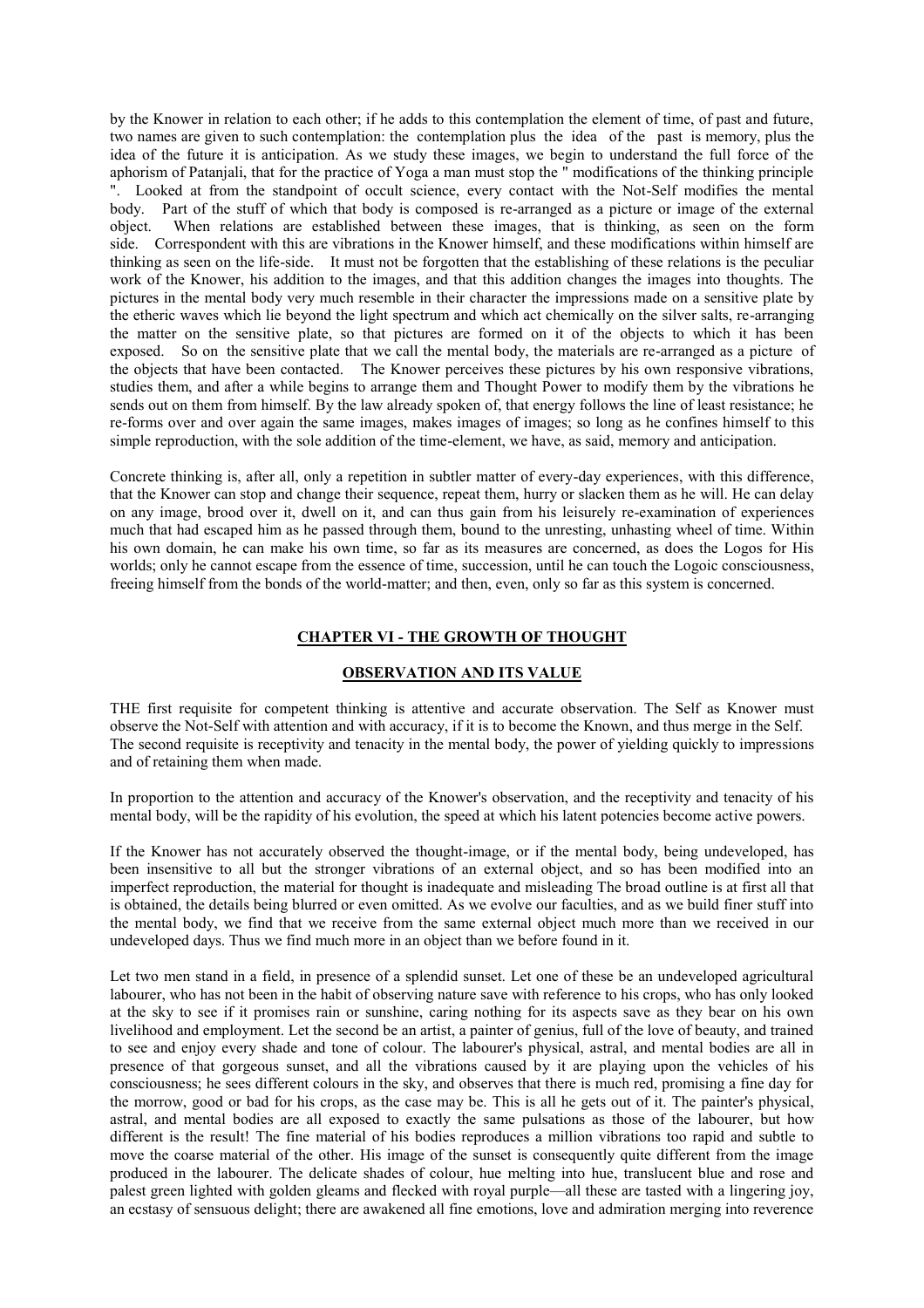and joy that such beauty can be; ideas of the most inspiring character arise, as the mental body modifies itself under the vibrations playing on it on the mental plane from the mental aspect of the sunset. The difference of the images is not due to an external cause, but to an internal receptivity. It does not lie in the outside, but in the capacity to respond. It is not in the Not-Self, but in the Self and its sheaths. According to these differences is the result produced; how little flows into the one, how much into the other!

Here we see with startling force the meaning of the evolution of the Knower. A universe of beauty may be around us, its waves playing on us from every side, and yet for us it may be non-existent. Everything that is in the mind of the Logos of our system is playing on us and on our bodies now. Haw much of it we can receive marks the stage of our evolution. What is wanted for growth is not a change without us, but a change within us. Everything is already given us, but we have to develop the capacity to receive.

It will be gathered from what has just been said that one element in clear thinking is accurate observation. We have to begin this work on the physical plane, where our bodies come into contact with the Not-Self. We climb upwards, and all evolution begins on the lower plane and passes on into the higher; on the lower we first touch the external world, and thence the vibrations pass upwards—or inwards—calling out the inner powers.

Accurate observation, then, is a faculty to be definitely cultivated. Most people go through the world with their eyes half closed, and we can each test this for ourselves by questioning ourselves on what we have observed while passing along a street. We can ask: " What have I observed while walking down this street ? " Many persons will have observed next to nothing, no clear images have been formed. Others will have observed a few things; some will have observed many. It is related by Houdin that he trained his child in observing the contents of the shops he passed, walking along the streets of London, until he could give the whole contents of a shopfront which he had passed by without stopping, having thrown over it a mere glance. The normal child and the savage are observant, and according to the extent of their capacity for observation is the measure of their intelligence. The habit of clear, quick observation lies in the average man at the root of clear thinking. Those who think most confusedly are generally those who observe least accurately; except where intelligence is highly developed and is turned inwards habitually, and the bodies have not been trained in the way spoken of below.

But the answer to the above question may be: " I was thinking of something else, and therefore did not observe." And the answer is a good one, if the answerer was thinking of something more important than the training of the mental body and of the power of attention by careful observation. Such a one may have done well in his lack of observation; but if the answerer has only been dreaming, drifting about aimlessly, then he has wasted his time much more than if he had turned his energy outwards.

A man deeply engaged in thought will be unobservant of passing objects, turned inwards and not outwards, and will not attend to what is going on before him. It may not be worth his while, in this life, to train his bodies to make quasi-independent observations, for the highly developed and the partially developed need different training.

But how many of the unobservant people are really "deeply engaged in thought"? In most people's minds all that is going on is an idle looking at any thought-image that happens to present itself, a turning over of the contents of the mind in an aimless fashion, as an idle woman turns over the contents of her wardrobes or her jewel-box. This is not thinking, for thinking means, as we have seen, the establishing of relations, the adding of something not previously present. In thinking, the attention of the Knower is deliberately directed to the thought-images, and he exerts himself actively upon them.

The development, then, of the habit of observation is part of the training of the mind, and those who practise it will find that the mind becomes clearer, increases in power, and becomes more easily manageable, so that they can direct it on any given object much better than they had been able previously to do. Now, this power of •observation, once definitely established, works automatically, the mental and other bodies registering images which are available if wanted later, without calling at the time on the attention of their owner. It is, then, no longer necessary that the attention of the person should be directed to objects presented to the sense-organs in order that an impression of those objects may be made and preserved. A very trivial but significant case of this kind happened in my own experience. While I was travelling in America, a question arose one day about the number on the engine of a train by which we had been travelling. The number was instantly presented to me by my mind, but this was not, in any sense, a case of clairvoyance. For clairvoyant perception it would have been necessary to have hunted up the train and looked for the number. Without any conscious action on my part, the sense-organs, senses, and mind had observed and registered the number as the train came into the station, and when the number was wanted the mental image of the incoming train, with the number on the front of the engine, at once came up. This faculty, once established, is a useful one, for it means that when things that have been passing around you have not attracted your attention at the time, you can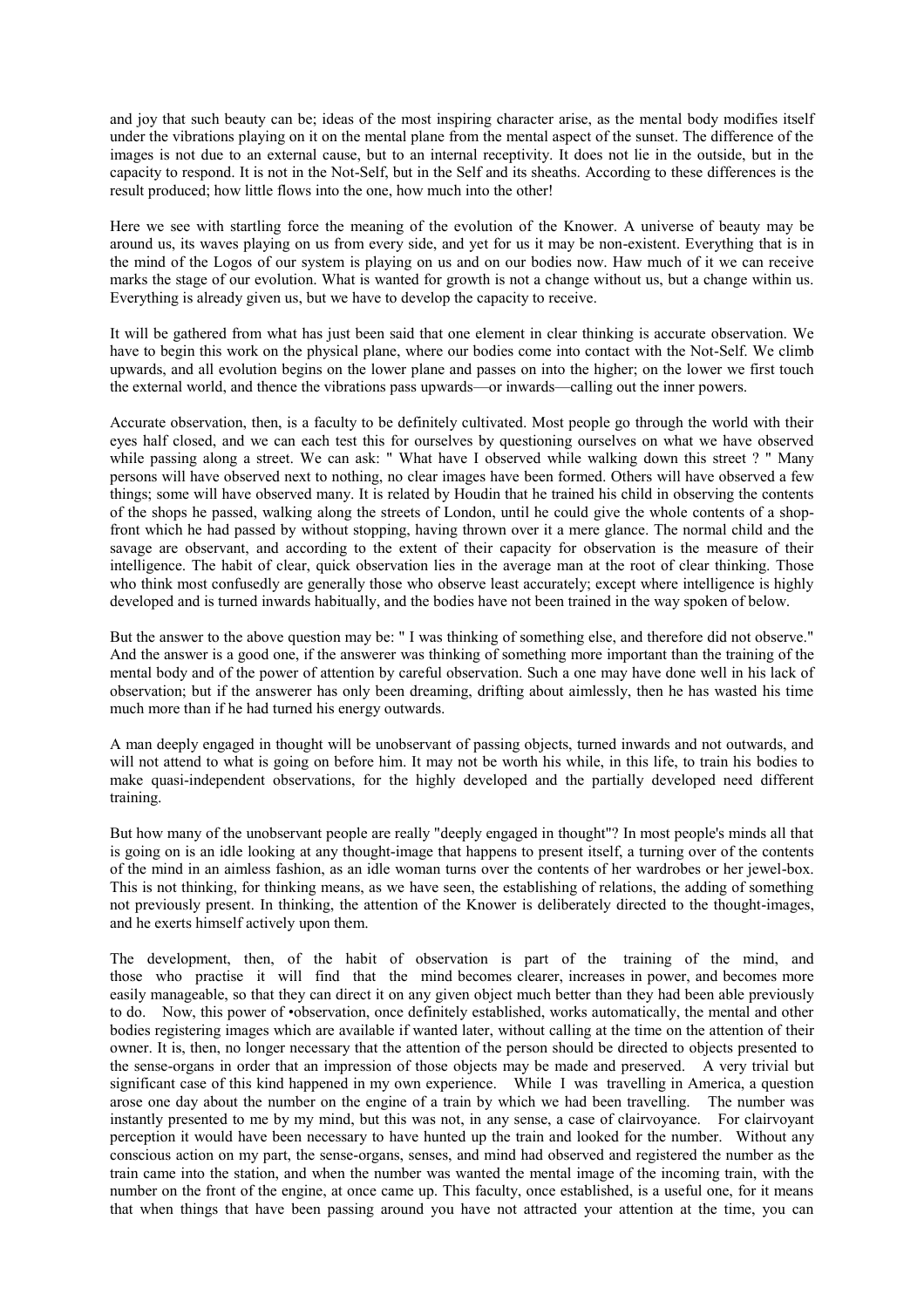nonetheless recall them by looking at the record which the mental, astral, and physical bodies have made of them on their own account.

This automatic activity of the mental body, outside the conscious activity of the Jiva, goes on, however, more extensively in all of us than might be supposed; for it has been found that when a person is hypnotised he will report a number of small events which had passed him by without arousing his attention. These impressions reach the mental body through the brain, and are impressed on the latter as well as on the former. Many impressions thus reach the mental body that are not sufficiently deep to enter into consciousness—not because consciousness cannot cognise them, but because it is not normally awake enough to notice any but the deeper impressions. In the hypnotic trance, in delirium, in physical dreams, when the Jiva is away, the brain yields up these impressions, which are usually overpowered by the far stronger impressions received by and made by the Jiva himself; but if the mind is trained to observe and record, then the Jiva can recover from it, at will, the impressions thus made.

Thus, if two people walked down a street, one trained in observation and the other not, both would receive a number of impressions, and neither might be conscious of the receipt of these at the time; but afterwards, the trained observer would be able to recover these impressions, while the other would not. As this power lies at the root of clear thinking, those who desire to culture and control thought-power will do well to cultivate the habit of observation, and to sacrifice the mere pleasure of drifting idly along whithersoever the stream of fancy may carry them.

## **THE EVOLUTION OF MENTAL FACULTIES**

As images accumulate, the work of the Knower becomes more complicated, and his activity upon them draws out one power after another, inherent in his divine nature. He no longer accepts the external world only in its simple relation to himself, as containing objects that are causes of pleasure or pain to himself; but he arranges side by side the images representing them, studies them in their various aspects, shifts them about, and reconsiders them. He begins also to arrange his own observations. He observes, when one image brings up another, the order of their succession. When a second has followed a first many times, he begins to look for the second when the first appears, and thus links the two together. This is his first attempt at reasoning, and here again we have the calling out of an inherent faculty. He argues that because A and B have always appeared successively, therefore when A appears B will appear. This forecast being continually verified, he comes to link them together as " cause " and " effect", and many of his early errors are due to a too hasty establishment of this relation. Further, setting images side by side, he observes their unlikenesses and likenesses, and develops a power of comparison. He chooses one or another as pleasure-giving, and moves the body in search of them in the external world, developing judgment by these selections and their consequences. He evolves a sense of proportion in relation to the likenesses and unlikenesses, and groups objects together by their prominent likenesses, separating them from others by their prominent unlikenesses; here also he makes many errors, corrected by later observations, being easily misled at first by surface similarities.

Thus observation, discrimination, reason, comparison, judgment, are evolved one after another, and these faculties grow with exercise, and thus the aspect of the Self as Knower is developed by the activity of thoughts, by the action and re-action continually repeated between the Self and the Not-Self

.

To quicken the evolution of these faculties, we must deliberately and consciously exercise them, using the circumstances of daily life as opportunities for developing them. Just as we saw that the power of observation might be trained in every day life, so can we accustom ourselves to see the points of likeness and unlikeness in the objects round us, we can draw conclusions and test them by events, we can compare, and judge, and all this consciously and of set purpose. Thought-power grows rapidly under this deliberate exercise, and becomes a thing that is consciously wielded, felt as a definite possession.

## **THE TRAINING OF THE MIND**

To train the mind in any one direction is to train it altogether to some extent, for any definite kind of training organises the mind-stuff of which the mental body is composed, and also calls out some of the powers of the Knower. The increased capacity can be directed to any end, and is available for all purposes. A trained mind can be applied to a new subject, and will grapple with it and master it in a way impossible to the untrained, and this is the use of education.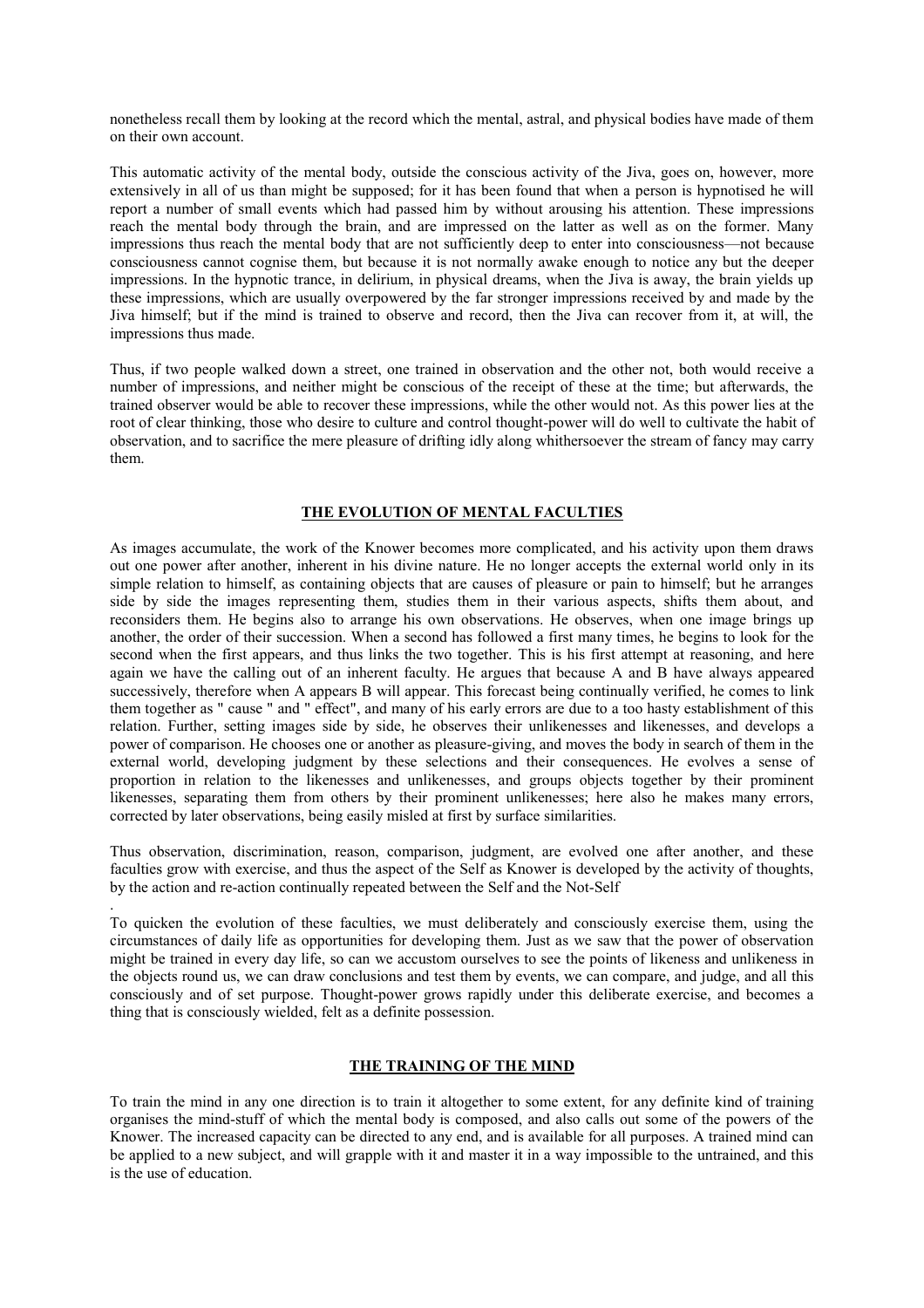But it should always be remembered that the training of the mind does not consist in cramming it with facts, but in drawing out its powers. The mind does not grow by being gorged with other people's thoughts, but by exercising its own faculties. It is said of the great Teachers who stand at the head of human evolution that They know everything which exists within the solar system. This does not mean that every fact therein is always within Their consciousness, but that They have so developed the aspect of knowledge in Themselves that whenever They turn Their attention in any direction. They know the object to which it is turned. This is a much greater thing than the storage in the mind of any number of facts, as it is a greater thing to see any object on which the eye is turned than to be blind and to know it only by the description given of it by others. The evolution of the mind is measured not by the images it contains, but by the development of the nature which is knowledge, the power to reproduce within itself anything that is presented to it. This will be as useful in any other universe as in this, and once gained is ours to use wherever we may be.

#### **ASSOCIATION WITH SUPERIORS**

Now, this work of training the mind may be very much helped forward by coming into touch with those who are more highly evolved than ourselves. A thinker who is stronger than we are can materially aid us, for he sends out vibrations of a higher order than we are able to create. A piece of iron lying on the ground cannot start heatvibrations on its own account; but if it happens to be placed near a fire, it can answer to the heat-vibrations of the fire, and thus became hot. When we come near a strong thinker, his vibrations play on our mental bodies and set up in them corresponding vibrations, so that we vibrate sympathetically with him. For the time being we feel that our mental power is increased and that we are able to grasp conceptions that normally elude us. But when we are again alone, we find that -these very conceptions have become blurred and confused.

People will listen to a lecture, and follow it intelligently, for the time being understanding the teaching it conveys. They go away satisfied, feeling that they have made a substantial gain in knowledge. On the following day, wishing to share with a friend what had been gained, they find to their mortification that they cannot reproduce the conceptions which seemed to be so clear and luminous. Often they will exclaim impatiently: " I am sure I know it; it is there, if I could only get hold of it." This feeling arises from the memory of the vibrations which both mental body and Jiva have experienced; there is the consciousness of having realised the conceptions, the memory of the forms taken, and the feeling that, having produced them, reproduction should be easy. But on the previous day it was the masterful vibrations of the stronger thinker that shaped the forms taken by the mental body; they were moulded from without, not from within. The sense of inability experienced on the attempt to reproduce them means that this shaping must be done for them a few times, before they will have sufficient strength to reproduce those forms by self-initiated vibrations. The Knower must have vibrated in these higher ways several times, ere he can reproduce the vibrations at will. By virtue of his own inherent nature he can evolve the power within himself to reproduce them, when he has been made to answer several times by impact from without. The power in both Knowers is the same, but one has evolved it, while in the other it is latent. It is brought out of latency by the contact with a similar power already in activity, and thus the stronger quickens the evolution of the weaker.

Herein lies one of the values of associating with persons more advanced than ourselves. We profit by their contact, and grow under their stimulating influence. A true Teacher will thus aid his disciples far more by keeping them near him than by any spoken words.

For this influence direct personal contact affords the most effective channel. But failing this, or in association with it, much may also be gained from books, if the books be wisely chosen. In reading the work of a really great writer, we should try for the time to put ourselves into a negative or receptive condition, so as to receive as many of his thought-vibrations as possible. When we have read the words, we should dwell on them, ponder over them, try to sense the thought they partially express, draw out of them all their hidden relationships. Our attention must be concentrated, so as to pierce the mind of the writer through the veil of his words. Such reading serves as an education, and helps forward our mental evolution. Less strenuous reading may serve as a pleasant pastime, may store our minds with valuable facts, and so subserve our usefulness. But such reading as is described means a stimulus to our evolution, and should not be neglected by those who seek to grow in order to serve.

#### **CHAPTER VII - CONCENTRATION**

FEW things more tax the powers of the student who is beginning to train his mind than does concentration. In the early stages of the activity of the mind, progress depends on its swift movements, on its alertness, on its readiness to receive impacts from sensation after sensation, turning its attention quickly from one to another. Versatility is, at that stage, a most valuable quality, and the constant turning outwards of the attention is essential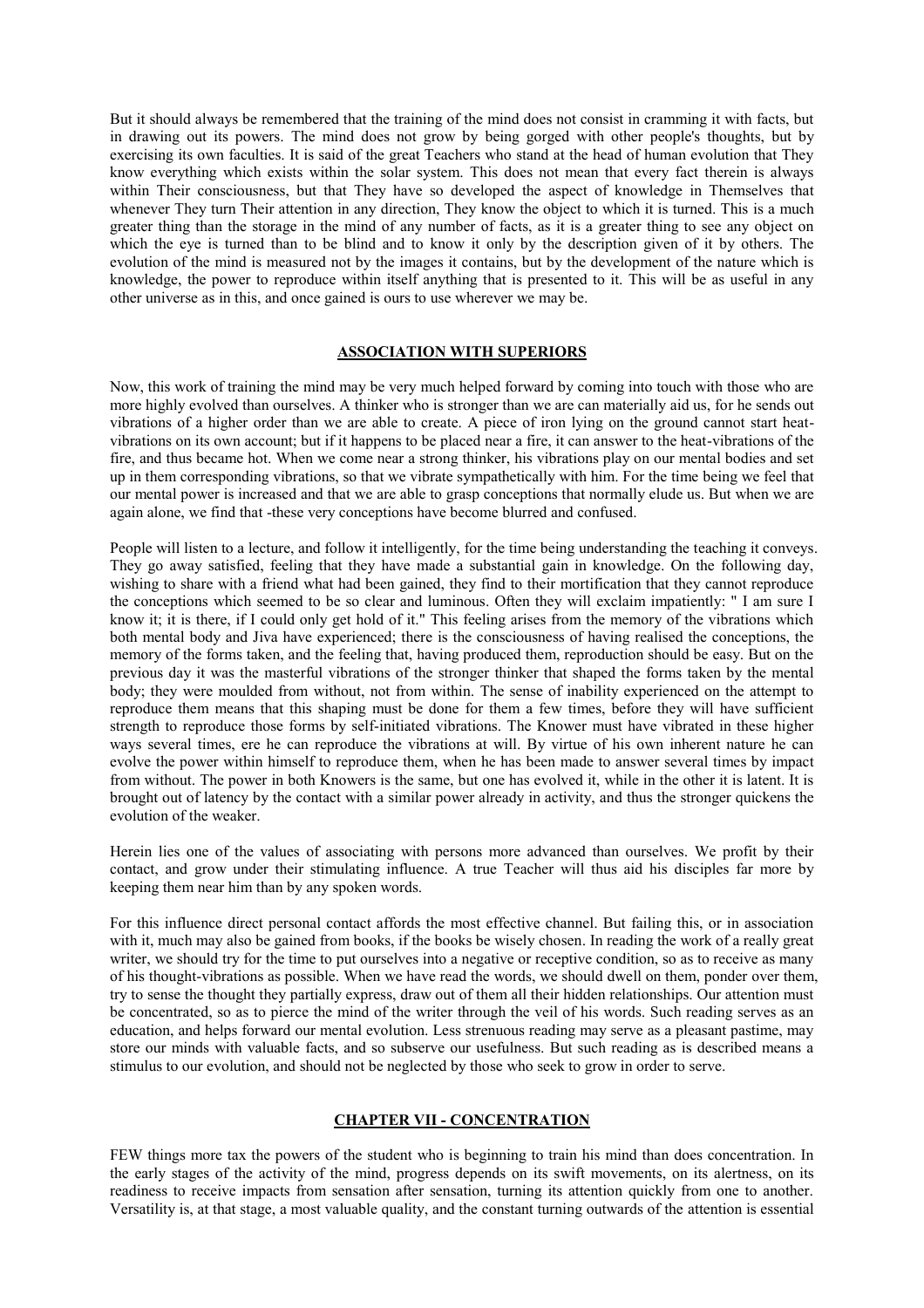to progress. While the mind is collecting materials for thought, extreme mobility is an advantage, and for many, many lives the mind grows through this mobility, and increases it by exercise. The stoppage of this habit of running outwards in every direction, the imposition of fixed attention on a single point'— this change naturally comes with a jar and a shock, and the mind plunges wildly, like an unbroken horse when it first feels the bit.

We have seen that the mental body is shaped into images of the objects towards which attention is directed. Patanjali speaks of stopping the modifications of the thinking principle, i.e., of stopping these ever-changing reproductions of the outer world. To stop the ever-changing modifications of the mental body, and to keep it shaped to one steady image, is concentration so far as the form is concerned; to direct the attention steadily to this form so as to reproduce it perfectly within itself is concentration so far as the Knower is concerned.

In concentration, the consciousness is held to a single image; the whole attention of the Knower is fixed on a single point, without wavering or swerving. The mind—which runs continually from one thing to another, attracted by external objects and shaping itself to each in swift succession—is checked, held in, and forced by the will to remain in one form, shaped to one image, disregarding all the impressions thrown upon it.

Now, when the mind is thus kept shaped to one image, and the Knower steadily contemplates it, he obtains a far fuller knowledge of the object than he could obtain by means of any verbal description of it. Our idea of a picture, of a landscape, is far more complete when we have seen it, than when we have only read of it, or heard it described. And if we concentrate on such a description the picture is shaped in the mental body, and we gain a fuller knowledge of it than is gained by mere reading of the words. Words are symbols of things, and concentration on the rough outline of a thing produced by a word descriptive of it fills in more and more detail, as the consciousness comes more closely into touch with the thing described.

It must be remembered that concentration is not a state of passivity, but, on the contrary, one of intense and regulated activity. It resembles, in the mental world, the gathering up of the muscles for a spring in the physical world, or their stiffening to meet a prolonged strain. In fact, this tension always shows itself in a corresponding physical tension with beginners, and physical fatigue follows the exercise of concentration—fatigue of the muscles, not only of nervous system. As fixing the eye steadily on an object enables us to observe its details, unnoticed in a hasty glance, so does concentration enable us to observe the details of an idea. And as we increase the intensity of the concentration, we take in more in the time, as a runner passes more objects-in a minute than does a walker. The walker will expend exactly the same amount of muscular energy in passing twenty objects as will the runner, but the swifter pouring out of energy corresponds to the shorter time of passage.

At the beginning two difficulties have to be overcome. First, the Knower must disregard the impressions continually being thrown on the mind. The mental body must be prevented from answering these contacts, and the tendency to respond to these outside impressions must be resisted; but this necessitates the partial direction of the attention to the resistance itself, and when the tendency to respond has been overcome the resistance itself must pass; perfect balance is needed, neither resistance nor non-resistance, but a steady quietude so strong that waves from outside will not produce any result, not even the secondary result of the consciousness of something to be resisted.

Secondly, the mind itself must hold as sole image, for the time, the object of concentration; it must not only refuse to modify itself in response to impacts from without, but must also cease its own inner activity, wherewith it is constantly re-arranging its contents, thinking over them, establishing new relations, discovering hidden likenesses and unlikenesses. It has now to confine its attention to a single object, to fix itself on that. It does not, of course, cease its activity, but sends it all along a single channel. Water flowing over a surface wide in comparison with the amount of water will have little motor power. The same water sent along a narrow channel, with the same initial impulse, will carry away an obstacle. Hence the value of the " one-pointedness " so continually insisted on by the teachers of meditation. Without adding to the strength of the mind, the effective strength of it is immensely increased. Steam allowed to expand in the free air does not move a midge out of its path; but along a pipe, the same steam would drive a piston. This imposition of inner stillness is even more difficult than the ignoring of outside impacts, being concerned with its own deeper and fuller life. To turn the back on the outside world is more easy than to quiet the inner, for this inner world is more identified with the Self, and, in fact, to most people at the present stage of evolution, represents the " I". The very attempt, however, thus to still the mind soon brings about a step forward in the evolution of consciousness, for we quickly feel that the Ruler and the ruled cannot be one, and instinctively identify ourselves with the Ruler. "quiet my mind", is the expression of the consciousness, and the mind is felt as belonging to, as a possession of, the "I".

This distinction grows up unconsciously, and the student finds himself becoming conscious of a duality, of something which is controlling, and something which is controlled. The lower concrete mind is separated off, and the " I " is felt as of greater power, clearer vision, and there is evolved a feeling that this " I " is not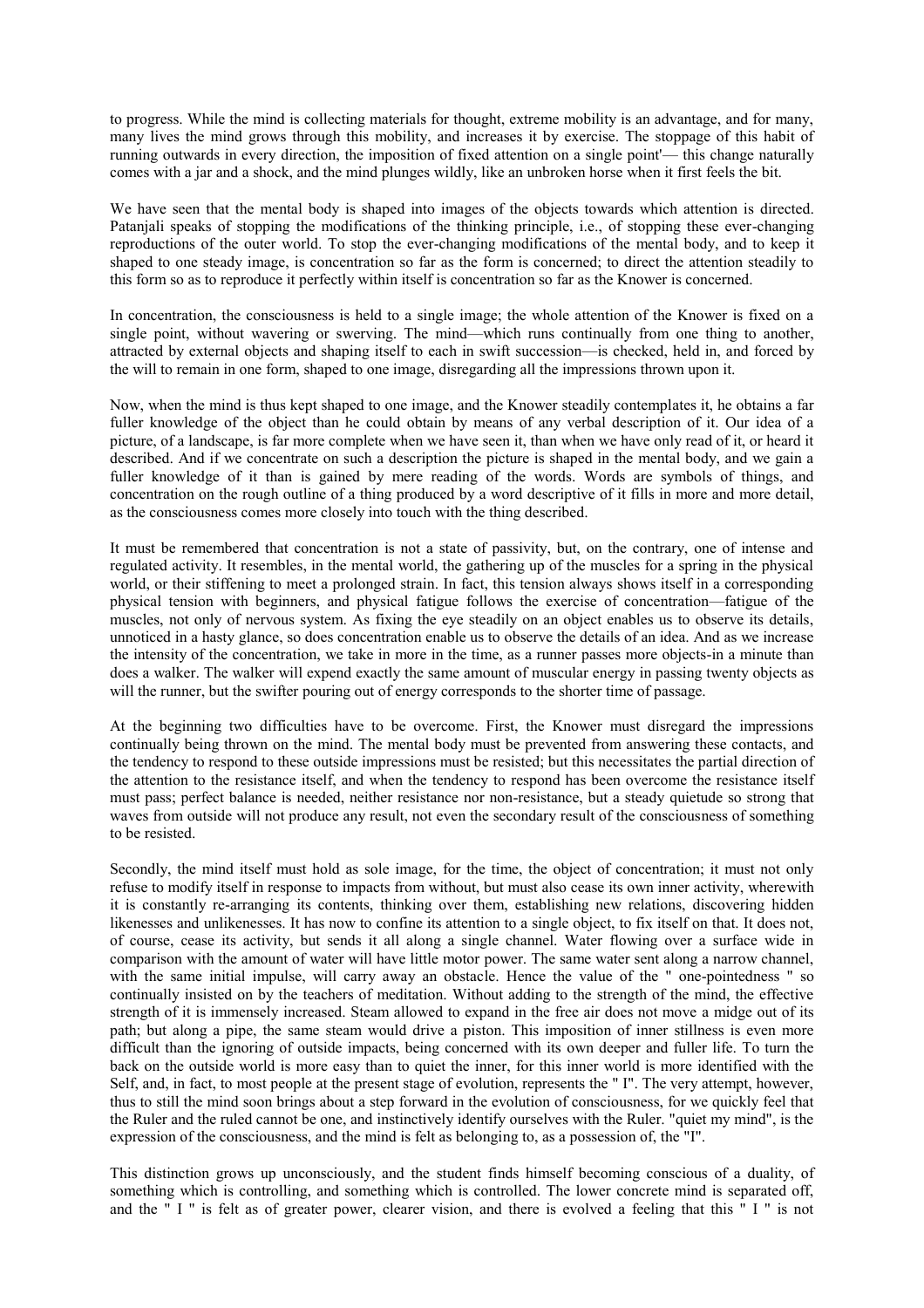dependent on either body or mind. This is the first realisation, i.e., feeling, in consciousness of the true immortal nature, already intellectually seen as existing, such vision having, in fact, prompted the very concentration which is thus rewarded. As the practice goes on, the horizon widens out, but as though inwards, not outwards, inwards and inwards continually, inimitably. There unfolds a power of knowing Truth at sight, which only shows itself when the mind, with its slow processes of reasoning, is transcended. [The reader must never forget that " the mind " is used throughout as meaning " the lower mind", the mental body, plus manas.] For the " I " is the expression of the Self whose nature is knowledge, and whenever he comes into contact with a truth, he finds its vibrations regular, and therefore capable of producing a coherent image in himself, whereas the false causes a distorted image, out of proportion, by its very reflection announcing its nature. As the mind assumes a more and more subordinate position, these powers of the Ego assert their own predominance, and intuition-—analogous to the direct vision of the physical plane—takes the place of reasoning, which may perhaps be compared to the physical plane sense of touch. In fact, the analogy is closer than at the first glance may appear. For intuition develops out of reasoning in the same unbroken manner, and without change of essential nature, as the eye develops out of touch. There is certainly a great change of " manner", but this should not blind us to the orderly and sequential evolution. The intuition of the unintelligent is impulse, born of desire, and is lower, not higher, than reasoning.

When the mind is well trained in concentrating on an object, and can maintain its one-pointedness —as this state is called—for some little time, the next stage is to drop the object, and to maintain the mind in this attitude of fixed attention without the attention being directed to anything. In this state the mental body shows no image; its own material is there, held steady and firm, receiving no impressions, in a condition of perfect calm, like a waveless lake. This is not a state which can last for more than a very brief period, like the " critical state " of the chemist, the point of contact between two recognised and defined sub-states of matter. Otherwise put, the consciousness, as the mental body is stilled, escapes from it, and passes into and out of the " laya centre", the neutral points of contact between the mental body and the causal body; the passage is accompanied by a momentary swoon, or loss of consciousness'—the inevitable result of the disappearance of objects of consciousness—followed by consciousness in the higher. The dropping out of objects of consciousness belonging to the lower worlds is thus followed by the appearance of objects of consciousness in the higher. Then can the Ego shape that mental body according to his own lofty thoughts and permeate it with his own vibrations. He can mould it after the high visions of the planes beyond his own, that he has caught a glimpse of in his own highest moments, and can thus convey downwards and outwards ideas to which the mental body would otherwise be unable to respond. These are the inspirations of genius, that flash down into the mind with dazzling light, and illuminate a world. The very man who gives them to the world can scarce tell in his ordinary mental state how they have reached him; only he knows that in some strange way "...... the power within me pealing

Lives on my lip and beckons with my hand."

#### CONSCIOUSNESS is WHEREVER THERE is AN OBJECT TO WHICH IT RESPONDS

In the world of form, a form occupies a definite place, and cannot be said to be—if the expression may be pardoned—in a place where it is not. That is, occupying a certain place, it is closer to or more distant from other forms also occupying certain places in relation to its own. If it would change from one place to another, it must cross over the intervening space; the transit may be swift or slow, rapid as the lightning flash, sluggish as the tortoise, but it must be made, and it occupies some time, whether the time be brief or long.

Now, with regard to consciousness, space has no such existence. Consciousness changes its state, not its place, and embraces more or less, knows or does not know of that which is not itself, just in proportion as it can or cannot answer to the vibrations of the not-selves. Its horizon enlarges with its receptivity, i.e., with its power of response, with its powers to reproduce vibrations. In this there is no question of travelling, crossing over intermediate intervals. Space belongs to forms, which affect each other most when near each other, and whose power over each other diminishes as their distance from each other increases.

All successful students in concentration rediscover for themselves this non-existence of space for consciousness. An Adept can acquire knowledge of any object within His limit by concentrating upon it, and distance in no way affects such concentration. He becomes conscious of an object, say on another planet, not because his astral vision acts telescopically, but because in the inner region the whole universe exists as a point; such a man reaches the Heart of Life, and sees all things therein.

It is written in the Upanishads that within the heart there is a small chamber, and therein is the "inner ether", which is co-extensive with space; this is the Atma, the Self, immortal, beyond grief: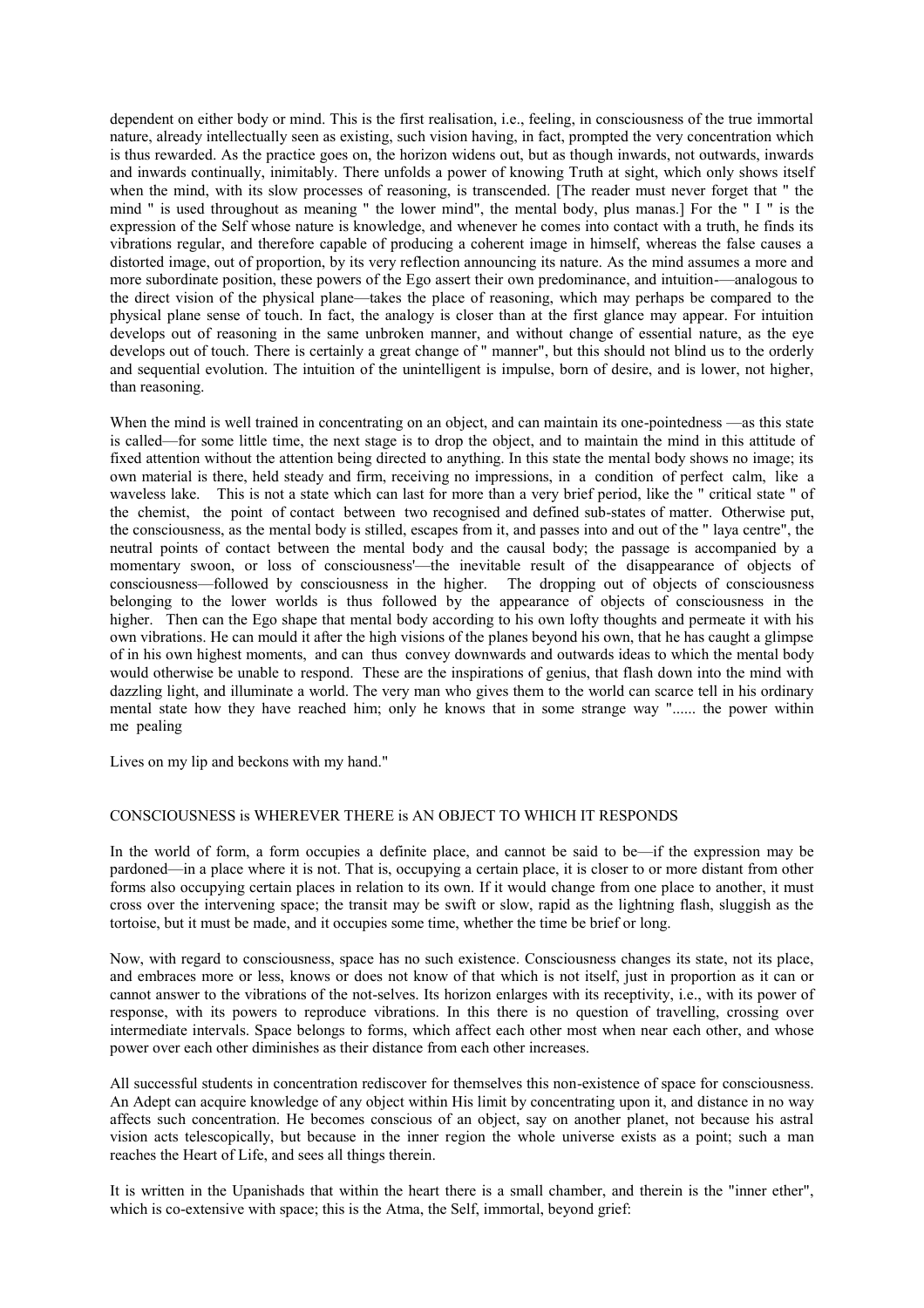" Within this abide the sky and the world; within this abide fire and air, the sun and the moon, the lightning and the stars, all that is and all that is not in this [the universe]." 1

This " inner ether of the heart " is an ancient mystic term descriptive of the subtle nature of the Self, which is truly one and all-pervading, so that anyone who is conscious in the Self is conscious at all points of the universe. Science says that the movement of a body here affects the farthest stars, because all bodies are plunged in, interpenetrated by. ether, a continuous medium which transmits vibrations without friction, therefore without loss of energy, therefore to any distance. This is on the form side of Nature. How natural, then, that consciousness, the life side of Nature, should be similarly all-pervading and continuous. 1 Chhandogyopnishad, VIII. i. 3.

We feel ourselves to be " here " because we are receiving impressions from the objects around us. So when consciousness vibrates in response to " distant " objects as fully as to " near " objects, we feel ourselves to be with them. If consciousness responds to an event taking place in Mars as fully as to an event taking place in our own room, there is no difference in its knowledge of each, and it feels itself as "here" in each case equally. There is no question of place, but a question of evolution of capacity. The Knower is wherever his consciousness can answer, and increase in his power to respond means inclusion within his consciousness of all to which he responds, of all that is within his range of vibration.

Here again physical analogy is helpful. The eye sees all which can send into it light-vibrations, and nothing else. It can answer only within a certain range of vibrations; all beyond that range, above or below it, is to it darkness. The old Hermetic axiom: "As above so below", is a clue in the labyrinth which surrounds us, and by a study of the reflection below we can often learn something of the object above which casts that reflection.

One difference between this power of being conscious at any place and "going to" the higher planes is that in the first case the Jiva, whether encased in its lower vehicles or not, feels himself at once in the presence of the " distant " objects, and in the second, clothed in the mental and astral bodies, or in the mental only, travels swiftly from point to point and is conscious of translation. A far more important difference is that in the second case the Jiva may find himself in the midst of a crowd of objects which he does not in the least understand, a new and trange world which bewilders and confuses him; while in the first case he understands all he sees, and knows in every case the life as well as the form. Thus studied, the light of the One Self shines through all, and a serene knowledge is enjoyed which can never be gained by spending numberless ages amid the wilderness of forms.

Concentration is the means whereby the Jiva escapes from the bondage of forms and enters the Peace. " For him without concentration there is no peace," quoth the Teacher,1 for peace hath her nest on a rock that towers above the tossing waves of form.

#### How TO CONCENTRATE

Having understood the theory of concentration, the student should begin its practice.

If he be of a devotional temperament, his work will be much simplified, for then he can take the object of his devotion as the object of contemplation, and the heart being powerfully attracted to that object, the mind will readily dwell on it, presenting the beloved image without effort and excluding others with equal ease. For the mind is continually impelled by desire, and serves constantly as the minister of pleasure. That which gives pleasure is ever being sought by the mind, and it ever seeks to present images that give pleasure and to exclude those that give pain. Hence it will dwell on a beloved image, being steadied in that contemplation by the pleasure experienced in it, and if forcibly dragged away from it, will return to it again and again. A devotee can then very readily reach a considerable degree of concentration; he will think of the object of his devotion, creating by the imagination, as clearly as he can, a picture, an image of that object, and he will then keep his mind fixed on that image, on the thought of the Beloved. Thus a Christian would think of the Christ, of the Virgin-Mother, of his Patron Saint, of his Guardian Angel; a Hindu would think of Maheshvara, of Vishnu, of Uma, of Shri Krishna; a Buddhist would think of the Buddha, of the Bodhisattva; a Parsi of Ahura-mazda, of Mithra; and so on. Each and all of these objects appeal to the devotion of the worshipper, and the attraction exercised by them over the heart binds the mind to the happiness-giving object. In this way the mind becomes concentrated with the least exertion, the least loss of effort.

Where the temperament is not devotional, the element of attraction can still be utilized as a help, but in this case it will bind to an Idea not to a Person. The earliest attempts at concentration should always be made with this help. With the non-devotional the attractive image will take the form of some profound idea, some high problem: such should form the object of concentration, and on that the mind should be steadily bent. Herein the binding power of attraction is intellectual interest, the deep desire for knowledge, one of the profoundest loves of man.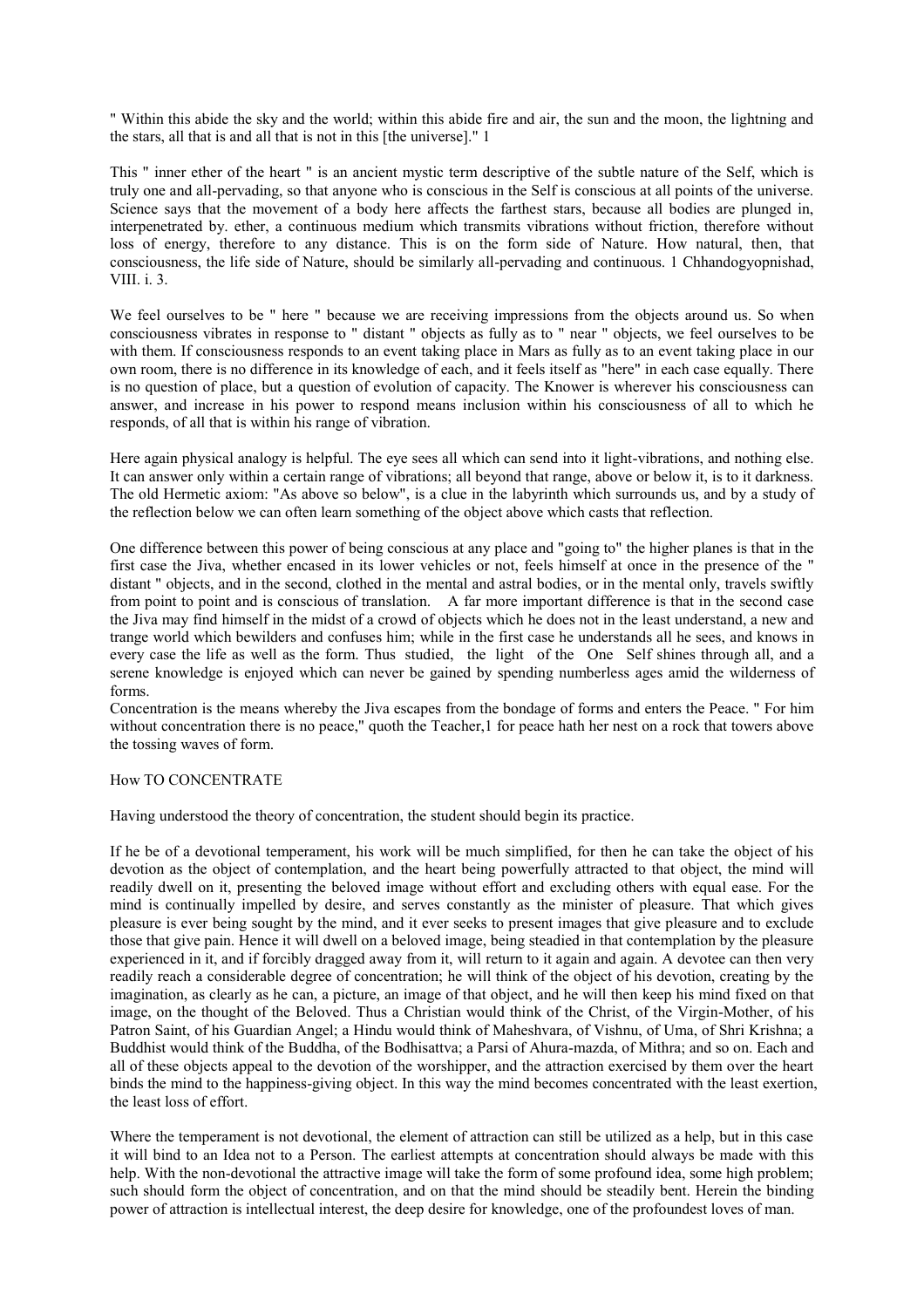Another very fruitful form of concentration, for one who is not attracted to a personality as an object of devotion, is to choose a virtue and concentrate upon that. A very real kind of devotion may be aroused by such an object, for it appeals to the heart through the love of intellectual and moral beauty. The virtue should be imaged by the mind in the completest possible way, and when a general view of its effects has been obtained, the mind should be steadied on its essential nature. A great subsidiary advantage of this kind of concentration is that as the mind shapes itself to the virtue and repeats its vibrations, the virtue will gradually become part of the nature, and will be firmly established in the character. This shaping of the mind is really an act of self-creation, for the mind after a while falls readily into the forms to which it has been constrained by concentration, and these forms become the organs of its habitual expression. True is it, as written of old:

Man is the creation of thought; what he thinks upon in this life, that, hereafter, he becomes.

When the mind loses hold of its object, whether devotional or intellectual—-as it will do, time after time—it must be brought back, and again directed to the object. Often at first it will wander away without the wandering being noticed, and the student suddenly awakes to the fact that he is thinking about something quite other than the proper object of thought. This will happen again and again, and he must patiently bring it back—a wearisome and tiring process, but there is no other way by which concentration can be gained.

It is a useful and instructive mental exercise, when the mind has thus slipped away without notice, to take it back again by the road along which it travelled in its strayings. This process increases the control of the rider over his runaway horse, and thus diminishes its inclination to escape.

Consecutive thinking, though a step towards concentration, is not identical with it, for in consecutive thinking the mind passes from one to another of a sequence of images, and is not fixed on one alone. But as it is far easier than concentration, the beginner may use it to lead up to the more difficult task. It is often helpful for a devotee to select a scene from the life of the object of his devotion, and to picture the scene vividly in its details, with local surroundings of landscape and colour. Thus the mind is gradually steadied on one line, and it can be led to and finally fixed on the central figure of the scene, the object of devotion. As the scene is reproduced in the mind, it takes on a feeling of reality, and it is quite possible in this way to get into magnetic touch with the record of that scene on a higher plane—the permanent photograph of it in the kosmic ether—and thus to obtain very much more knowledge of it than is supplied by any description of it that may have been given. Thus also may the devotee come into magnetic touch with the object of devotion and enter by this direct touch into far more intimate relations with him than are otherwise possible. For consciousness is not under the physical spacelimitations, but is wheresoever it is conscious —a statement that has already been explained.

Concentration itself, however, it must be remembered, is not this sequential thinking, and the mind must finally be fastened to the one object and remain fixed thereunto, not reasoning on it, but, as it were, sucking out, absorbing, its content.

# **CHAPTER VIII - OBSTACLES TO CONCENTRATION**

# **WANDERING MINDS**

THE universal complaint which comes from those who are beginning to practise concentration is that the very attempt to concentrate results in a greater restlessness of the mind. To some extent this is true, for the law of action and reaction works here as everywhere, and the pressure put on the mind causes a corresponding reaction. But while admitting this, we find, on closer study, that the increased restlessness is largely illusory. The feeling of such increased restlessness is chiefly due to the opposition suddenly set up between the Ego, willing steadiness, and the mind in its normal condition of mobility. The Ego has, for a long series of lives, been carried about by the mind in all its swift movements, as a man is ever being carried through space by the whirling earth. He is not conscious of movement; he does not know that the world is moving, so thoroughly is he part of it, moving as it moves. If he were able to separate himself from the earth and stop his own movement without being shivered into pieces, he would only then be conscious that the earth was moving at a high rate of speed. So long as a man is yielding to every movement of the mind, he does not realise its continual activity and restlessness; but when he steadies himself, when he ceases to move, then he feels the ceaseless motion of the mind he has hitherto obeyed.

If the beginner knows these facts, he will not be discouraged at the very commencement of his efforts by meeting with this universal experience, but will, taking it for granted, go quietly on with his task. And, after all, he is but repeating the experience voiced by Arjuna five thousand years ago: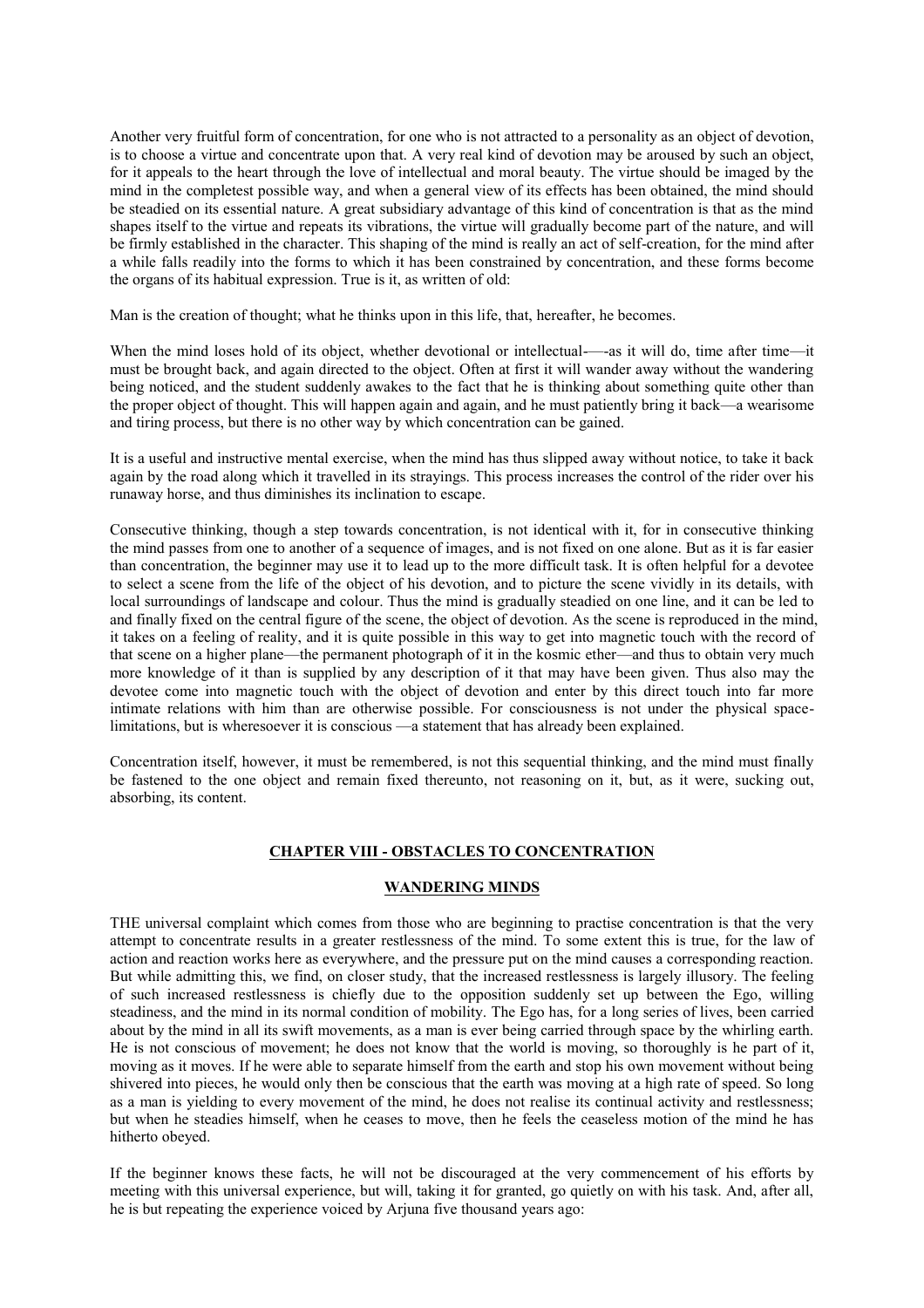This Yoga which Thou hast declared to be by equanimity, O slayer of Madhu, I see no stable foundation for it, owing to restlessness; for the mind is verily restless, O Krishna! it is impetuous, strong, and difficult to bend; I deem it as hard to curb as the wind.

And still is true the answer, the answer pointing out the only way to success:

Without doubt, O mighty armed, the mind is hard to curb and restless; but it may be curbed by constant practice and by indifference.

The mind thus steadied will not be so easily thrown off its balance by the wandering thoughts from other minds, ever seeking to effect a lodgment, the vagrant crowd which continually encircles us. The mind used to concentration retains always a certain positiveness, and is not readily shaped by unlicensed intruders.

All people who are training their minds should maintain an attitude of steady watchfulness with regard to the thoughts that " come into the mind", and should exercise towards them a constant selection. The refusal to harbour evil thoughts, their prompt ejection if they effect an entry, the immediate replacement of an evil thought by a good one of the opposite character—this practice will so tune the mind that after a time it will act automatically, repelling the evil of its own accord. Harmonious, rhythmical vibrations repel the inharmonious and irregular; they fly off from the rhythmically vibrating surface as a stone that strikes against a whirling wheel. Living, as we all do, in a continual current of thoughts, good and evil, we need to cultivate the selective action of the mind, so that the good may be automatically drawn in, the evil automatically repelled.

The mind is like a magnet, attracting and repelling, and the nature of its attractions and repulsions can be determined by ourselves. If we watch the thoughts which come into our minds, we shall find that they are of the same kind as those which we habitually encourage. The mind attracts the thoughts which are congruous with its normal activities. If we, then, for a time, deliberately practise selection, the mind will soon do this selection for itself on the lines laid down for it, and so evil thoughts will not penetrate into the mind, while the good will ever find an open door.

Most people are only too receptive, but the receptivity is due to feebleness, not to deliberate self-surrender to the higher influences. It is, therefore, well to learn how we may render ourselves normally positive, and how we may become negative when we decide that it is desirable that we should be so.

The habit of concentration will by itself tend to strengthen the mind, so that it will readily exercise control and selection with regard to the thoughts that come to it from outside, and it has already been stated how it can be trained automatically to repel the bad. But it may be well to add to what has been said, that when an evil thought enters the mind, it is better not to fight with it directly, but to utilize the fact that the mind can only think of one thing at a time; let the mind be at once turned to a good thought, and the evil one will be necessarily expelled. In fighting against anything, the very force we send out causes a corresponding reaction, and thus increases our trouble; whereas the turning of the mental eye to an image in a different direction causes the other image to drop silently from the field of vision. Many a man wastes years in combating impure thoughts, when quiet occupation of the mind with pure ones would leave no room for his assailants; further, as the mind thus draws to itself matter which does not respond to the evil, he is gradually becoming positive, unreceptive, to that kind of thought.

This is the secret of right receptivity; the mind responds according to its constitution; it answers to all that is of like nature with itself; we make it positive towards evil, negative towards good, by habitual good thinking, thus building into its very fabric materials that are receptive of good, unreceptive of evil. We must think of that which we desire to receive, and refuse to think of that which we desire not to receive. Such a mind, in the thoughtocean which surrounds it, draws to itself the good thoughts, repels the evil, and thus ever grows purer and stronger amid the very same thought conditions which render another fouler and weaker.

The method of replacing one thought by another is one that may be utilised to great advantage in many ways. If an unkind thought about another person enter the mind, it should at once be replaced by a thought of some virtue he .possesses, of some good action he has done. If the mind is harassed by anxiety, turn it to the thought of the purpose that runs through life, the Good Law which "mightily and sweetly ordereth all things". If a particular kind of undesirable thought persistently obtrudes itself then it is wise to provide a special weapon; some verse or phrase that embodies the opposite idea should be chosen, and whenever the objectionable thought presents itself, this phrase should be repeated and dwelt upon. In a week or two the thought will cease to trouble.

It is a good plan constantly to furnish the mind with some high thought, some word of cheer, some inspiration to noble living. Ere we go forth into life's turmoil day by day, we should give the mind this shield of good thought.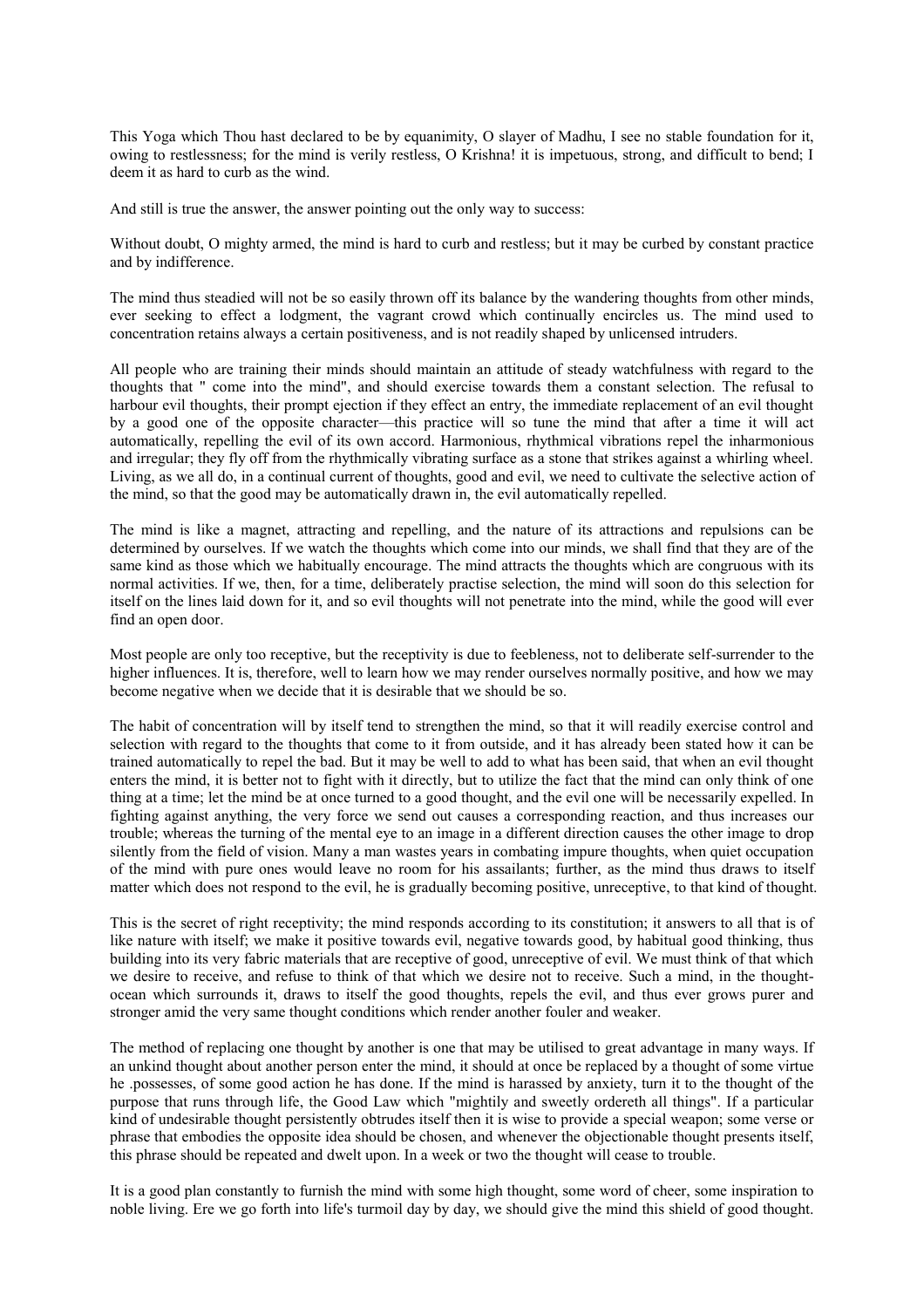A few words are enough, taken from some Scripture of the race, and this, fixed in the mind by a few recitations in the early morning, will recur to the mind again and again during the day, and will be found repeating itself in the mind, whenever the mind is disengaged.

## **THE DANGERS OF CONCENTRATION**

There are certain dangers connected with the practice of concentration as to which the beginner should be warned, for many eager students, in their wish to go far go too fast, and so hinder themselves instead of helping.

The body is apt to suffer owing to the ignorance and inattention of the student.

When a man concentrates his mind, his body puts itself into a state of tension, and this is not noticed by him, is involuntary so far as he is concerned. This following of the mind by the body may be noticed in very many trivial things; an effort to remember causes a wrinkling of the forehead, the eyes are fixed, and the eyebrows drawn down; tense attention is accompanied by fixity of the eyes, anxiety by an eager, wistful gaze. For ages, effort of the mind has been followed by effort of the body, the mind being directed entirely towards the supply of bodily needs by bodily exertions, and thus an association has been set up, which works automatically.

When concentration is commenced, the body, according to its wont, follows the mind, and the muscles become rigid and the nerves tense; hence great physical fatigue, muscular and nervous exhaustion, acute headache, are very apt to follow in the wake of concentration, and thus people are led to give it up, believing that these ill effects are inevitable.

As a matter of fact they can be avoided by a simple precaution. The beginner should now and again break off his concentration sufficiently to notice the state of his body, and if he finds it strained, tense, or rigid, he should at once relax; when this has been done several times, the links of association will be broken, and the body will remain pliant and resting while the mind is concentrated. Patanjali said that in meditation the posture adopted should be "easy and pleasant"; the body cannot help the mind by its tension, and it injures itself.

Perhaps a personal anecdote may be pardoned as an illustration. One day, while under H. P. Blavatsky's training, I was desired by her to make an effort of the will; I did do so with much intensity, and with the result of much swelling in the blood-vessels of the head. " My dear," she said drily, " you do not will with your blood-vessels."

Another physical danger arises from the effect produced by concentration on the nerve-cells of the brain. As the power of concentration increases, as the mind is stilled, and the Ego begins to work through the mind, he makes a new demand on the brain nerve-cells. These cells are, of course, ultimately constituted of atoms, and the walls of these atoms consist of whorls of spirillae, through which run currents of life-energy. Of these spirillae there are seven sets, four only of which are in use; the remaining three are as yet unused—practically rudimentary organs. As the higher energies pour down, seeking a channel in the atoms, the set of spirillae which-—later in evolution—will serve as their channel is forced into activity. If this be done very slowly and carefully, no harm results, but over-pressure means injury to the delicate structure of the spirillae. These minute, delicate tubes, when unused, have their sides in contact, like tubes of soft india-rubber ; if the sides are violently forced apart, rupture is apt to result. The feeling of dullness and heaviness all over the brain is the danger-signal; if this be disregarded acute pain will follow, and obstinate inflammation may ensue. Concentration should therefore be practised very sparingly at first and should never be carried to the point of brain-fatigue. A few minutes at a time is enough for a beginning, the time being lengthened gradually as the practice goes on.

But, however short the time which is given to it, it should be given regularly; if a day's practice be missed the previous condition of the atom reasserts itself, and the work has to be re-commenced. Steady and regular, but not prolonged, practice ensures the best results and avoids danger. In some schools of what is called Hatha Yoga the students are recommended to assist concentration by fixing the eyes on a black spot on a white wall, and to maintain this fixity of gaze until trance supervenes. Now, there are two reasons why this should not be done. First, the practice, after a while, injures the physical sight, and the eyes lose their power of adjustment. Secondly, it brings about a form of brain paralysis. This begins with the fatigue of the retinal cells, as the waves of light beat on them, and the spot disappears from view, the place on the retina where its image is formed becoming insensitive, the result of prolonged response. This fatigue spreads inwards, until finally a kind of paralysis supervenes, and the person passes into a hypnotic trance. In fact, excessive stimulation of a sense-organ is, in the West, a recognised means for producing hypnosis—the revolving mirror, the electric light, etc., being used with this object.

But brain paralysis not only stops all thinking on the physical plane, but renders the brain insensitive to nonphysical vibrations, so that the Ego cannot impress it; it does not set him free, but merely deprives him of his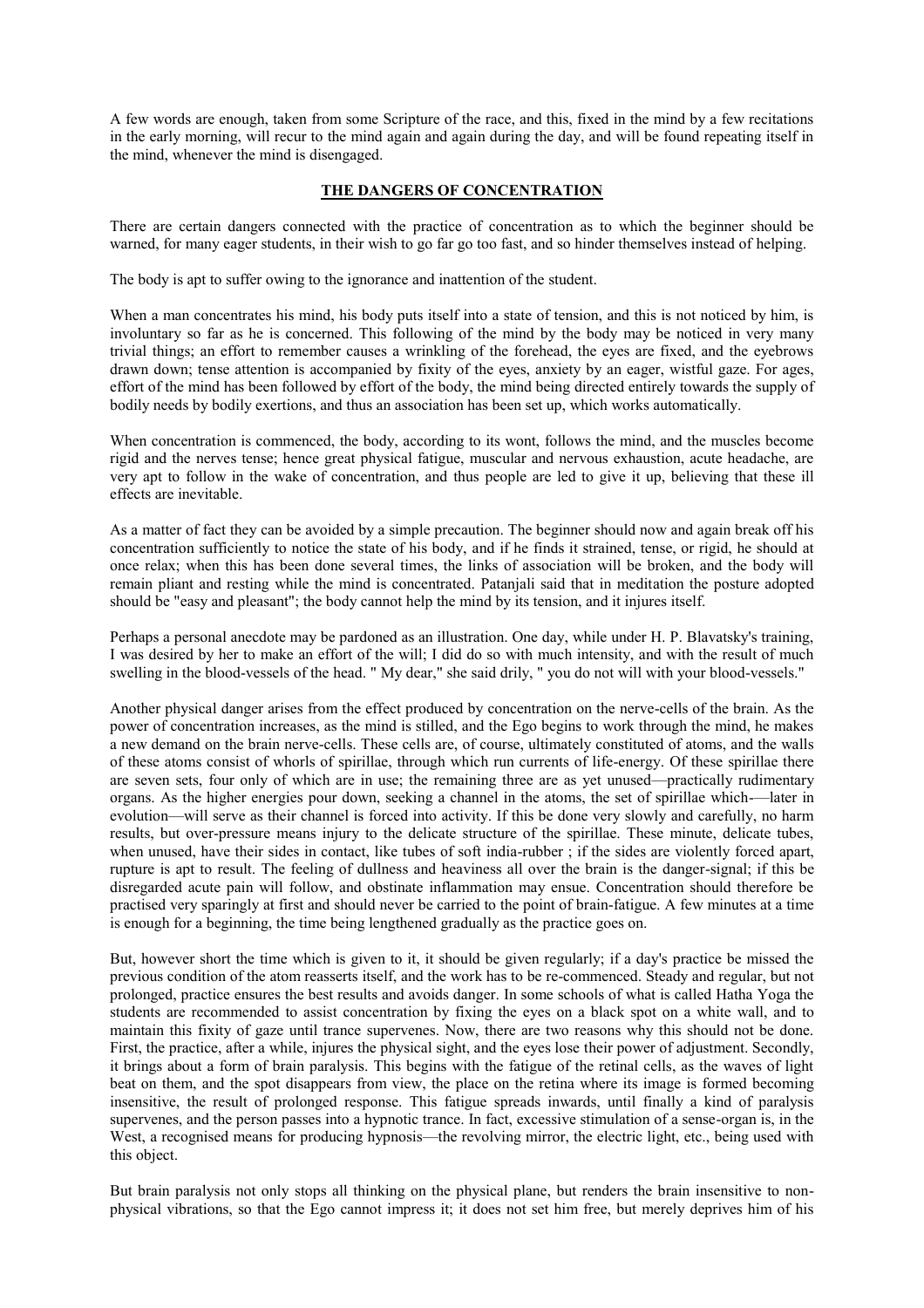instrument. A man may remain for weeks in a trance thus induced, but when he awakes he is no wiser than at the beginning of the trance. He has not gained knowledge; he has merely wasted time. Such methods do not gain spiritual power, but merely bring about physical disability.

## **MEDITATION**

Meditation may be said to have been already explained, for it is only the sustained attitude of the concentrated mind in face of an object of devotion, of a problem that needs illumination to be intelligible, of anything whereof the life is to be realized and absorbed, rather than the form.

Meditation cannot be effectively performed until concentration is, at least partially, mastered. For concentration is not an end, but a means to an end; it fashions the mind into an instrument which can be used at the will of the owner. When a concentrated mind is steadily directed to any object, with the view of piercing the veil, and reaching the life, and drawing that life into union with the life to which the mind belongs—then meditation is performed. Concentration might be regarded as the shaping of the organ, meditation as its exercise. The mind has been made one-pointed; it is then directed to and dwells steadily on any object of which knowledge is desired.

Anyone who determines to lead a spiritual life must daily devote some time to meditation. As soon may the physical life be sustained without food as the spiritual without meditation. Those who cannot spare half an hour a day during which the world may be shut out and the mind may receive from the spiritual planes a current of life, cannot lead the spiritual life.

Only to the mind concentrated, steady, shut out from the world, can the Divine reveal itself. God shows Himself in His universe in endless forms; but within the human heart He shows Himself in His Life and Nature, revealing Himself to that which is a fragment of Himself. In that silence, peace and strength and force flow into the soul, and the man of meditation is ever the most efficient man of the world.

Lord Rosebery, speaking of Cromwell, described him as " a practical mystic ", and declared that a practical mystic is the greatest force in the world. It is true. The concentrated intelligence, the power of withdrawing outside the turmoil, mean immensely increased energy in work, mean steadiness, self-control, serenity; the man of meditation is the man who wastes no time, scatters no energy, misses no opportunity. Such a man governs events, because within him is the power whereof events are only the outer expression; he shares the divine life, and therefore shares the divine power.

# **CHAPTER IX - THE STRENGTHENING OF THOUGHT POWER**

WE may now proceed to turn our study of Thought Power to practical account, for study that does not lead to practice is barren. The old declaration still holds good: " The end of philosophy is to put an end to pain." We are to learn to develop and then to use our developed thought power to help those around us, the living and the socalled dead, to quicken human evolution, and to hasten also our own progress

Thought power can only be increased by steady and persistent exercise; as literally and as truly as muscular development depends on the exercise of the muscles we already possess, so does mental development depend on the exercise of the mind already ours.

.

It is a law of life that growth results from exercise. The life, our Self, is ever seeking increased expression outwardly by means of the form in which it is contained. As it is called out by exercise, its pressure on the form causes the form to expand, and fresh matter is laid down in the form, and part of the expansion is thus rendered permanent. When the muscle is stretched by exercise more life flows into it, the cells multiply, and the muscle thus grows. When the mental body vibrates under the action of thought, fresh matter is drawn in from the mental atmosphere, and is built into the body, which thus increases in size as well as in complexity of structure. A mental body continually exercised grows, whether the thought carried on in it be good or evil. The amount of the thought determines the growth of the body, the quality of the thought determines the kind of matter employed in that growth.

Now the cells of the grey matter of the physical brain multiply as the brain is exercised in thinking. Post-mortem examinations have shown that the brain of the thinker is not only larger and heavier than the brain of the ploughman, but also that it has a very much larger number of convolutions. These afford a much increased surface for the grey nervous matter, which is the immediate physical instrument of thought.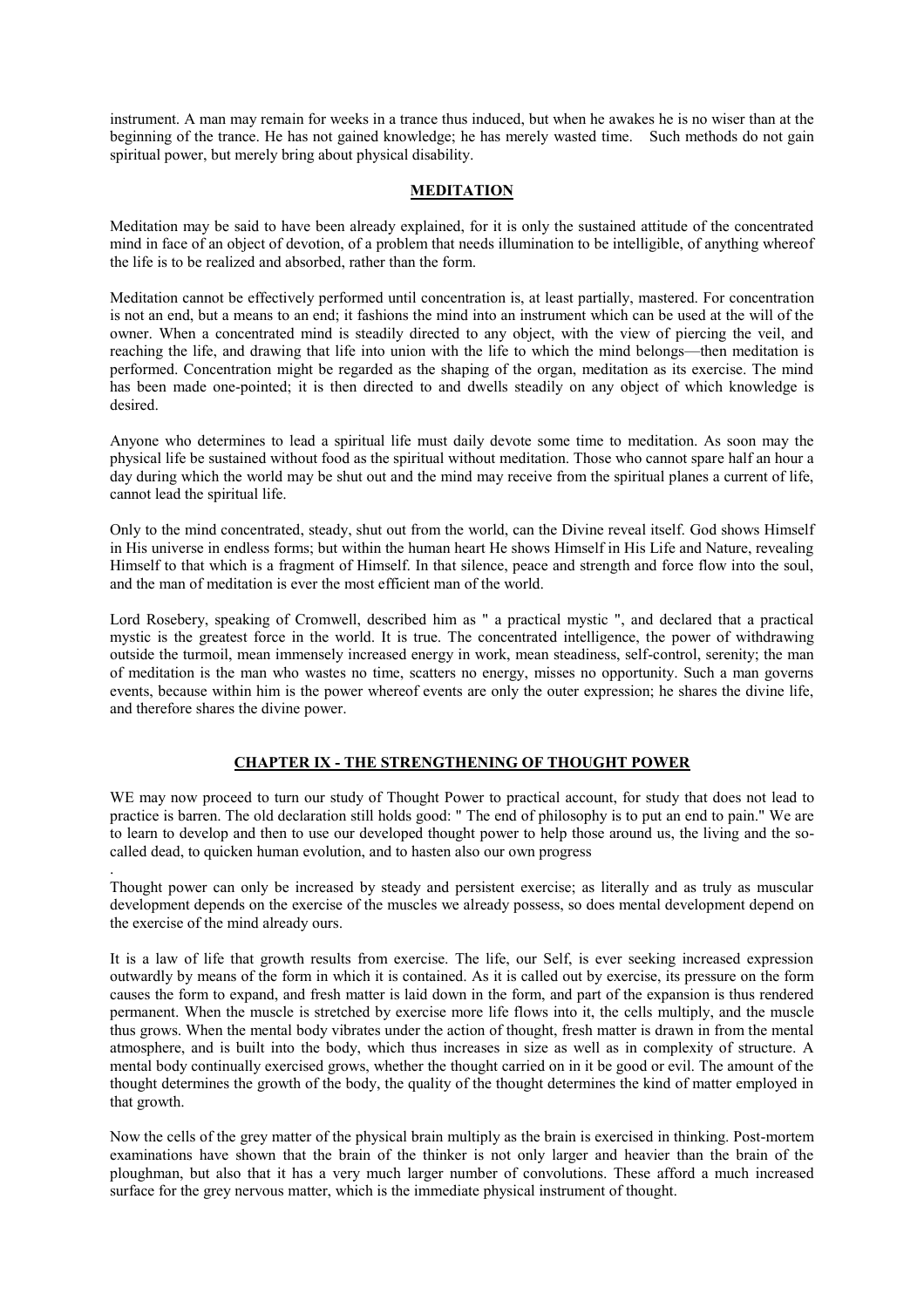Thus both the mental body and the physical brain grow by exercise, and those who would improve and enlarge them must have recourse to regular daily thinking, with the deliberately chosen object of improving their mental capacities. Needless to add that the inherent powers of the Knower are also evolved more rapidly by this exercise, and ever play upon the vehicles with increasing force.

In order that it may have its full effect this practice should be methodical. Let a man choose an able book on some subject which is attractive to him, a book written by a competent author, containing fresh, strong thought. A sentence, or a few sentences, should be read slowly, and then the reader should think closely and intently over what he has read. It is a good rule to think twice as long as one reads, for the object of the reading is not simply to acquire new ideas, but to strengthen the thinking faculties. Half an hour should be given to this practice if possible, but the student may begin with a quarter of an hour, as he will find the close attention a little exhausting at first.

Any person who takes up this practice and follows it regularly for a few months will at the end of that time be conscious of a distinct growth of mental strength, and he will find himself able to deal with the ordinary problems of life far more effectively than heretofore. Nature is a just pay-mistress, giving to each exactly the wages he has earned, but not an unearned farthing. Those who would have the wages of increased faculty must earn them by hard thinking.

The work is twofold, as has been already pointed out. On the one side the powers of consciousness are drawn out; on the other the forms through which it is expressed are developed; and the first of these must never be forgotten. Many people recognize the value of definite thinking as affecting the brain, but forget that the source of all thought is the unborn, undying Self, and that they are only drawing out what they already possess. Within them, is all power, and they have only to utilize it, for the divine Self is the root of the life of each, and the aspect of the Self which is knowledge lives in everyone, and is ever seeking opportunity for his own fuller expression. The power is within each, uncreate, eternal; the form is moulded and changed, but the life is the man's Self, illimitable in his powers. That power within each is the same power as shaped the universe; it is divine, not human, a portion of the life of the Logos, and inseparate from Him.

If this were realized, and if the student remembered that it is not the scantiness of the power but the inadequacy of the instrument that makes the difficulty, he would often work with more courage and hope, and therefore with more efficiency. Let him feel that his essential nature is knowledge, and that it lies with him how far that essential nature shall find expression in this incarnation. Expression is, indeed, limited by the thinkings of the past, but can be now increased and made more efficient by the same power which in that past shaped the present. Forms are plastic and can be re-moulded, slowly, it is true, by the vibrations of the life.

Above all, let the student remember that for steady growth, regularity of practice is essential.

When a day's practice is omitted, three or four days' work are necessary to counter-balance the slipping back, at least during the earlier stages of growth. When the habit of steady thought is acquired, then the regularity of practice is less importaut. But until this habit is definitely established, regularity is of the utmost moment, for the old habit of loose drifting re-asserts itself, and the matter of the mental body falls back into its old shapes, and has to be again shaken out of them on the resumption of the practice. Better five minutes of work done regularly, than half an hour on some days and none on others.

## **WORRY—ITS MEANING AND ERADICATION**

It has been said truly enough that people age more by worry than by work. Work, unless excessive, does not injure the thought-apparatus, but, on the contrary, strengthens it. But the mental process known as " worry " definitely injures it, and after a time produces a nervous exhaustion and irritability which render steady mental work impossible.

What is " worry " ? It is the process of repeating the same train of thought over and over again with small alterations, coming to no result, and not even aiming at the reaching of a result. It is the continued reproduction of thought-forms, initiated by the mental body and the brain, not by the consciousness, and imposed by them on the consciousness. As overtired muscles cannot keep still, but move restlessly even against the will, so do the tired mental body and brain repeat over and over again the very vibrations that have wearied them, and the Thinker vainly tries to still them and thus obtain rest. Once more automatism is seen, the tendency to move in the direction in which movement has already been made. The Thinker has dwelt on a painful subject, and has endeavoured to reach a definite and useful conclusion. He has failed and ceases to think, but remains unsatisfied, wishing to find a solution, and dominated by the fear of the anticipated trouble. This fear keeps him in an anxious and restless condition, causing an irregular outflow of energy. Then the mental body and brain, under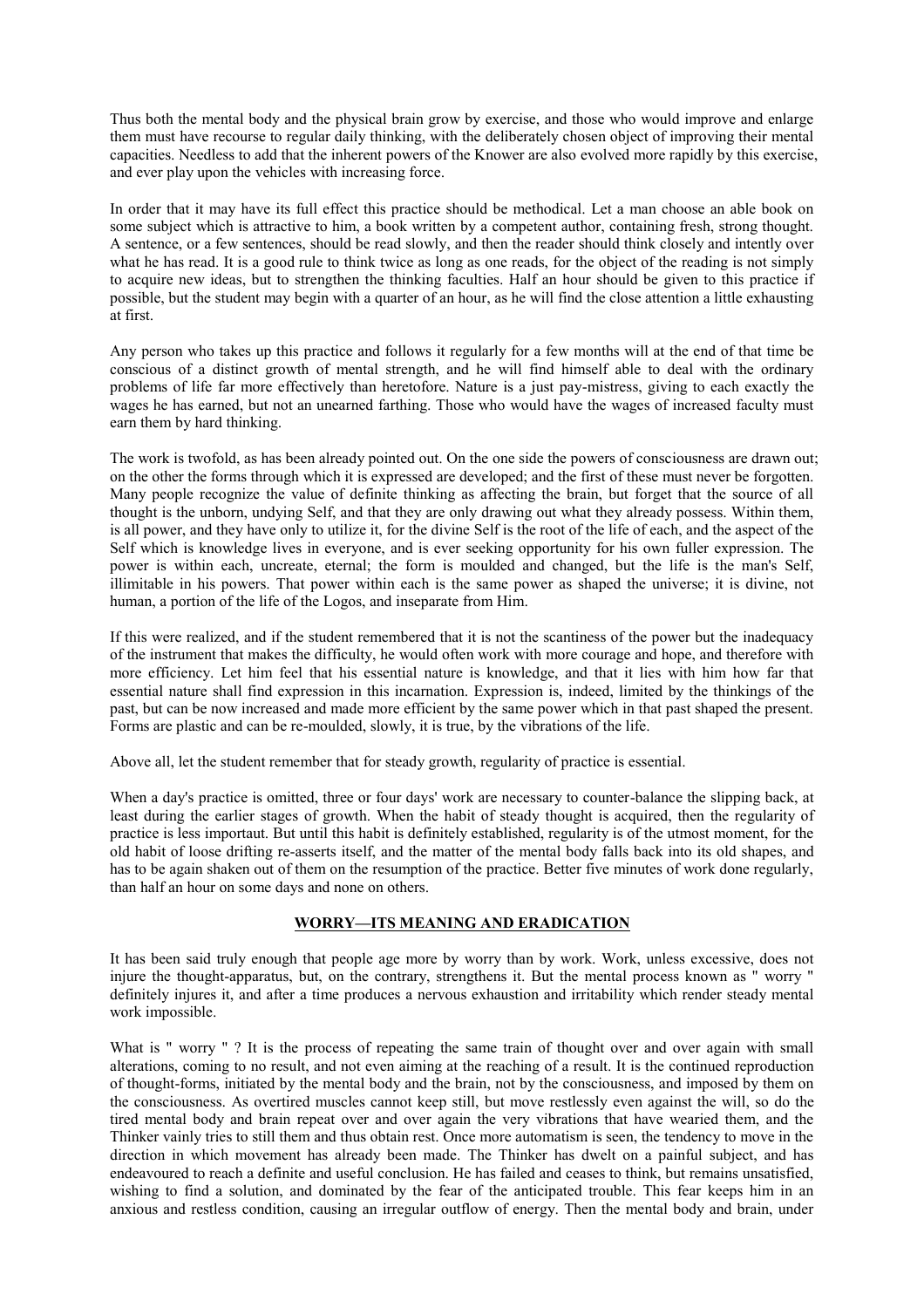the impulse of this energy and of the wish, but undirected by the Thinker, continue to move and throw up the images already shaped and rejected. These are, as it were, forced on his attention, and the sequence recurs again and again. As weariness increases irritability is set up, and reacts again on the wearied forms, and so action and reaction continue in a vicious circle. The Thinker is, in worry, the slave of his servant-bodies, and is suffering under their tyranny.

Now, this very automatism of the mental body and brain, this tendency to repeat vibrations already produced, may be used to correct the useless repetition of thoughts that cause pain. When a thought current has made for itself a channel—a thought-form—new thought currents tend to flow along the same track, that being the line of least resistance. A thought that causes pain readily thus recurs by the fascination of fear, as a thought that gives pleasure recurs by the fascination of love. The object of fear, the picture of what will happen when anticipation becomes reality, makes thus a mind-channel, a mould for thought, and a brain-track also. The tendency -of the mental body and the brain, released from immediate work, is to repeat the form, and to let unemployed energy flow into the channel already made.

Perhaps the best way to get rid of a " worry-channel " is to dig another, of an exactly opposite character. Such a channel is, as we have already seen, made by definite, persistent, regular thought. Let, then, a person, who is suffering from worry, give three or four minutes in the morning, on first rising, to some noble and encouraging thought: "The Self is Peace; that Self am I. The Self is Strength; that Self am I." Let him think how, in his innermost nature, he is one with the Supreme Father; how in that nature he is undying, unchanging, fearless, free, serene, strong; how he is clothed in perishable vestures that feel the sting of pain, the gnawing of anxiety; how he mistakenly regards these as himself. As he thus broods, the Peace will, enfold him, and he will feel it is his own, his natural atmosphere.

As he does this, day by day, thought will dig its own channel in mental body and in brain, and ere long, when the mind is loosed from labour, the thought of the Self that is Peace and Strength will present itself unbidden, and fold its wings around the mind in the very turmoil of the world. Mental energy will flow naturally into this channel, and worry will be of the past.

Another way is to train the mind to rest on the Good Law, thus establishing a habit of content. Here the man dwells on the thought that all circumstances work within the Law, and that naught happens by chance. Only that which the Law brings to us can reach us, by whatever hand it may outwardly come. Nothing can injure us that is not our due, brought to us by our own previous willing and acting; none can wrong us, save as an instrument of the Law, collecting a debt due from us. Even if an anticipation of pain or trouble come to the mind, it will do well to face it calmly, accept it, agree to it. Most of the sting disappears when we acquiesce in the finding of the Law, whatever it may be. And we may do this the more easily if we remember that the Law works ever to free us, by exacting the debts that keep us in prison, and though it bring us pain, the pain is but the way to happiness. All pain, come it how it may, works for our ultimate bliss, and is but breaking the bonds which keep us tied to the whirling wheel of births and deaths.

When these thoughts have become habitual, the mind ceases to worry, for the claws of worry can find no hold on that strong panoply of peace.

## **THINKING AND CEASING TO THINK**

Much gain of strength may be made by learning both to think and to cease thinking at will. While we are thinking we should throw our whole mind into the thought, and think our best. But when the work of thought is over, it should be dropped completely, and not allowed to drift on vaguely touching the mind and leaving it, like a boat knocking itself against a rock. A man does not keep a machine running when it is not turning out work, needlessly wearing the machinery. But the priceless machinery of the mind is allowed to turn and turn aimlessly, wearing itself out without useful result. To learn to cease thinking, to let the mind rest, is an acquisition of the greatest value. As the tired limbs luxuriate when stretched in repose, so may the tired mind find comfort in complete rest. Constant thinking means constant vibration; constant vibration means constant waste. Exhaustion and premature decay result from this useless expenditure of energy, and a man may preserve both mental body and brain longer by learning to cease thinking, when thought is not being directed to useful result.

It is true that " ceasing to think " is by no means an easy achievement. Perhaps it is even more difficult than thinking. It must be practised for very brief periods until the habit is established, for it means at first an expenditure of force in holding the mind still. Let the student, when he has been thinking steadily, drop the thought, and as any thought appears in the mind turn the attention away from it. Persistently turn away from each intruder; if need be, imagine a void, as a step to quiescence, and try to be conscious only of stillness and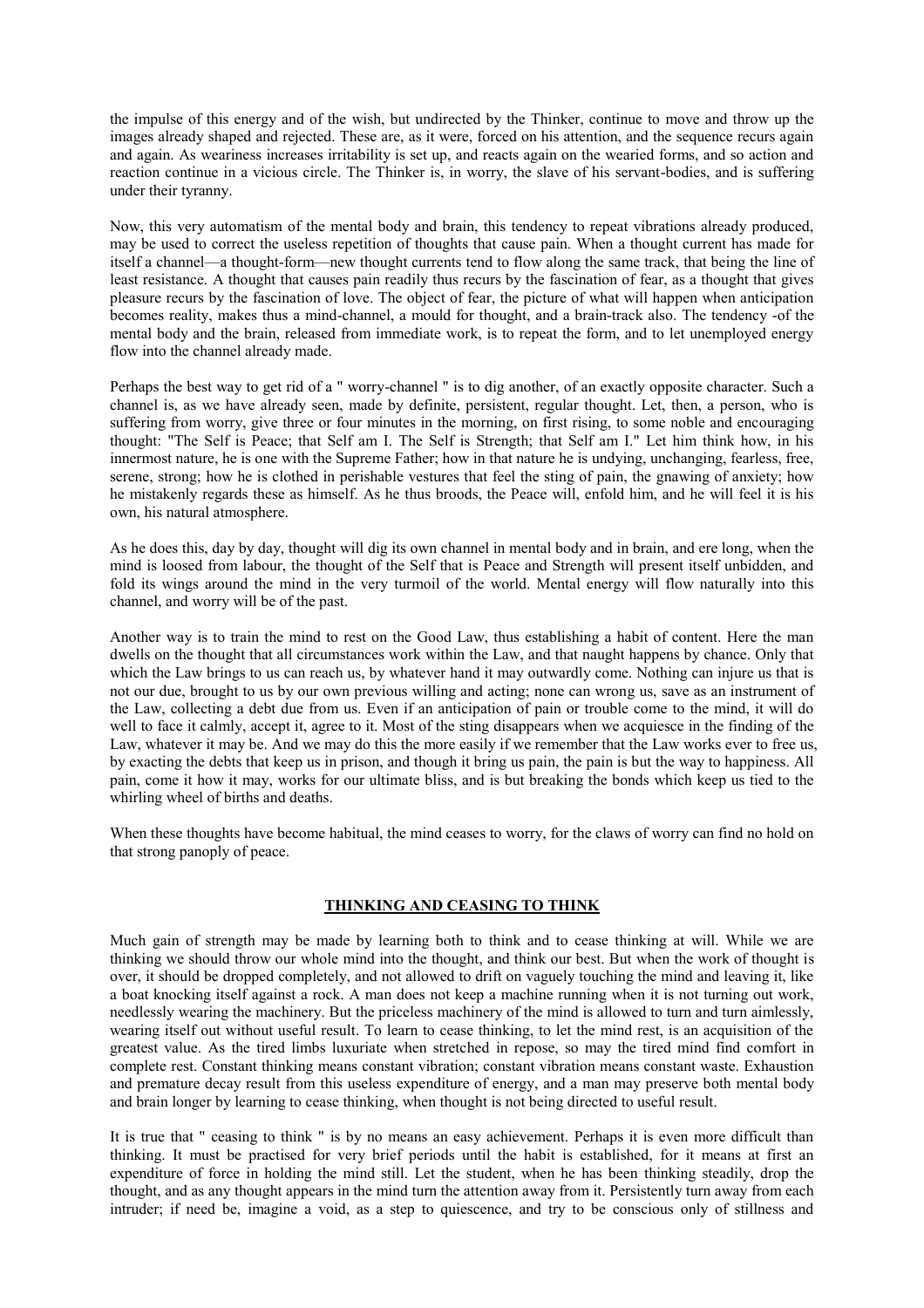darkness. Practise on these lines will become more and more intelligible if persisted in, and a sense of quiet and peace will encourage the student to persist.

Nor should it be forgotten that the cessation of thought, busied in outward activities, is a necessary preliminary to work on the higher planes. When the brain has learned to be quiescent, when it no longer restlessly throws up the broken images of past activities, then the possibility opens of the withdrawal of the consciousness from its physical vesture, and of its free activity in its own world. Those who hope to take this forward step within the present life must learn to cease thinking, for only when " the modifications of the thinking principle" are checked on the lower plane can freedom on the higher be obtained.

Another way of giving the rest to the mental body and the brain—a far easier way than the cessation of thinking—is by change of thought. A man who thinks strenuously and persistently along one line should have a second line of thought, as different as possible from the first, to which he can turn his mind for refreshment. The extraordinary freshness and youthfulness of thought which characterized

William Ewart Gladstone in his old age was largely the result of the subsidiary intellectual activities of his life. His strongest and most persistent thought went to politics, but his studies in theology and in Greek filled many a leisure hour. Truly he was but an indifferent theologian, and what he was as a Greek scholar I am not competent to say; but though the world cannot be said to be much the richer for his theological pronouncements, his own brain was kept fresh and receptive by these and his Grecian studies. Charles Darwin, on the other hand, lamented in his old age that he had allowed those of his faculties to atrophy by disuse, that would have been concerned with subjects outside his own specialized work. Literature and art for him had no attraction, and he keenly felt the limitations he had imposed on himself by his over-absorption in one line of study. A man needs change of exercise in thought as well as in body, else he may suffer from mental cramp as do some from writer's cramp. Especially, perhaps, is it important for men engaged in absorbing worldly pursuits, that they should take up a subject which engages faculties of the mind not evolved in business activities, related to art, science, or literature, in which they may find mental recreation and polish. Above all, the young should adopt some such pursuit, ere yet their fresh and active brains grow jaded and weary, and in age they will then find within themselves resources which will enrich and brighten their declining days. The form will preserve its elasticity for a much longer period of time when it is thus given rest by change of occupation.

#### **THE SECRET OF PEACE OF MIND**

Much of that which we have already studied tells us something of the way in which peace of mind may be ensured. But its fundamental necessity is the clear recognition and realization of our place in the universe.

We are part of one great Life, which knows no failure, no loss of effort or strength, which " mightily and sweetly ordering all things " bears the worlds onwards to their goal. The notion that our little life is a separate independent unit, fighting for its own hand against countless separate independent units, is a delusion of the most tormenting kind. So long as we thus see the world and life, peace broods far off on an inaccessible pinnacle. When we feel and know that all selves are one, then peace of mind is ours without any fear of loss.

All our troubles arise from thinking of ourselves as separated units, and then revolving on our own mental axes, thinking only of our separate interests, our separate aims, our separate joys and sorrows. Some do this as regards the lower things of life, and they are the most dissatisfied of all, ever restlessly snatching at the general stock of material goods, and piling up useless treasures. Others seek ever their own separate progress in the higher life, good earnest people, but ever discontented and anxious. They are ever contemplating and analysing themselves: "Am I getting on? do I know more than I did last year? " and so on, fretting for continual assurances of progress, their thoughts centred on their own inner gain.

Peace is not to be found in the continual seeking for the gratification of the separate self, even though the gratification be of the higher kind. It is found in renouncing the separated self, in resting on the Self that is One, the Self that is manifesting at every stage of evolution, and in our stage as much as in every other, and is content in all.

Desire for spiritual progress is of great value so long as the lower desires entangle and fetter the aspirant; he gains strength to free himself from them by the passionate longing for spiritual growth; but it does not, it cannot, give happiness, which is only found when the separate self is cast away and the great Self is recognized as that for the sake of which we are living in the world. Even in ordinary life the unselfish people are the happiest' those who work to make others happy, and who forget themselves. The dissatisfied people are those who are ever seeking happiness for themselves.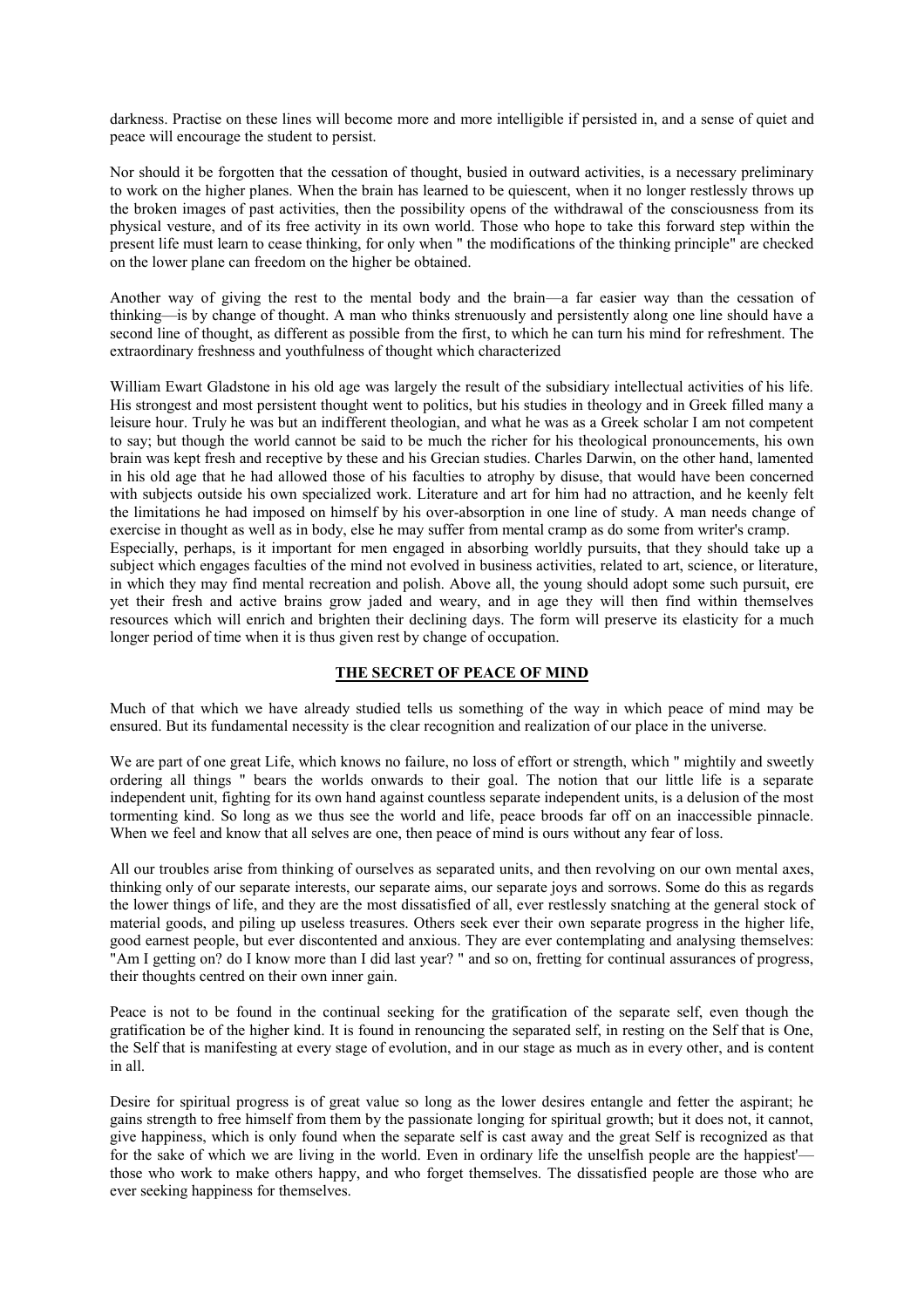We are the Self, and therefore the joys and the sorrows of others are ours as much as theirs, and in proportion as we feel this, and learn to live so that the whole world shares the life that flows through us, do our minds learn the Secret of Peace. " He attaineth Peace, into whom all desires flow as rivers flow into the ocean, which is filled with water but remaineth unmoved—not he who desireth desire." The more we desire, the more the craving for happiness—which is unhappiness—must grow. The Secret of Peace is the knowledge of the Self, and the thought "That Self am I" will help towards the gaining of a peace of mind that nothing can disturb.

## **CHAPTER X HELPING OTHERS BY THOUGHT**

MOST valuable of all the gains made by the worker for thought power, is the increased ability to help those around him, those weaker ones who have not yet learned to utilize their own powers. With his own mind and heart at peace, he is fitted to help others.

A mere kind thought is helpful in its measure, but the student will wish to do far more than drop a mere crumb to the starving.

Let us take first the case of a man who is under the sway of an evil habit, such as drink, and whom a student wishes to help. He should first ascertain if possible, at what hours the patient's mind is likely to be unemployed—-such as his hour for going to bed. If the man should be asleep, it would be all the better. At such a time, he should sit down alone, and picture the image of his patient as vividly as he can, seated in front of him picture him clearly and in detail, so that he may see the image as he would see the man. (This very clear picturing is not essential, although the process is thereby rendered more effective.) Then he should fix his attention on this image, and address to it, with all the concentration of which he is capable, the thoughts, one by one and slowly, which he wishes to impress on his patient's mind. He should present them as clear mental images, just as he would do if laying arguments before him in words. In the case taken, he might place before him vivid pictures of the disease and misery entailed by the drink-habit, the nervous breakdown, the inevitable end. If the patient is asleep, he will be drawn to the person thus thinking of him, and will animate the image of himself that has been formed. Success depends on the concentration and the steadiness of the thought directed to the patient, and just in proportion to the development of the thought power will be its effect.

Care must be taken in such a case not to try to control, in any way, the patient's will; the effort should be wholly directed towards placing before his mind the ideas which, appealing to his intelligence and emotions, may stimulate him to come to a right judgment and to make an effort to carry it out in action. If an attempt is made to impose on him a particular line of conduct, and the attempt succeed even then little has been gained. The mental tendency towards vicious self-indulgence will not be changed by opposing an obstacle in the way of indulging in a particular form of it; checked in one direction it will find another, and a new vice will supplant the old. A man forcibly constrained to temperance by the domination of his will is no more cured of the vice than if he were locked up in prison. Apart from this, no man should try to impose his will on another, even in order to make him do right. Growth is not helped by such external coercion; the intelligence must be convinced, the emotion aroused and purified, else no real gain is made.

If the student wishes to give any other kind of thought-help, he should proceed in the same way, picturing his friend, and clearly presenting the ideas he wishes to convey. A strong wish for his good, sent to him as a general protective agency, will remain about him as a thought-form for a time proportionate to the strength of the thought, and will guard him against evil, acting as a barrier against hostile thoughts, and even warding off physical dangers. A thought of peace and consolation similarly sent will soothe and calm the mind, spreading around its object an atmosphere of calm.

The aid which is often rendered to another by prayer is largely of the character described above, the frequent effectiveness of prayer over ordinary good wishes being due to the greater concentration and intensity thrown by the pious believer into his prayer. Similar concentration and intensity would bring about similar results, without the use of prayer.

There is, of course, another way in which prayer is sometimes effective: it calls the attention of some superhuman, or evolved human, intelligence to the person for whom it is offered, and direct aid may then be rendered to him by a power surpassing that of the offerer of the prayer.

Perhaps it is as well here to interject the remark that the half-instructed Theosophist should not take alarm, and refrain from giving to a friend any thought-assistance of which he is capable, by the fear lest he should be "interfering with karma" Let him leave karma to take care of itself, and have no more fear of interfering with it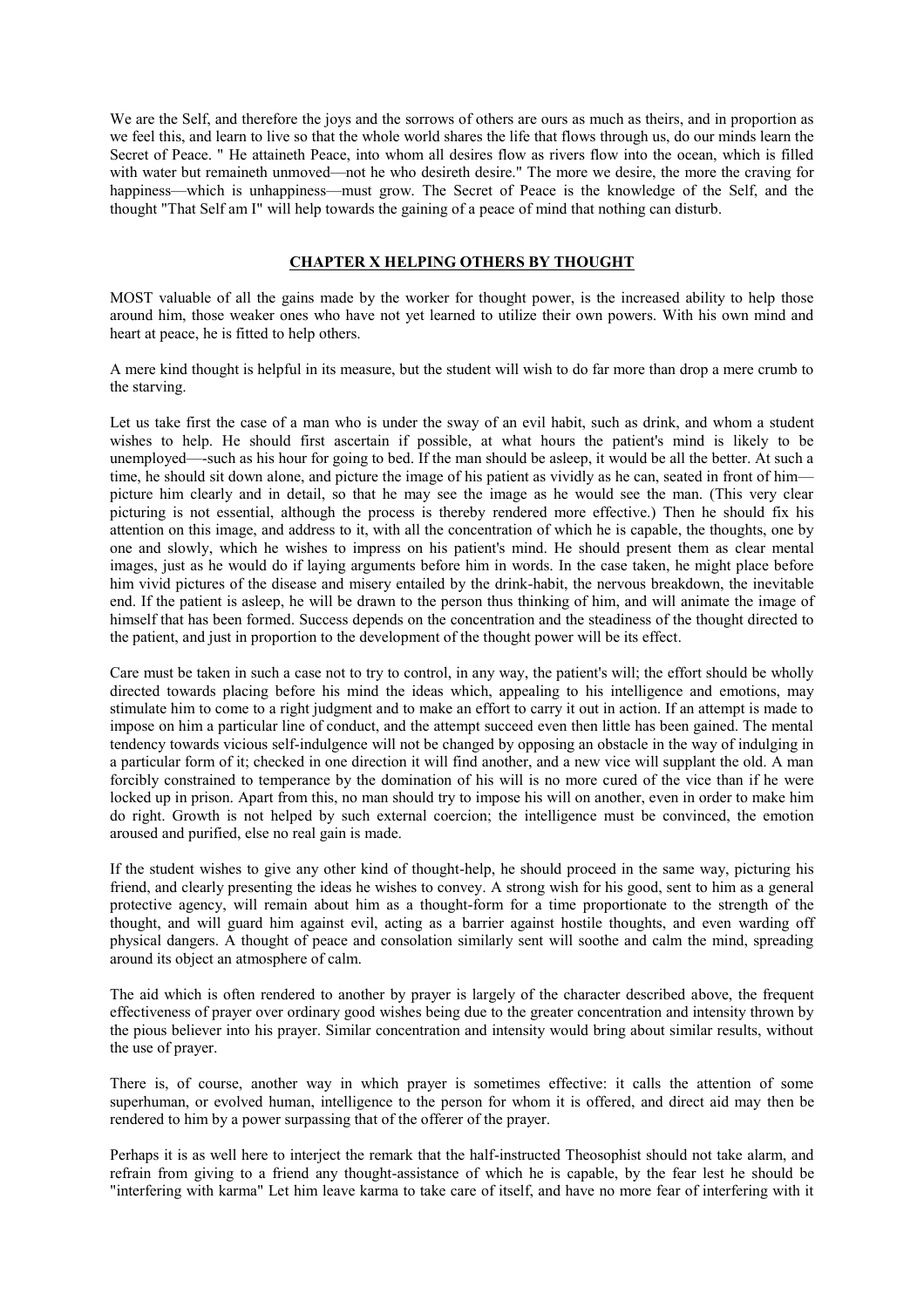than of interfering with the law of gravitation. If he can help his friend, let him do so fearlessly, confident in the fact that, if he can do so, that help is within his friend's karma, and that he is himself the happy agent of the Law.

## **HELPING THE SO-GALLED DEAD**

All that we can do for the living by thought we can do even more easily for those who have gone in front of us through death's gateway, for in their case there is no heavy physical matter to be set vibrating ere the thought can reach the waking consciousness.

After death is passed through, the tendency of the man is to turn his attention inwards, and to live in the mind rather than in an external world. The thought-currents that used to rush outwards, seeking the external world through the sense-organs, now find themselves blocked by an emptiness, caused by the disappearance of their instruments. It is as though a man, rushing towards an accustomed bridge over a ravine, suddenly found himself stopped by the bridgeless gulf, the bridge having vanished.

The re-arrangement of the astral body that quickly follows on the loss of the physical body further tends to shut in the mental energies, to prevent their outer expression. The astral matter, if not disturbed by any action of those left behind on earth, forms an enclosing shell instead of a plastic instrument, and the higher and purer the earthlife that has ended, the more complete is the barrier against impressions from without, or emergence from within. But the person thus checked as to his outward-going energies is all the more receptive of influences from the mental world, and he can therefore be helped, cheered, and counselled far more effectively than when he. was on earth.

In the world into which those freed from the physical body have gone, a loving thought is as palpable to the senses as is here a loving word of tender caress. Everyone who passes over should, therefore, be followed by thoughts of love and peace, by aspirations for his swift passage onwards through the valley of death to the bright land beyond. Only too many remain in the intermediate state longer than they otherwise would, because it is their bad karma not to have friends who know how to help them from this side of death. And if people on earth knew how much of comfort and of happiness is experienced by the wayfarers to the heavenly worlds from these truly angelic messengers, these thoughts of love and cheer, if they knew the force they had to strengthen and console, none would be left lonely by those who remain behind. The beloved " dead " have surely a claim on our love and care, and even apart from this how great is the consolation to the heart, bereaved of the presence that gave sunshine to life, to be able still to serve the loved one, and surround him on his way by the guardian angels of thought.

The occultists who founded the great religions were not unmindful of this service due from those left on earth to those who had passed onwards. The Hindu has his Shraddha, by which he helps on their way the souls that have passed into the next world, quickening their passage into Svarga. The Christian Churches have Masses and Prayers for the " dead ". " Grant him, O Lord, eternal peace, and let light perpetual shine on him", prays the Christian for his friend in the other world. Only the Protestant section of Christians have lost this gracious custom, with so much else that pertains to the higher life of the Christian man. May knowledge soon restore to them the useful and helpful practice of which ignorance has robbed them!

## **THOUGHT-WORK OUT OF THE BODY**

We need not confine our thought activities to the hours which we spend in the physical body, for very much effective work may be done by thought when our bodies are lying peacefully asleep.

The process of " going to sleep " is simply the withdrawal of the consciousness, clad in its subtle bodies, from the physical body, which is left wrapped in sleep, while the man himself passes into the astral world. Freed from the physical body, he is much more powerful as regards the effects he can produce by his thought, but for the most part he does not send it outwards, but uses it within himself on subjects that interest him in his waking life. His thought-energies run into accustomed moulds, and work on the problems that his waking consciousness is busy in solving.

The proverb that " the night brings counsel ", the advice when an important decision is to be made " to sleep on it before deciding ", are vague intuitions of this fact of mental activity during the hours of slumber. Without any deliberate attempt to utilize the freed intelligence, men gather and harvest the fruit of its labour.

Those, however, who seek to steer their evolution instead of allowing it to drift, should consciously avail themselves of the greater powers they can exercise when unimpeded by the weight of the body. The way to do this is simple. Any problem needing solution should be quietly held in the mind when going to sleep; it must not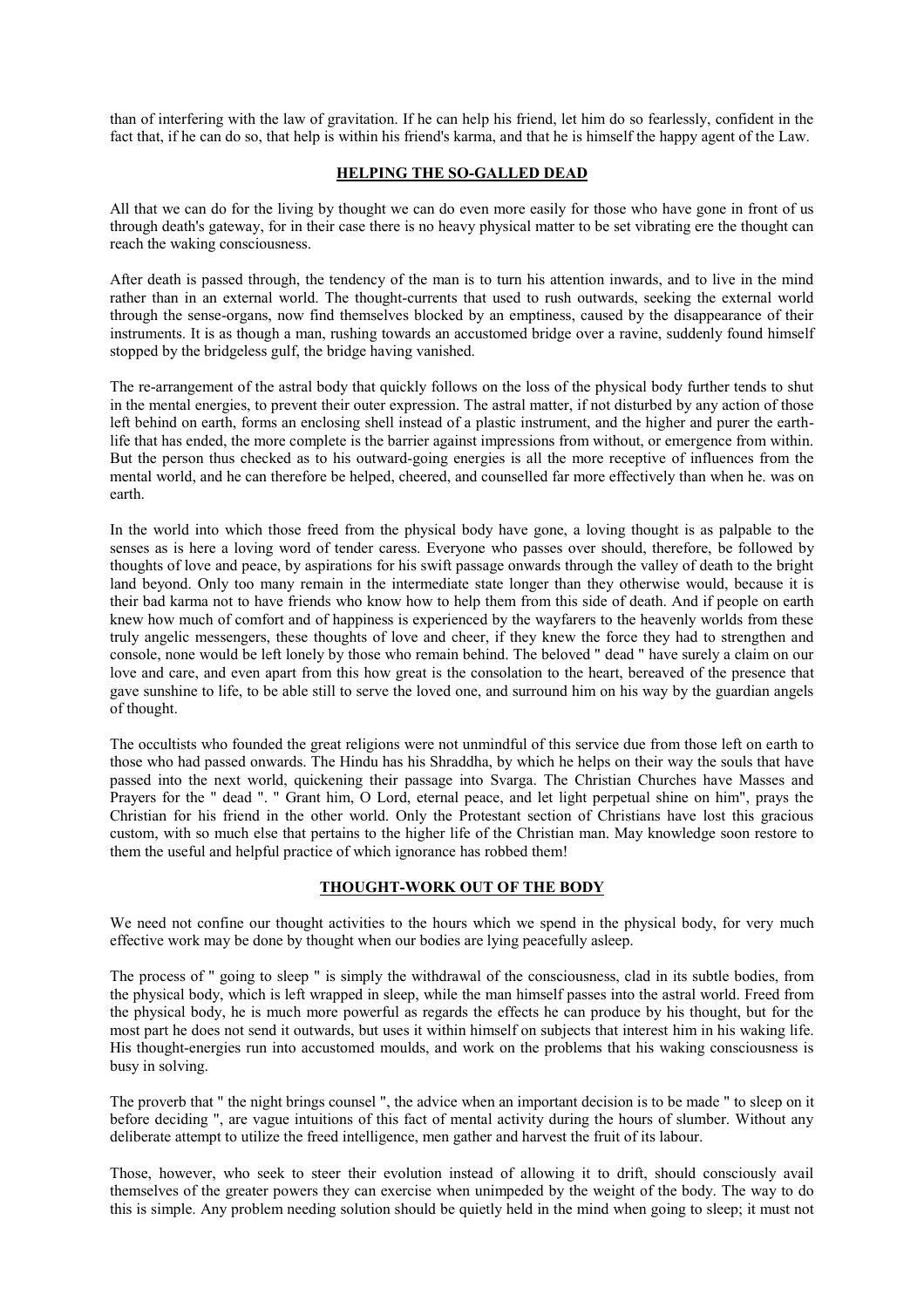be debated on, argued over, or sleep will be prevented, but, as it were, simply stated and left. This is sufficient to give the required direction to thought, and the Thinker will take it up and deal with it when freed from the physical body. The solution will generally be in the mind on waking, i.e., the Thinker will have impressed it on the brain—and it is a good plan to keep paper and pencil by the bed to note down the solution immediately on waking, as a thought thus obtained is very readily erased by the thronging stimuli from the physical world, and is not easily recovered. Many a difficulty in life may be seen clearly in this way, and a tangled path rendered open. And many a mental problem may also find its solution, when submitted to the intelligence unweighted by the dense brain.

Much in the same way may a student help during the hours of sleep any friend in this world or in the next. He must picture his friend in his mind, and determine to find and help him. That mental image will draw him and his friend together, and they will communicate with each other in the astral world. But in any case in which any emotion is aroused by the thought of the friend—as in the case of one who has passed on—the student must seek to calm it ere going to sleep. For emotion causes a swirl in the astral body, and if that body be in a state of strong agitation, it isolates the consciousness, and makes it impossible for mental vibrations to pass outwards.

In some cases of such communication in the astral world, a " dream " may remain in the waking memory, while in others no trace may appear. The dream is the record—often confused and mixed with alien vibrations—of the meeting out of the body, and should be so regarded. But if no trace appears in the brain, it does not matter, since the activities of the freed intelligence arc not hindered by the ignorance of the brain that docs not share them. A man's usefulness in the astral world is not governed by the memories imprinted on the brain by the returning consciousness, and these memories may be entirely absent, while most beneficent work is occupying the hours of the body's sleep.

Another form of thought-work that is little remembered, and that can be done either in or out of the physical body, is the helping of good causes, of public movements beneficial to mankind. To think of these in a definite way is to start currents of aid from the inner planes of being, and we may especially consider this in relation to

# **THE POWER OF COMBINED THOUGHT**

The increased force that may be obtained by the union of several people to help a common object is recognized not only by occultists, but by all who know anything of the deeper science of the mind. It is the custom, in some parts at least of Christendom, to preface the sending of a mission to evangelize some special district by definite and sustained thinking. A small band of Roman Catholics, for instance, will meet together for some weeks or months before a mission is sent out, and will prepare the ground where it is to work by imaging the place, thinking of themselves as present there, and then intently meditating on some definite dogma of the Church. In this way a thought-atmosphere is created in that district most favourable to the spread of Roman Catholic teachings, and receptive brains arc prepared to wish to receive instruction in them. The thought-work will be aided by the added intensity given to it by fervent prayer, another form of thought-work, fired by religious fervour.

The contemplative orders of the Roman Catholic Church do a large amount of good and useful work by thought, as do\_\_the recluses of the Hindu and Buddhist faiths. Wherever a good and pure intelligence sets itself to work to aid the world by diffusing through it noble and lofty thoughts, there definite service is done to man, and the lonely thinker becomes one of the lifters of the world?

A group of like-minded thinkers, such as a group of Theosophists, may do much to spread theosophical ideas in their own neighbourhood by agreeing to give a fixed ten minutes a day to thinking on a theosophical teaching. It is not necessary that their bodies should be gathered in one place provided that their minds are together. Suppose such a group decided to think about reincarnation daily for ten minutes at a fixed time for three or six months. Powerful thought-forms would then throng the selected district, and the idea of reincarnation would come into a considerable number of minds. Enquiries would be made, books on the subject would be sought for, and a lecture on the subject, after such a preparation, would attract an eager and interested audience. Progress, out of all proportion to the physical agencies employed, is made where earnest men and women combine in this mental propaganda.